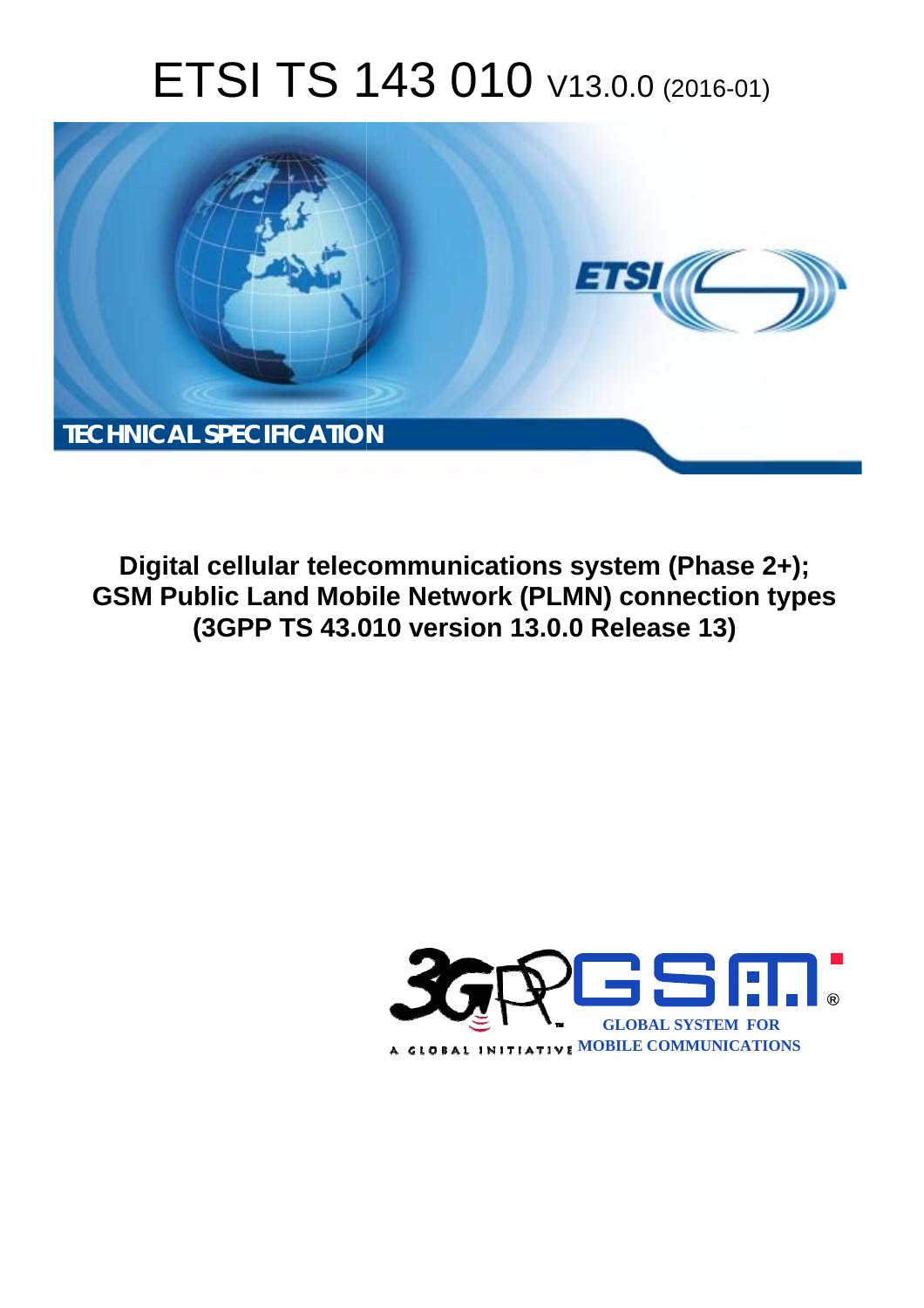Reference RTS/TSGC-0343010vd00

> Keywords **GSM**

### *ETSI*

#### 650 Route des Lucioles F-06921 Sophia Antipolis Cedex - FRANCE

Tel.: +33 4 92 94 42 00 Fax: +33 4 93 65 47 16

Siret N° 348 623 562 00017 - NAF 742 C Association à but non lucratif enregistrée à la Sous-Préfecture de Grasse (06) N° 7803/88

#### *Important notice*

The present document can be downloaded from: <http://www.etsi.org/standards-search>

The present document may be made available in electronic versions and/or in print. The content of any electronic and/or print versions of the present document shall not be modified without the prior written authorization of ETSI. In case of any existing or perceived difference in contents between such versions and/or in print, the only prevailing document is the print of the Portable Document Format (PDF) version kept on a specific network drive within ETSI Secretariat.

Users of the present document should be aware that the document may be subject to revision or change of status. Information on the current status of this and other ETSI documents is available at <http://portal.etsi.org/tb/status/status.asp>

If you find errors in the present document, please send your comment to one of the following services: <https://portal.etsi.org/People/CommiteeSupportStaff.aspx>

#### *Copyright Notification*

No part may be reproduced or utilized in any form or by any means, electronic or mechanical, including photocopying and microfilm except as authorized by written permission of ETSI.

The content of the PDF version shall not be modified without the written authorization of ETSI. The copyright and the foregoing restriction extend to reproduction in all media.

> © European Telecommunications Standards Institute 2016. All rights reserved.

**DECT**TM, **PLUGTESTS**TM, **UMTS**TM and the ETSI logo are Trade Marks of ETSI registered for the benefit of its Members. **3GPP**TM and **LTE**™ are Trade Marks of ETSI registered for the benefit of its Members and of the 3GPP Organizational Partners.

**GSM**® and the GSM logo are Trade Marks registered and owned by the GSM Association.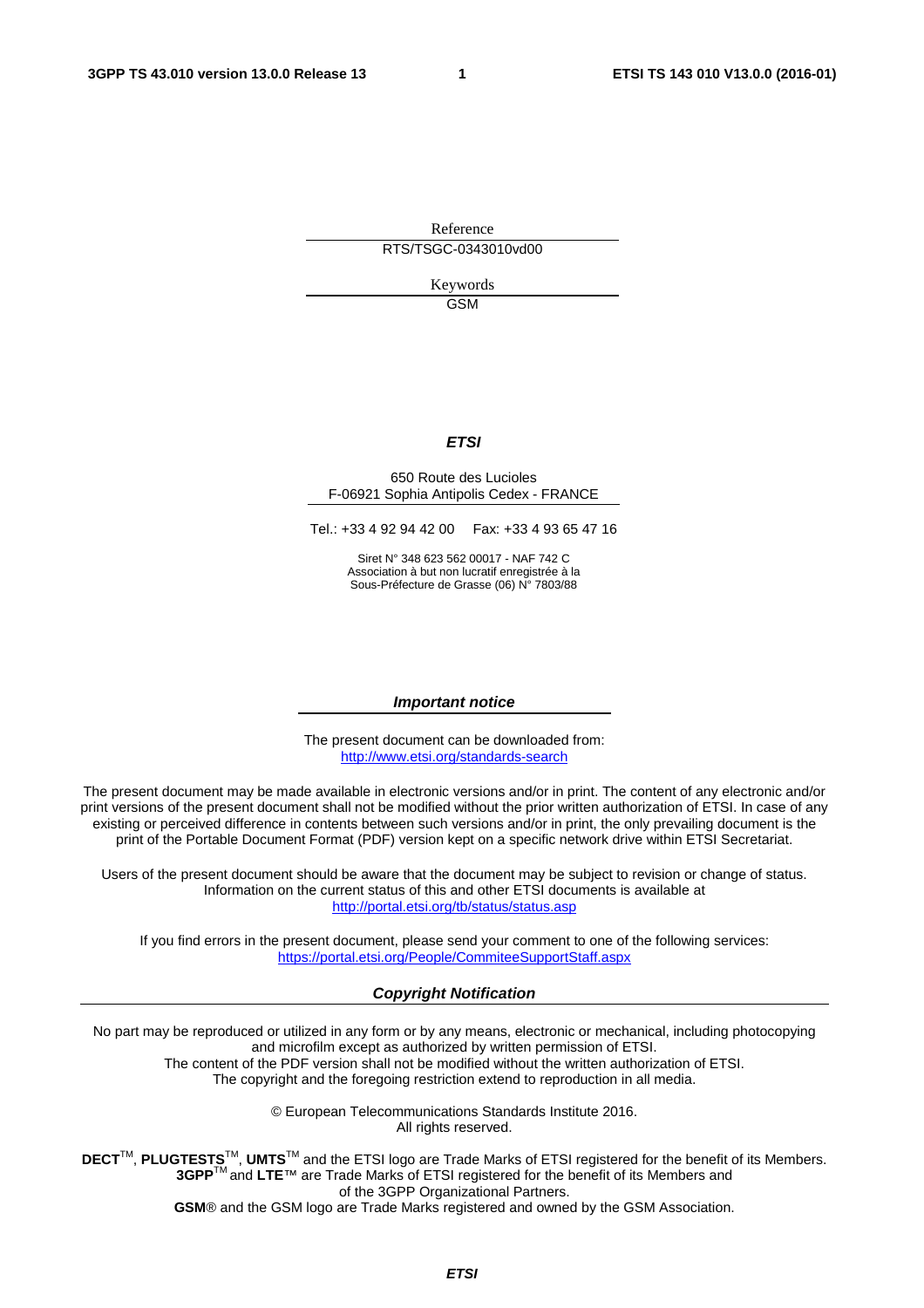## Intellectual Property Rights

IPRs essential or potentially essential to the present document may have been declared to ETSI. The information pertaining to these essential IPRs, if any, is publicly available for **ETSI members and non-members**, and can be found in ETSI SR 000 314: *"Intellectual Property Rights (IPRs); Essential, or potentially Essential, IPRs notified to ETSI in respect of ETSI standards"*, which is available from the ETSI Secretariat. Latest updates are available on the ETSI Web server [\(https://ipr.etsi.org/](https://ipr.etsi.org/)).

Pursuant to the ETSI IPR Policy, no investigation, including IPR searches, has been carried out by ETSI. No guarantee can be given as to the existence of other IPRs not referenced in ETSI SR 000 314 (or the updates on the ETSI Web server) which are, or may be, or may become, essential to the present document.

## Foreword

This Technical Specification (TS) has been produced by ETSI 3rd Generation Partnership Project (3GPP).

The present document may refer to technical specifications or reports using their 3GPP identities, UMTS identities or GSM identities. These should be interpreted as being references to the corresponding ETSI deliverables.

The cross reference between GSM, UMTS, 3GPP and ETSI identities can be found under [http://webapp.etsi.org/key/queryform.asp.](http://webapp.etsi.org/key/queryform.asp)

## Modal verbs terminology

In the present document "**shall**", "**shall not**", "**should**", "**should not**", "**may**", "**need not**", "**will**", "**will not**", "**can**" and "**cannot**" are to be interpreted as described in clause 3.2 of the [ETSI Drafting Rules](http://portal.etsi.org/Help/editHelp!/Howtostart/ETSIDraftingRules.aspx) (Verbal forms for the expression of provisions).

"**must**" and "**must not**" are **NOT** allowed in ETSI deliverables except when used in direct citation.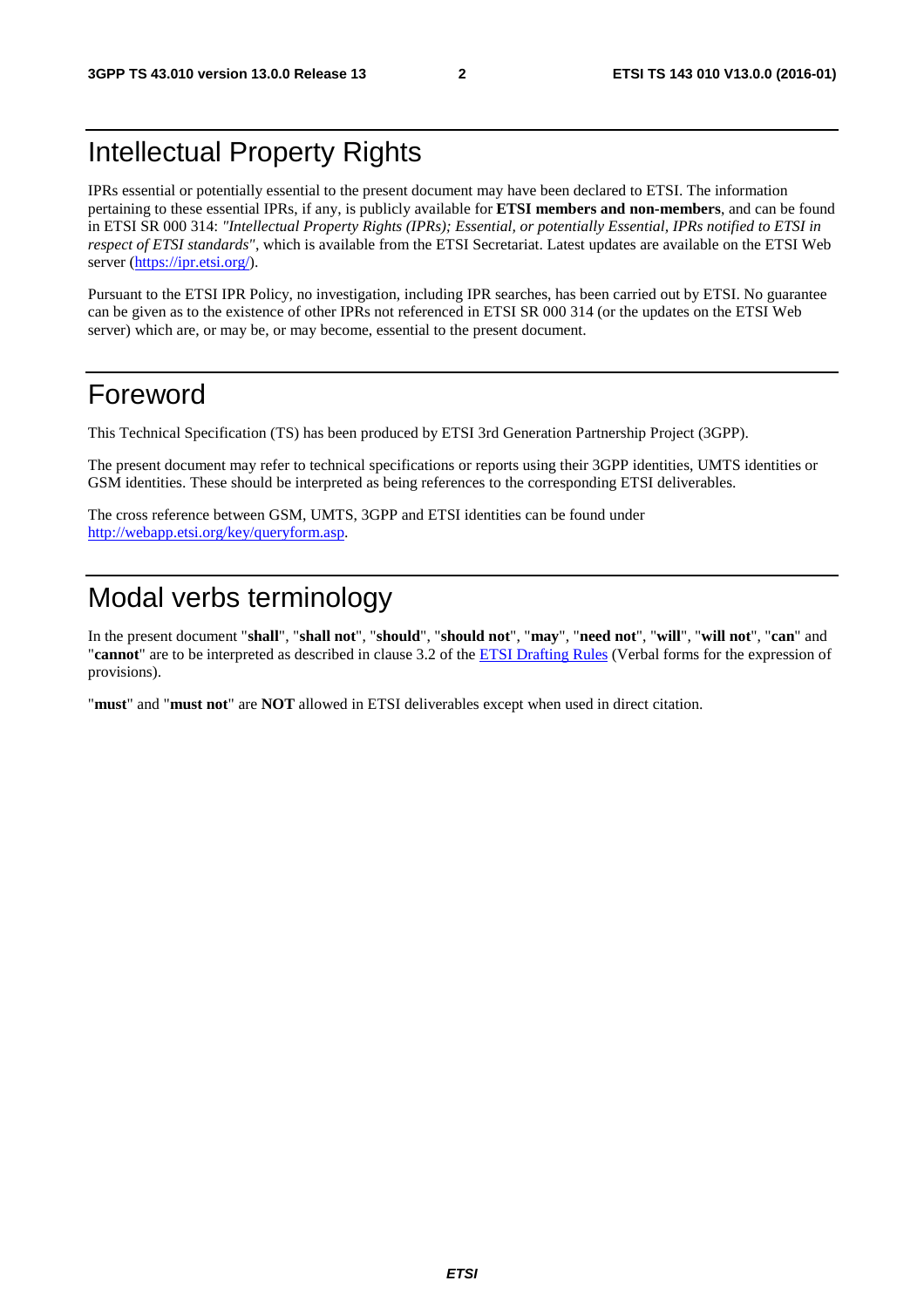$\mathbf{3}$ 

## Contents

| 1<br>2<br>3<br>3.1<br>3.2<br>4<br>4.1<br>4.2<br>4.3<br>4.3.1<br>4.3.2<br>5<br>5.1<br>5.2<br>5.3<br>5.4<br>5.5<br>6<br>6.1<br>6.1.1<br>6.1.2<br>6.1.3<br>6.1.4<br>6.2<br>Rules of association for the attribute values of connection elements and connection types17<br>6.3<br>6.3.1<br>6.3.2<br>6.3.3<br>6.3.4<br>6.3.5<br>6.3.6<br>6.3.7<br>6.3.8<br>6.3.8.1<br>6.3.8.2<br>6.3.9<br>6.3.10<br>6.3.11<br>6.4<br>Limited set of PLMN connection types (for TCH/F4.8 and TCH/F9.6 channel codings)21<br>6.4.1<br>6.4.2<br>6.4.3<br>6.5<br>6.5.1<br>6.5.2<br>6.5.3 |   |  |
|-----------------------------------------------------------------------------------------------------------------------------------------------------------------------------------------------------------------------------------------------------------------------------------------------------------------------------------------------------------------------------------------------------------------------------------------------------------------------------------------------------------------------------------------------------------------|---|--|
|                                                                                                                                                                                                                                                                                                                                                                                                                                                                                                                                                                 |   |  |
|                                                                                                                                                                                                                                                                                                                                                                                                                                                                                                                                                                 |   |  |
|                                                                                                                                                                                                                                                                                                                                                                                                                                                                                                                                                                 |   |  |
|                                                                                                                                                                                                                                                                                                                                                                                                                                                                                                                                                                 |   |  |
|                                                                                                                                                                                                                                                                                                                                                                                                                                                                                                                                                                 |   |  |
|                                                                                                                                                                                                                                                                                                                                                                                                                                                                                                                                                                 |   |  |
|                                                                                                                                                                                                                                                                                                                                                                                                                                                                                                                                                                 |   |  |
|                                                                                                                                                                                                                                                                                                                                                                                                                                                                                                                                                                 |   |  |
|                                                                                                                                                                                                                                                                                                                                                                                                                                                                                                                                                                 |   |  |
|                                                                                                                                                                                                                                                                                                                                                                                                                                                                                                                                                                 |   |  |
|                                                                                                                                                                                                                                                                                                                                                                                                                                                                                                                                                                 |   |  |
|                                                                                                                                                                                                                                                                                                                                                                                                                                                                                                                                                                 |   |  |
|                                                                                                                                                                                                                                                                                                                                                                                                                                                                                                                                                                 |   |  |
|                                                                                                                                                                                                                                                                                                                                                                                                                                                                                                                                                                 |   |  |
|                                                                                                                                                                                                                                                                                                                                                                                                                                                                                                                                                                 |   |  |
|                                                                                                                                                                                                                                                                                                                                                                                                                                                                                                                                                                 |   |  |
|                                                                                                                                                                                                                                                                                                                                                                                                                                                                                                                                                                 |   |  |
|                                                                                                                                                                                                                                                                                                                                                                                                                                                                                                                                                                 |   |  |
|                                                                                                                                                                                                                                                                                                                                                                                                                                                                                                                                                                 |   |  |
|                                                                                                                                                                                                                                                                                                                                                                                                                                                                                                                                                                 |   |  |
|                                                                                                                                                                                                                                                                                                                                                                                                                                                                                                                                                                 |   |  |
|                                                                                                                                                                                                                                                                                                                                                                                                                                                                                                                                                                 |   |  |
|                                                                                                                                                                                                                                                                                                                                                                                                                                                                                                                                                                 |   |  |
|                                                                                                                                                                                                                                                                                                                                                                                                                                                                                                                                                                 |   |  |
|                                                                                                                                                                                                                                                                                                                                                                                                                                                                                                                                                                 |   |  |
|                                                                                                                                                                                                                                                                                                                                                                                                                                                                                                                                                                 |   |  |
|                                                                                                                                                                                                                                                                                                                                                                                                                                                                                                                                                                 |   |  |
|                                                                                                                                                                                                                                                                                                                                                                                                                                                                                                                                                                 |   |  |
|                                                                                                                                                                                                                                                                                                                                                                                                                                                                                                                                                                 |   |  |
|                                                                                                                                                                                                                                                                                                                                                                                                                                                                                                                                                                 |   |  |
|                                                                                                                                                                                                                                                                                                                                                                                                                                                                                                                                                                 |   |  |
|                                                                                                                                                                                                                                                                                                                                                                                                                                                                                                                                                                 |   |  |
|                                                                                                                                                                                                                                                                                                                                                                                                                                                                                                                                                                 |   |  |
|                                                                                                                                                                                                                                                                                                                                                                                                                                                                                                                                                                 |   |  |
|                                                                                                                                                                                                                                                                                                                                                                                                                                                                                                                                                                 |   |  |
|                                                                                                                                                                                                                                                                                                                                                                                                                                                                                                                                                                 |   |  |
|                                                                                                                                                                                                                                                                                                                                                                                                                                                                                                                                                                 |   |  |
|                                                                                                                                                                                                                                                                                                                                                                                                                                                                                                                                                                 |   |  |
|                                                                                                                                                                                                                                                                                                                                                                                                                                                                                                                                                                 |   |  |
|                                                                                                                                                                                                                                                                                                                                                                                                                                                                                                                                                                 |   |  |
|                                                                                                                                                                                                                                                                                                                                                                                                                                                                                                                                                                 |   |  |
|                                                                                                                                                                                                                                                                                                                                                                                                                                                                                                                                                                 |   |  |
|                                                                                                                                                                                                                                                                                                                                                                                                                                                                                                                                                                 |   |  |
|                                                                                                                                                                                                                                                                                                                                                                                                                                                                                                                                                                 |   |  |
|                                                                                                                                                                                                                                                                                                                                                                                                                                                                                                                                                                 |   |  |
|                                                                                                                                                                                                                                                                                                                                                                                                                                                                                                                                                                 |   |  |
|                                                                                                                                                                                                                                                                                                                                                                                                                                                                                                                                                                 |   |  |
|                                                                                                                                                                                                                                                                                                                                                                                                                                                                                                                                                                 |   |  |
|                                                                                                                                                                                                                                                                                                                                                                                                                                                                                                                                                                 | 7 |  |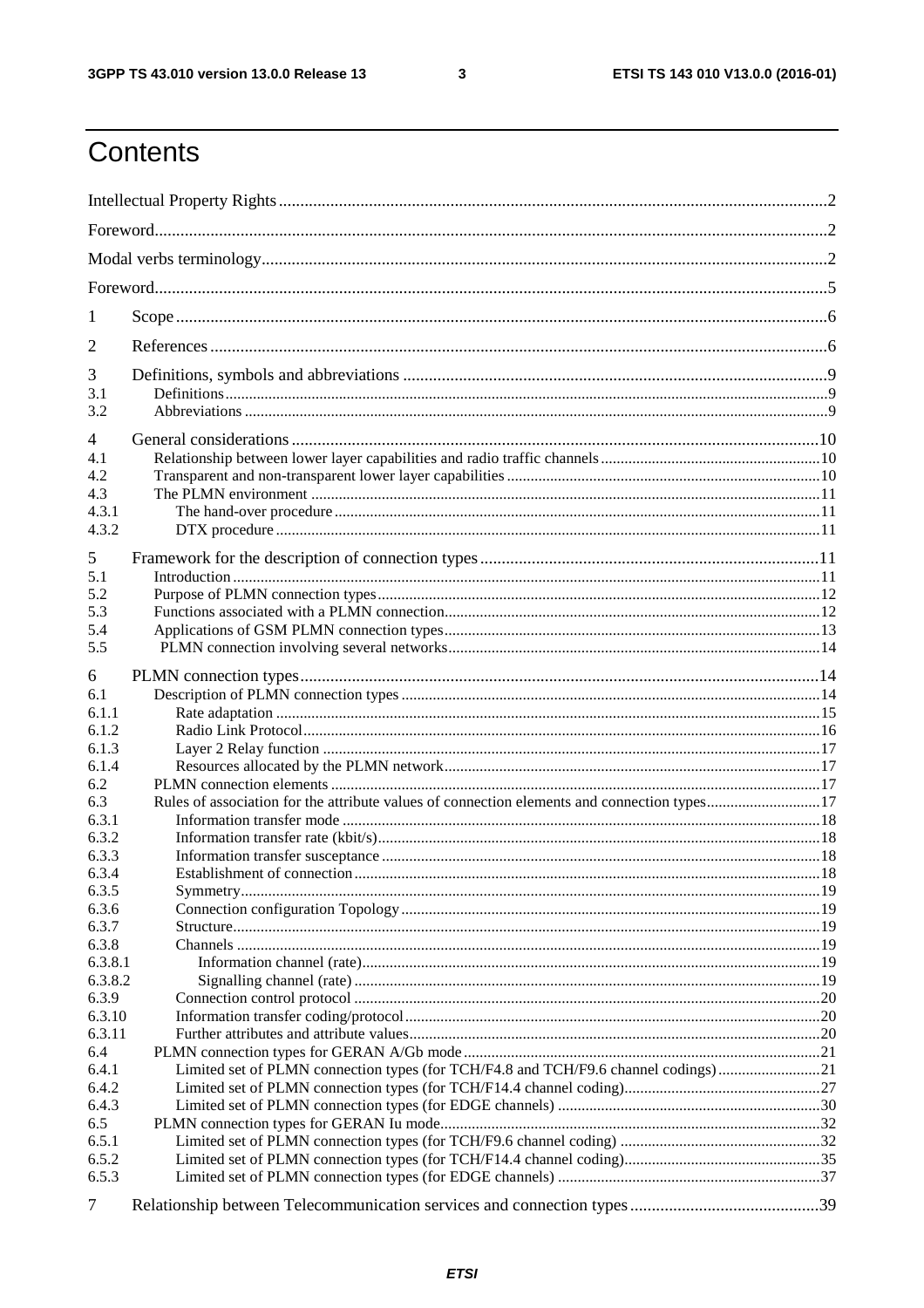| 7.1<br>7.2<br>7.3<br>7.4 |                               |                                                                                            |  |
|--------------------------|-------------------------------|--------------------------------------------------------------------------------------------|--|
| 7.5                      |                               |                                                                                            |  |
|                          |                               | Annex A (informative): List of definitions of PLMN connection type attributes and values46 |  |
|                          |                               |                                                                                            |  |
|                          |                               |                                                                                            |  |
|                          | <b>Annex B</b> (informative): | Location of the transcoding, multiplexing and RA2 functions55                              |  |
|                          | <b>Annex C</b> (informative): |                                                                                            |  |
|                          |                               |                                                                                            |  |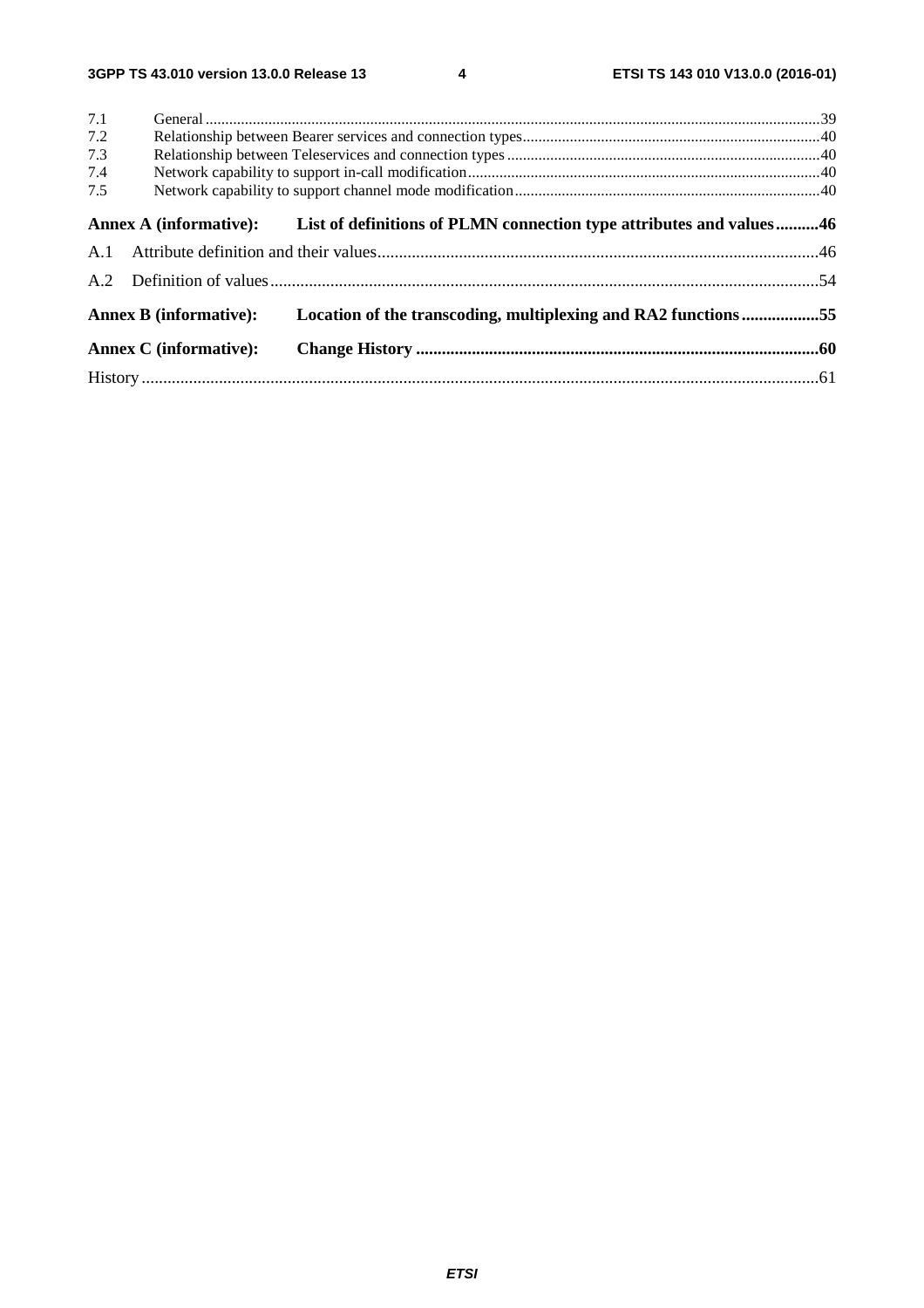## Foreword

This Technical Specification has been produced by the 3<sup>rd</sup> Generation Partnership Project (3GPP).

The contents of the present document are subject to continuing work within the TSG and may change following formal TSG approval. Should the TSG modify the contents of the present document, it will be re-released by the TSG with an identifying change of release date and an increase in version number as follows:

Version x.y.z

where:

- x the first digit:
	- 1 presented to TSG for information;
	- 2 presented to TSG for approval;
	- 3 or greater indicates TSG approved document under change control.
- y the second digit is incremented for all changes of substance, i.e. technical enhancements, corrections, updates, etc.
- z the third digit is incremented when editorial only changes have been incorporated in the document.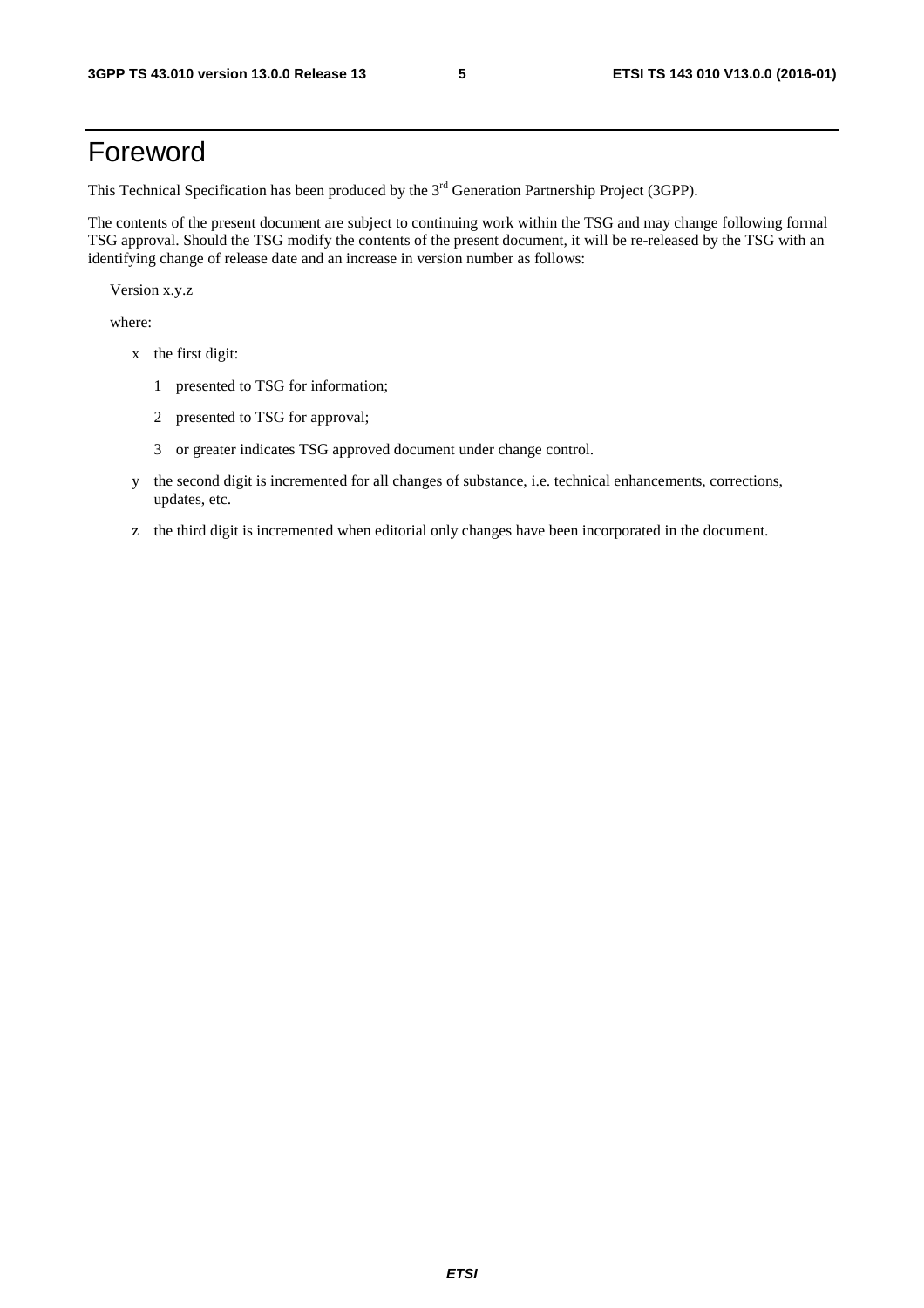## 1 Scope

This specification is only applicable for a GERAN PLMN. In the 2nd generation is this a GSM PLMN. In the 3rd generation is this a PLMN that uses a GERAN as radio access network operating either in A/Gb mode or in Iu mode.

A PLMN may be described by a limited set of access interfaces (refer to 3GPP TS 24.002 and 22.001) and a limited set of PLMN connection types to support the telecommunication services described in the 3GPP 22-series of specifications. The present document identifies and defines these connection types in so far as they relate to the particular network capabilities for a PLMN.

The basic lower layer capabilities of a PLMN are represented by a set of PLMN connection types. The definition of a set of PLMN connection types provides the necessary input to identify network capabilities of a PLMN. In addition to describing network capabilities of a PLMN, the identification of connection types facilitates the specification of network-to-network interfaces. It may also assist in the allocation of network performance parameters.

The present document should be considered in conjunction with other 3GPP specifications with particular reference to 3GPP TS 22.001, 22.002, 22.003, 23.002, 24.002 and 44.004.

The present document provides a bridge between the service specification in the 3GPP TS 22-series of specifications and the more detailed specifications such as the 3GPP TS 43, 44, 23, 24, 27 and 29 series. As such, it establishes a framework for the specification and understanding of the more detailed specifications. It is therefore not a specification against which detailed conformance testing can be performed. However, it shall be considered mandatory for the understanding of the more detailed specifications and used to resolve issues of conflict in these specifications.

From R99 onwards the following services are no longer required by a PLMN:

- the dual Bearer Services 'alternate speech/data' and 'speech followed by data'
- the dedicated services for PAD and Packet access
- the single asynchronous and synchronous Bearer Services (BS 21..26, BS 31..34)

From Release 4 onwards the following services are no longer required by a PLMN:

- the synchronous Bearer Service non-transparent (BS 30 NT).
- the Basic Packet access
- the Teleservice Facsimile non-transparent (TS 61/62 NT).

If a PLMN network still provides these services it has to fulfil the specification of former releases.

## 2 References

The following documents contain provisions which, through reference in this text, constitute provisions of the present document.

- References are either specific (identified by date of publication, edition number, version number, etc.) or non-specific.
- For a specific reference, subsequent revisions do not apply.
- For a non-specific reference, the latest version applies. In the case of a reference to a 3GPP document (including a GSM document), a non-specific reference implicitly refers to the latest version of that document in the same Release as the present document.
- [1] Void
- [2] Void
- [3] 3GPP TS 22.001: " Principles of telecommunications services supported by a Public Land Mobile Network (PLMN)".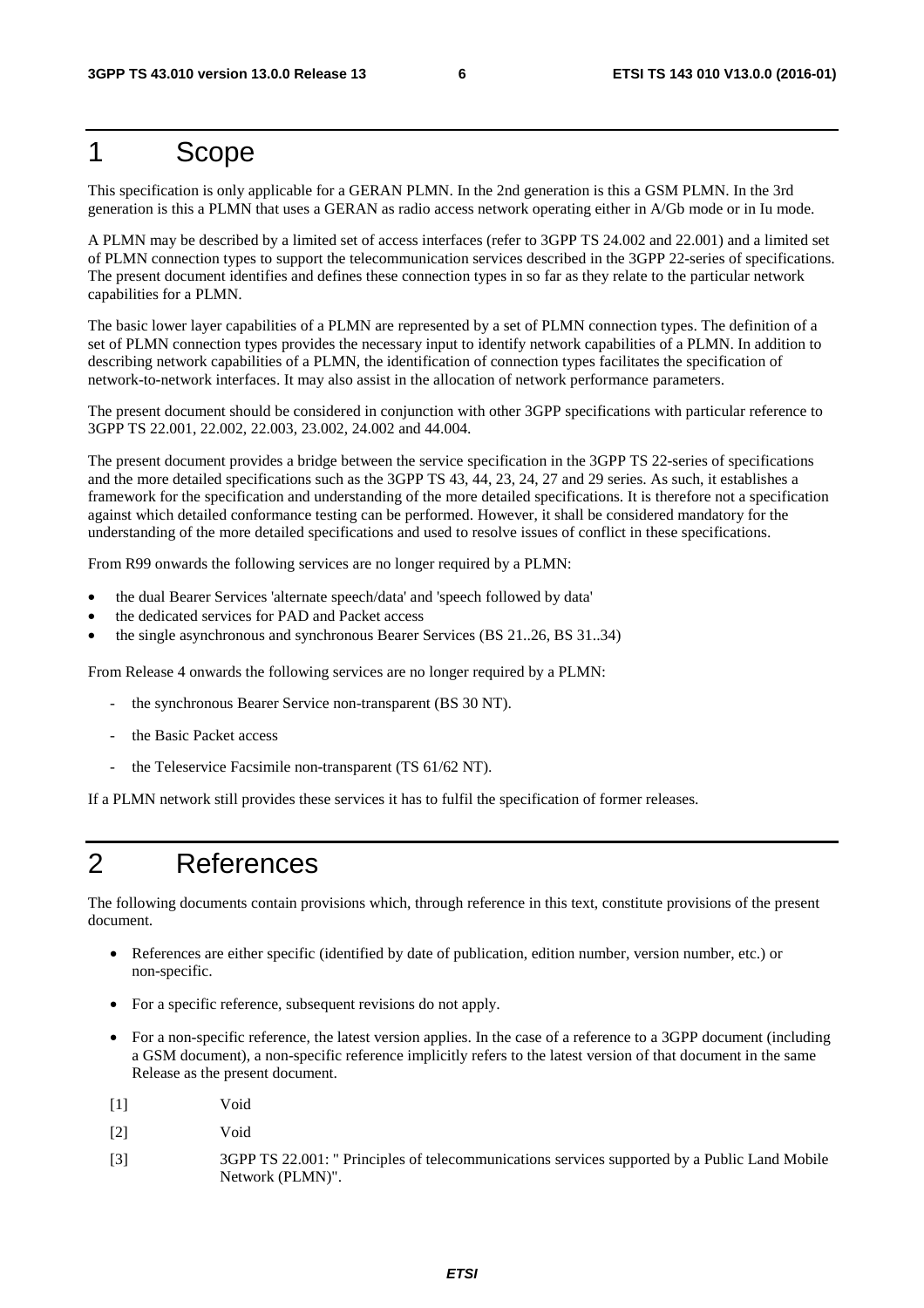| $[4]$  | 3GPP TS 22.002: " Circuit Bearer Services (BS) supported by a Public Land Mobile Network<br>(PLMN)".                                                     |
|--------|----------------------------------------------------------------------------------------------------------------------------------------------------------|
| $[5]$  | 3GPP TS 22.003: " Circuit Teleservices supported by a Public Land Mobile Network (PLMN)".                                                                |
| [6]    | Void.                                                                                                                                                    |
| $[7]$  | 3GPP TS 23.002: "Network architecture".                                                                                                                  |
| [8]    | 3GPP TS 23.009: "Handover procedures".                                                                                                                   |
| $[9]$  | 3GPP TS 23.034: "High Speed Circuit Switched Data (HSCSD) - Stage 2 Service Description".                                                                |
| $[10]$ | 3GPP TS 23.040: "Technical realization of the Short Message Service (SMS) Point-to-Point (PP)".                                                          |
| $[11]$ | 3GPP TS 23.041: "Technical realization of Short Message Service Cell Broadcast (SMSCB)".                                                                 |
| $[12]$ | 3GPP TS 43.045: " Technical realization of facsimile group 3 transparent".                                                                               |
| $[13]$ | 3GPP TS 44.001: " Mobile Station - Base Station System (MS - BSS) interface General aspects<br>and principles".                                          |
| $[14]$ | 3GPP TS 24.002: " GSM-UMTS Public Land Mobile Network (PLMN) access reference<br>configuration".                                                         |
| $[15]$ | 3GPP TS 44.004: "Layer 1 – General Requirements".                                                                                                        |
| $[16]$ | 3GPP TS 44.005: " Data Link (DL) layer; General aspects".                                                                                                |
| $[17]$ | 3GPP TS 44.006: " Mobile Station - Base Station System (MS - BSS) interface Data Link (DL)<br>layer specification".                                      |
| $[18]$ | 3GPP TS 24.007: " Mobile radio interface signalling layer 3; General aspects".                                                                           |
| $[19]$ | 3GPP TS 24.008: " Mobile radio interface layer 3 specification".                                                                                         |
| $[20]$ | 3GPP TS 24.011: "Point-to-Point (PP) Short Message Service (SMS) support on mobile radio<br>interface".                                                  |
| $[21]$ | 3GPP TS 24.012: " Short Message Service Cell Broadcast (SMSCB) support on the mobile radio<br>interface".                                                |
| $[22]$ | 3GPP TS 44.021: " Rate adaption on the Mobile Station - Base Station System (MS - BSS)<br>interface".                                                    |
| $[23]$ | 3GPP TS 24.022: " Radio Link Protocol (RLP) for circuit switched bearer and teleservices"                                                                |
| $[24]$ | 3GPP TS 45.001: " Physical layer on the radio path (General description)".                                                                               |
| $[25]$ | 3GPP TS 45.003: " Channel coding".                                                                                                                       |
| $[26]$ | 3GPP TS 45.008: " Radio subsystem link control".                                                                                                         |
| $[27]$ | 3GPP TS 46.031: " Discontinuous Transmission (DTX) for full rate speech traffic channels".                                                               |
| $[28]$ | 3GPP TS 27.001: " General on Terminal Adaptation Functions (TAF) for Mobile Stations (MS)".                                                              |
| $[29]$ | 3GPP TS 27.002: " Terminal Adaptation Functions (TAF) for services using asynchronous bearer<br>capabilities".                                           |
| $[30]$ | 3GPP TS 27.003: " Terminal Adaptation Functions (TAF) for services using synchronous bearer<br>capabilities".                                            |
| $[31]$ | 3GPP TS 48.004: " Base Station System - Mobile-services Switching Centre (BSS - MSC)<br>interface Layer 1 specification".                                |
| $[32]$ | 3GPP TS 48.006: " Signalling transport mechanism specification for the Base Station<br>System - Mobile-services Switching Centre (BSS - MSC) interface". |
| $[33]$ | 3GPP TS 48.008: " Mobile Switching Centre - Base Station System (MSC - BSS) interface Layer<br>3 specification".                                         |
| $[34]$ | 3GPP TS 48.020: " Rate adaption on the Base Station System - Mobile-services Switching Centre<br>(BSS - MSC) interface".                                 |
| $[35]$ | Void.                                                                                                                                                    |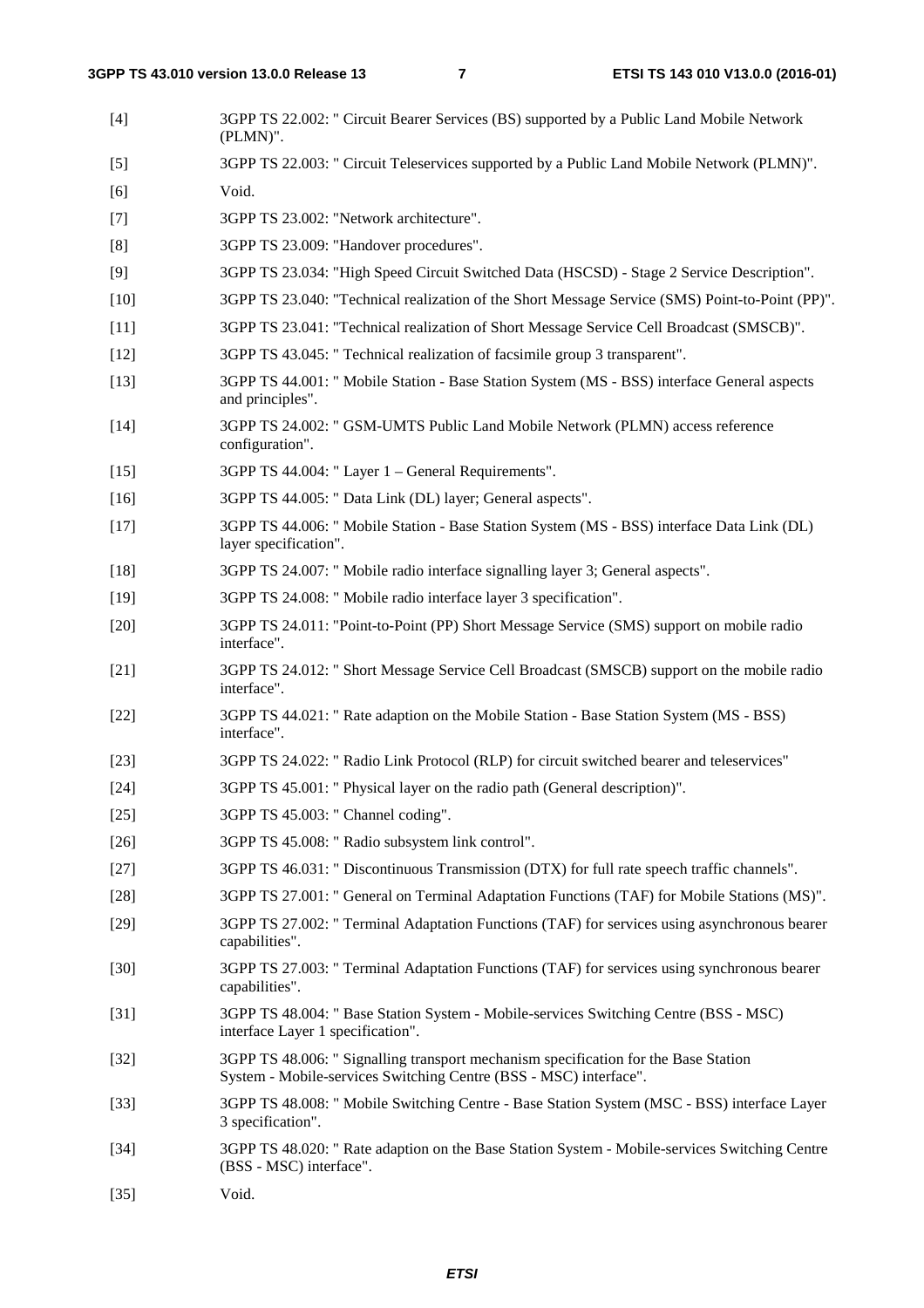- [36] 3GPP TS 29.007: "General requirements on interworking between the Public Land Mobile Network (PLMN) and the Integrated Services Digital Network (ISDN) or Public Switched Telephone Network (PSTN)". [37] ITU-T Recommendation I.460: "Multiplexing, rate adaption and support of existing interfaces". [38] ITU-T Recommendation V.110: "Support of Data Terminal Equipments (DTEs) with V-Series interfaces by an integrated services digital network". [39] ITU-T Recommendation V.21: "300 bits per second duplex modem standardised for use in the general switched telephone network". [40] ITU-T Recommendation V.22: "1 200 bits per second duplex modem standardised for use in the general switched telephone network and on point-to-point 2-wire leased telephone-type circuits". [41] ITU-T Recommendation V.22bis: "2 400 bits per second duplex modem using the frequency division technique standardised for use on the general switched telephone network and on point-topoint 2-wire leased telephone-type circuits". [42] ITU-T Recommendation V.24: "List of definitions for interchange circuits between Data Terminal Equipment (DTE) and Data Circuit-terminating Equipment (DCE)". [43] ITU-T Recommendation V.26ter: "2 400 bits per second duplex modem using the echo cancellation technique standardised for use on the general switched telephone network and on point-to-point 2-wire leased telephone-type circuits". [44] ITU-T Recommendation V.32: "A family of 2-wire, duplex modems operating at data signalling rates of up to 9 600 bit/s for use on the general switched telephone network and on leased telephone-type circuits". [45] ITU-T Recommendation V.42bis: "Data Compression for Data Circuit terminating Equipment (DCE) using Error Correction Procedures". [46] ITU-T Recommendation V.120: "Support by an ISDN of data terminal equipment with V-Series type interfaces with provision for statistical multiplexing". [47] ITU-T Recommendation X.21: "Interface between Data Terminal Equipment (DTE) and Data Circuit-terminating Equipment (DCE) for synchronous operation on public data networks". [48] ITU-T Recommendation X.21bis: "Use on public data networks of Data Terminal Equipment (DTE) which is designed for interfacing to synchronous V-series modems". [49] ITU-T Recommendation X.25: "Interface between Data Terminal Equipment (DTE) and Data Circuit-terminating Equipment (DCE) for terminals operating in the packet mode and connected to public data networks by dedicated circuit". [50] ITU-T Recommendation X.28: "DTE/DCE interface for a start-stop mode data terminal equipment accessing the Packet Assembly/Disassembly facility (PAD) in a public data network situated in the same country". [51] ITU-T Recommendation X.30: "Support of X.21, X.21bis and X.20bis based Data Terminal Equipments (DTEs) by an Integrated Services Digital Network (ISDN)". [52] ITU-T Recommendation X.31: "Support of packet mode terminal equipment by an ISDN". [53] ITU-T Recommendation X.32: "Interface between Data Terminal Equipment (DTE) and Data Circuit-terminating Equipment (DCE) for terminals operating in the packet mode and accessing a packet switched public data network through a public switched telephone network or an integrated services digital network or a circuit switched public data network". [54] ITU-T Recommendation V.34 (1994): "A modem operating at data signalling rates of up to 28 800 bits for use on the general switched telephone network and on leased point-to-point 2-wire telephone-type circuits". [55] ITU-T Recommendation I.440 (1989): "ISDN user-network interface data link layer - General aspects". [56] ITU-T Recommendation I.450 (1989): "ISDN user-network interface layer 3 General aspects". [57] ISO/IEC 6429 (1992): "Information technology - Control functions for coded character sets".
- [58] 3GPP TS 23.060: " General Packet Radio Service (GPRS) Service Description; Stage 2".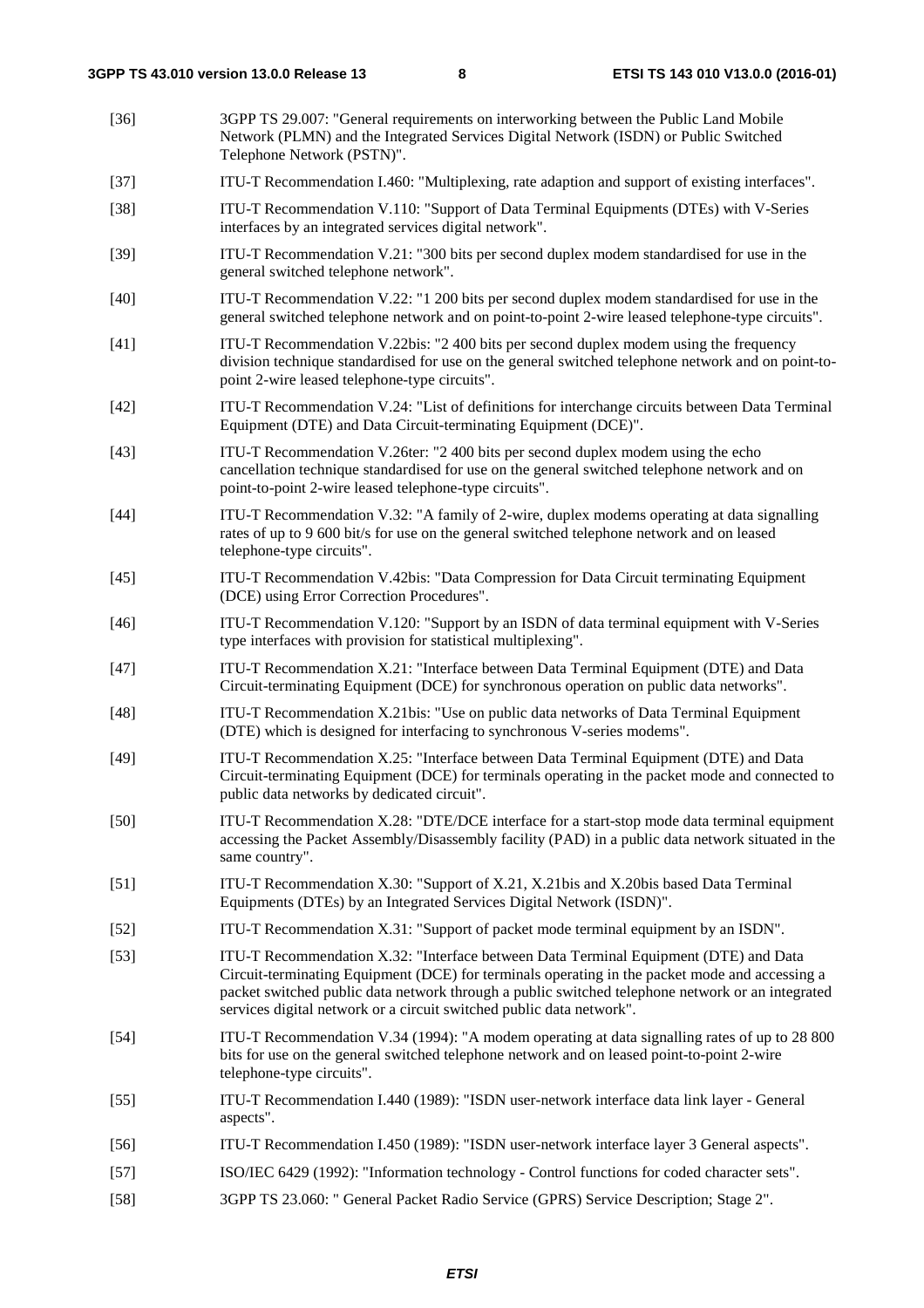- [59] ITU-T Recommendation V.90 A digital modem and analogue modem pair for use on the public switched telephone network (PSTN) at data signalling rates of up to 56 000 bit/s downstream and up to 33 600 bit/s upstream.
- [60] 3GPP TS 21.905: " Vocabulary for 3GPP Specifications "

## 3 Definitions, symbols and abbreviations

## 3.1 Definitions

For the purposes of the present document, the following definitions apply.

**(DIGITAL) connection:** A concatenation of (digital) transmission channels or (digital) telecommunication circuits, switching and other functional units set up to provide for the transfer of (digital) signals between two or more points in a telecommunication network to support a single communication.

**PLMN connection:** A connection that is established through PLMN between specified PLMN reference points.

**PLMN connection type:** A description of a set of PLMN connections which have the same characteristics.

**EDGE channels:** A general term referring to channels based on 8PSK modulation; i.e. TCH/F28.8, TCH/F32.0, and TCH/F43.2.

### 3.2 Abbreviations

Abbreviations used in this specification are listed in 3GPP TS 21.905.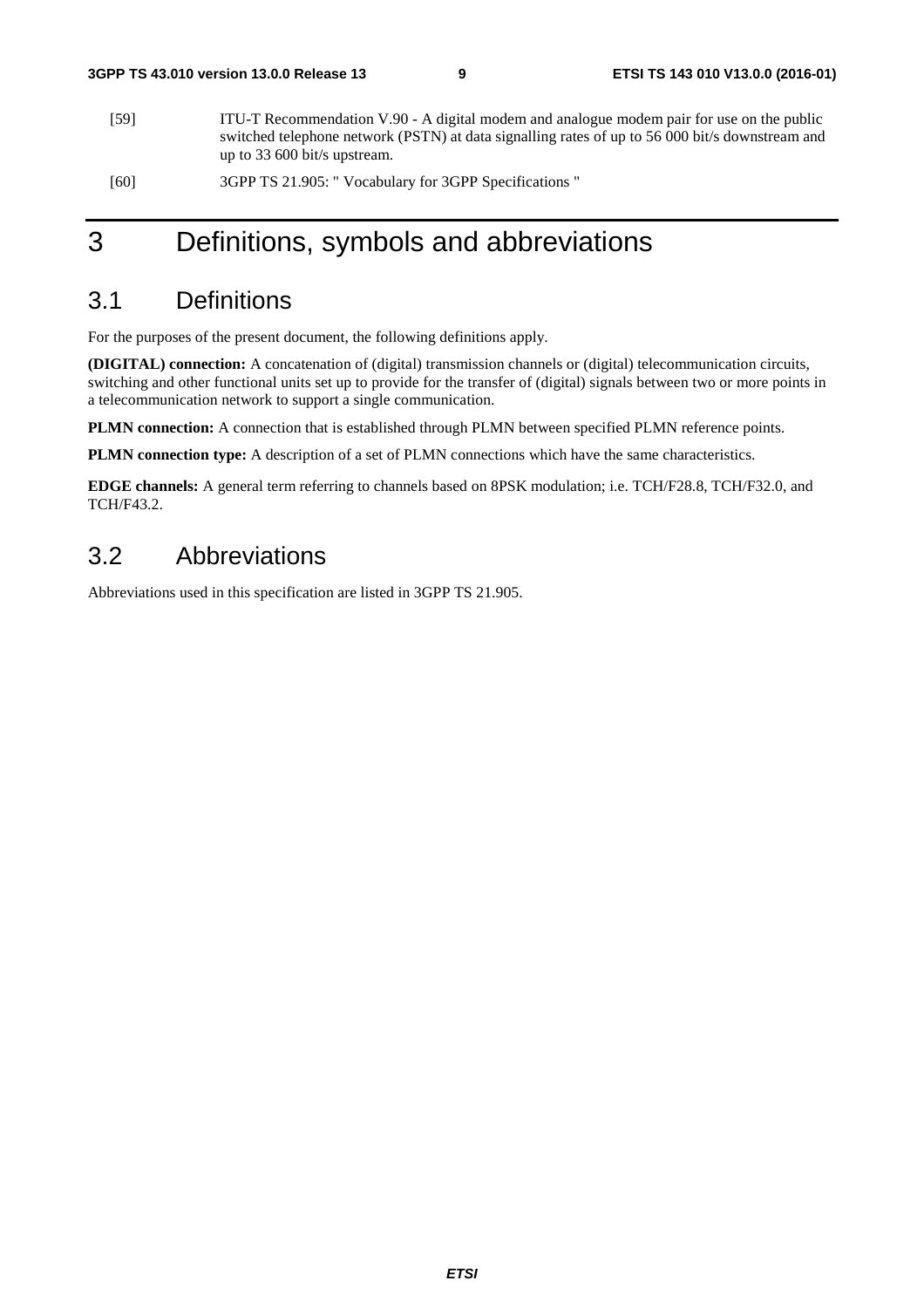## 4 General considerations

Low layer capabilities are defined in 3GPP TS 22.001 and characterized in 3GPP TS 22.002 for Bearer Services and 3GPP TS 22.003 for Teleservices. Apart from the short message service and GPRS, all Bearer Services and Teleservices are provided using low layer capabilities in the connection mode.

Network capabilities to support the short message services are defined in 3GPP TS 23.040 and 3GPP TS 24.011 for the point-to-point service, and in 3GPP TS 23.041 and 3GPP TS 24.012 for the cell broadcast service. Network capabilities to support GPRS are described in 3GPP TS 23.060.

## 4.1 Relationship between lower layer capabilities and radio traffic channels

The realization of low layer capabilities for the provision of telecommunication services will make use of a physical medium consisting of a traffic channel TCH (refer to 3GPP TS 44.004) or a combination of several full rate traffic channels (Multislot configuration for data) except for the short message point-to-point which uses a dedicated control channel DCCH (see 3GPP TS 24.011) or the cell broadcast service which uses the CBCH (see 3GPP TS 24.012). No multiplexing of data connections on one TCH is allowed.

Either a full rate or a half rate channel may be used depending on the requirements of the individual service. User data rates below or equal to 4 800 bit/s may be supported either on a full rate channel or on a half rate channel. Single slot configurations of 9.6Kbit/s and above are always supported on a full rate channel. Multislot configurations for data use combinations of 4.8 kbit/s or 9.6 kbit/s or 14.4 kbit/s full rate traffic channels only.

Technically every MS, regardless of whether it uses a half or a full rate TCH for speech transmission, should be able to use both half and full rate TCHs for data transmission and telematic services. However, particular designs of MS may only provide access to a limited set of services and therefore only use limited options.

For the alternate speech and group 3 facsimile teleservice, when a full rate traffic channel is required for the speech or data portion of the service, a full rate traffic channel will be used for the duration of the call, see 3GPP TS 22.002.

Within a PLMN, the transport of user data and access interface status information (if present) will use a rate adaptation method based on ITU-T Recommendation V.110 except on TCH/F14.4 or EDGE channels for which PLMN specific rate adaption is used between the mobile station and the interworking function. For the access interface, the rate adaptation schemes used are referenced in the 3GPP TS 27-series.

On the radio path, rate adaptation leads to rates of 43.5, 32.0, 29.0, 14.5, 12.0, 6.0 and 3.6 kbit/s per TCH (see 3GPP TS 44.021). However, in multislot configurations for data the 3.6 kbit/s per TCH/F rate is excluded. At the BSS to MSC interface, the rate adaptation scheme used is described in 3GPP TS 48.020.

Protection of information from errors on the radio path (i.e. between MS and BSS) will be implemented by use of FEC techniques (see 3GPP TS 45.003).

## 4.2 Transparent and non-transparent lower layer capabilities

Two classes of low layer capabilities have been identified (see 3GPP TS 22.002 and 3GPP TS 22.003):

- a transparent class which is characterized by constant throughput, constant transit delay and variable error rate;
- a non-transparent class for which an ARQ technique is used (see 3GPP TS 24.022) on the radio path and extended to an appropriate interworking function. This class is characterized by improved error rate with variable transit delay and throughput. Data compression can optionally be used in combination of nontransparent lower layer capability, to increase the data rate on the DTE/DCE interface (or the equivalent interface depending on the TE type).

The considerations described above provide the basis for the definition of a limited set of connection types to be implemented by a GERAN PLMN.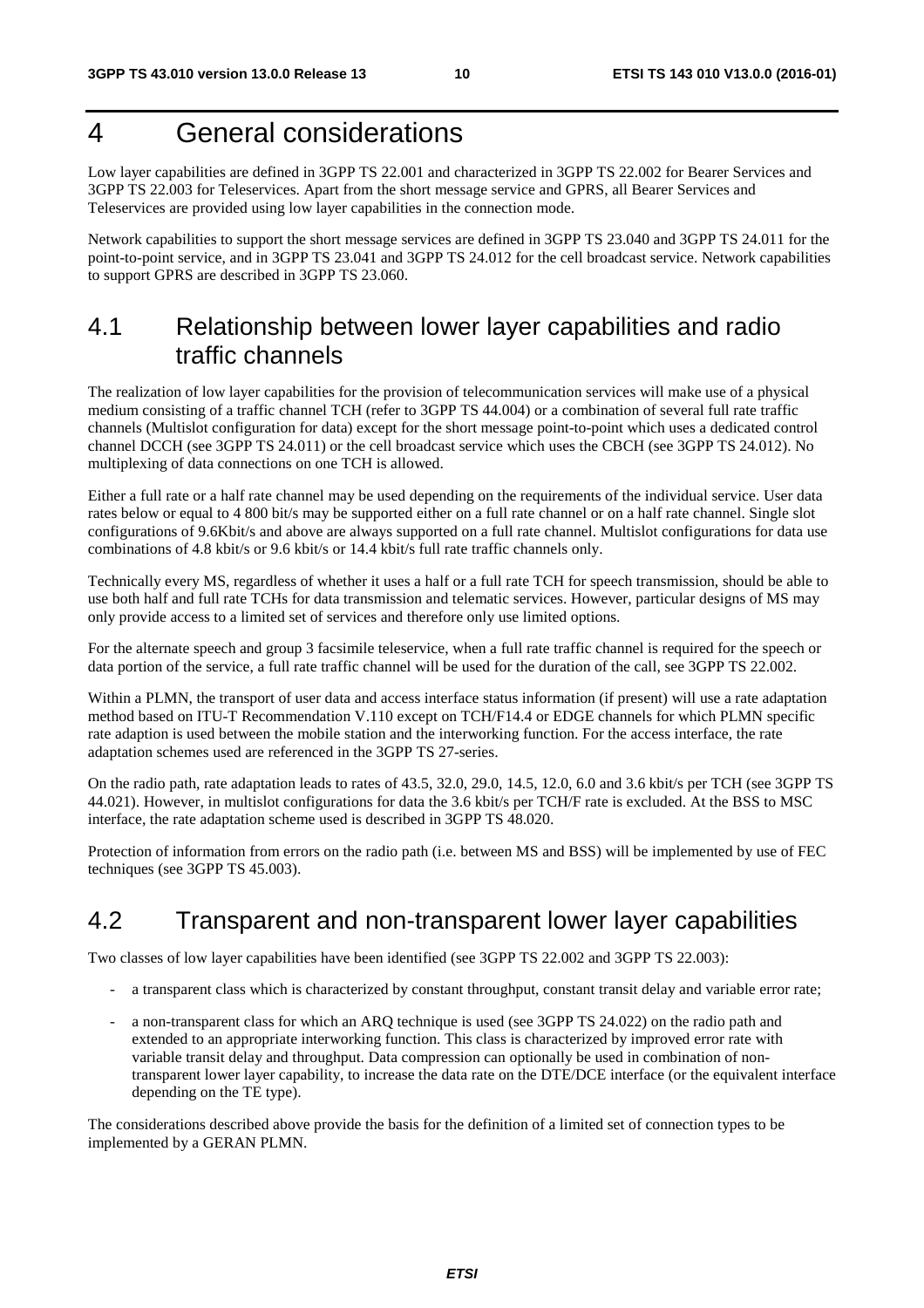## 4.3 The PLMN environment

### 4.3.1 The hand-over procedure

The PLMN connection is heterogeneous and merges PCM links and radio path as a unit for the user.

One of the most specific characteristics of the mobile networks is the hand-over procedure (see 3GPP TS 23.009, 24.008, 45.008, 48.008) which result in a temporary break of the TCH, and consequently in a loss of information.

The PLMN makes it possible to use one TCH slot for signalling (frame stealing for FACCH) in one TDMA frame resulting in a loss of information.

For the transparent data calls, this will result in a period of highly errored stream. For the non-transparent services, the use of the ARQ procedure (3GPP TS 24.022) will overcome this problem.

After a hand-over, in case of loss of synchronization, the process to recover synchronization, as described in 3GPP TS 29.007 and 44.021 should apply. If data compression is used, V.42bis procedure should apply.

### 4.3.2 DTX procedure

For the full rate speech traffic channel, DTX function goes along with other procedures such as voice activity detection, generation of comfort noise, and is described in 3GPP TS 46.031.

For the non-transparent traffic channels, DTX apply according to 3GPP TS 48.020.

## 5 Framework for the description of connection types

### 5.1 Introduction

A PLMN provides a set of network capabilities, which enable telecommunication services to be offered to a user.

A PLMN connection is a connection established between PLMN reference points. A PLMN connection type is a way of referring to and describing PLMN connection. Thus a PLMN connection is a physical or a logical realization of a PLMN connection type. Each PLMN connection can be characterized as belonging to a PLMN connection type.

Figure 1 illustrates the concepts (see also figure 1 of 3GPP TS 22.001).



**Figure 1: Framework for the description of GSM PLMN connections**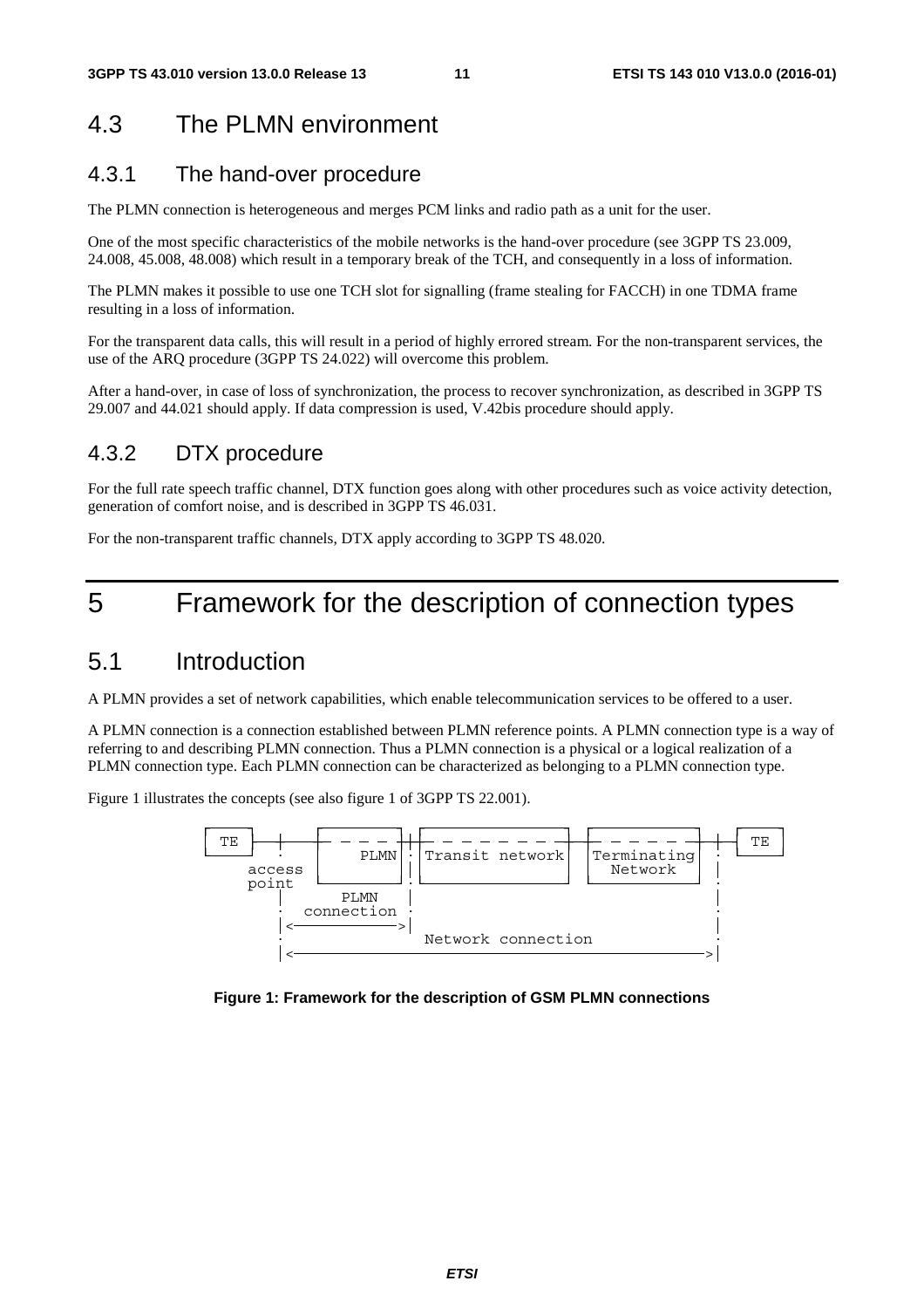## 5.2 Purpose of PLMN connection types

The definition of a set of PLMN connection types provides the necessary input to identify the network capabilities of a PLMN. Other key requirements of a PLMN are contained in other GSM specifications, in particular 3GPP TS 44.001 and 24.002. In addition to describing network capabilities of a PLMN, the identification of connection types facilitates the specification of network-to-network interfaces. It may also assist in the allocation of network performance parameters.

NOTE 1: The user specifies only the telecommunication service required while the GSM PLMN allocates the resources to set up a connection of the specific type as necessary to support the requested service. It is further noted that, for certain service offerings, additional network functions, e.g. additional lower layer functions and/or higher layer functions, may be required (see figure 2).

| Service offering             |                                    | Network capability                                                                                                                                 |  |  |
|------------------------------|------------------------------------|----------------------------------------------------------------------------------------------------------------------------------------------------|--|--|
| Telecommunication<br>Service | Limited set of<br>connection types |                                                                                                                                                    |  |  |
|                              |                                    | Additional network<br>functions where required<br>to support the service,<br>e.g., additional lower<br>layer functions, higher<br>layer functions. |  |  |

**Figure 2: The role of network capabilities in supporting service offerings** 

### 5.3 Functions associated with a PLMN connection

Any GSM PLMN connection involves an association of functions to support telecommunication services as shown in figure 3. Three sets of functions are required.

- i) Connection means including transmission and switching.
- ii) Control functions and protocols including signalling, flow/congestion control and routing functions.
- iii) Operations and management functions including network management and maintenance functions.



**Figure 3: Functional description**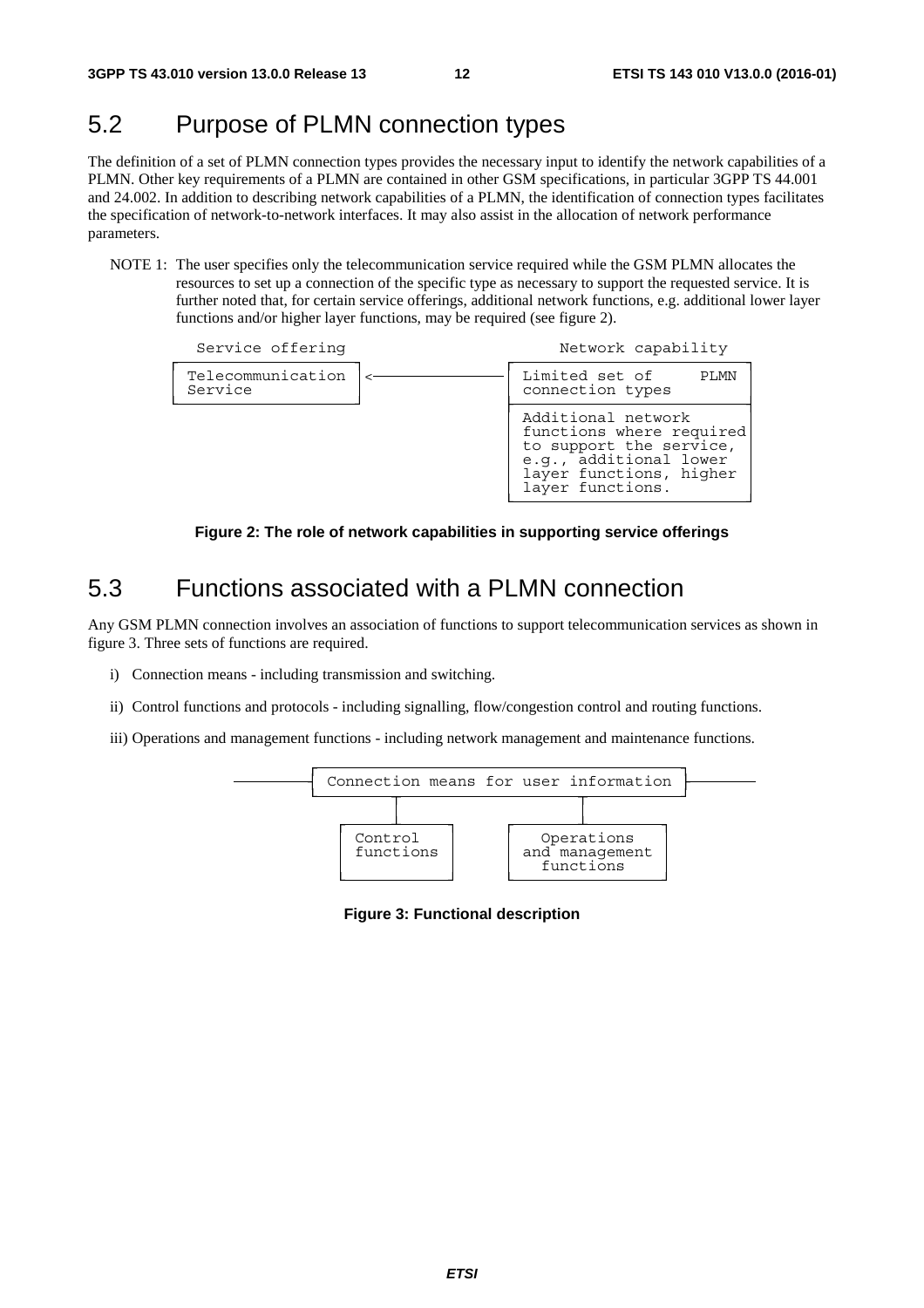## 5.4 Applications of GSM PLMN connection types

The following situations to which GSM PLMN connection types apply (see figure 4) may arise:

- Between two GSM PLMN user access points (refer to 3GPP TS 22.001 and 24.002): see figure 4a.
- Between a PLMN user access point and a network-to-network interface: see figure 4b.
- Between a PLMN user access point and an interface to a specialized resource within the GSM PLMN: see figure 4c.
- Between a PLMN user access point and an interface to a specialized resource outside the GSM PLMN: see figure 4d.

a)

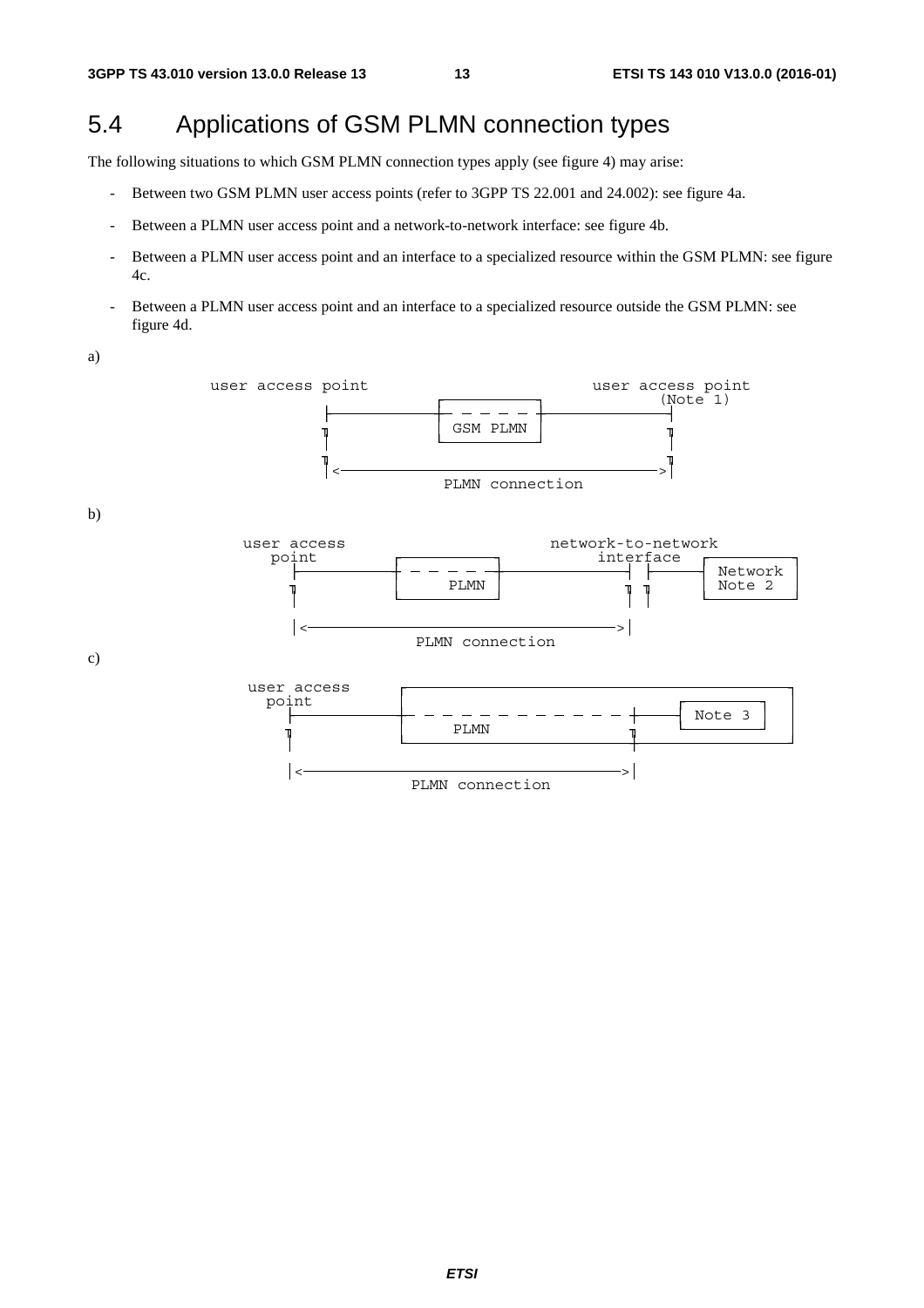d)



NOTE 1: See 3GPP TS 22.001.

NOTE 2: Network means here any fixed network as described in 3GPP TS 22.001.

NOTE 3: The box represents a specialized resource. Its use originates from a service request. Further study is required to give some examples.

#### **Figure 4: Applications of PLMN connection types**

### 5.5 PLMN connection involving several networks

A PLMN connection may comprise a number of tandem network connections. Figure 5 shows an example in which each end network is a PLMN. The intermediate network(s) must offer the appropriate network capabilities for the service provided by the (overall) PLMN connection. In (overall) PLMN connections involving several networks, each network provides a part of the connection and may be categorized by different attribute values.

The IWF/MSC can interwork with different type of networks, e.g.:

- analogue  $(A)$ ;
- digital circuit (D) with V.110/X.31 in band protocol;

Examples of such networks are:

- $GSM$   $(D)$ :
- $ISDN(A, D, P);$
- $PSTN(A)$ .





## 6 PLMN connection types

## 6.1 Description of PLMN connection types

The characterization of PLMN connection types is done by using a set of attributes. A PLMN connection type attribute is a specific characteristic of a PLMN connection type whose values distinguish it from another PLMN connection type. Particular values are assigned to each attribute when a given PLMN connection type is described and specified.

A list of definitions of attributes and values is contained in the annex A to this specification.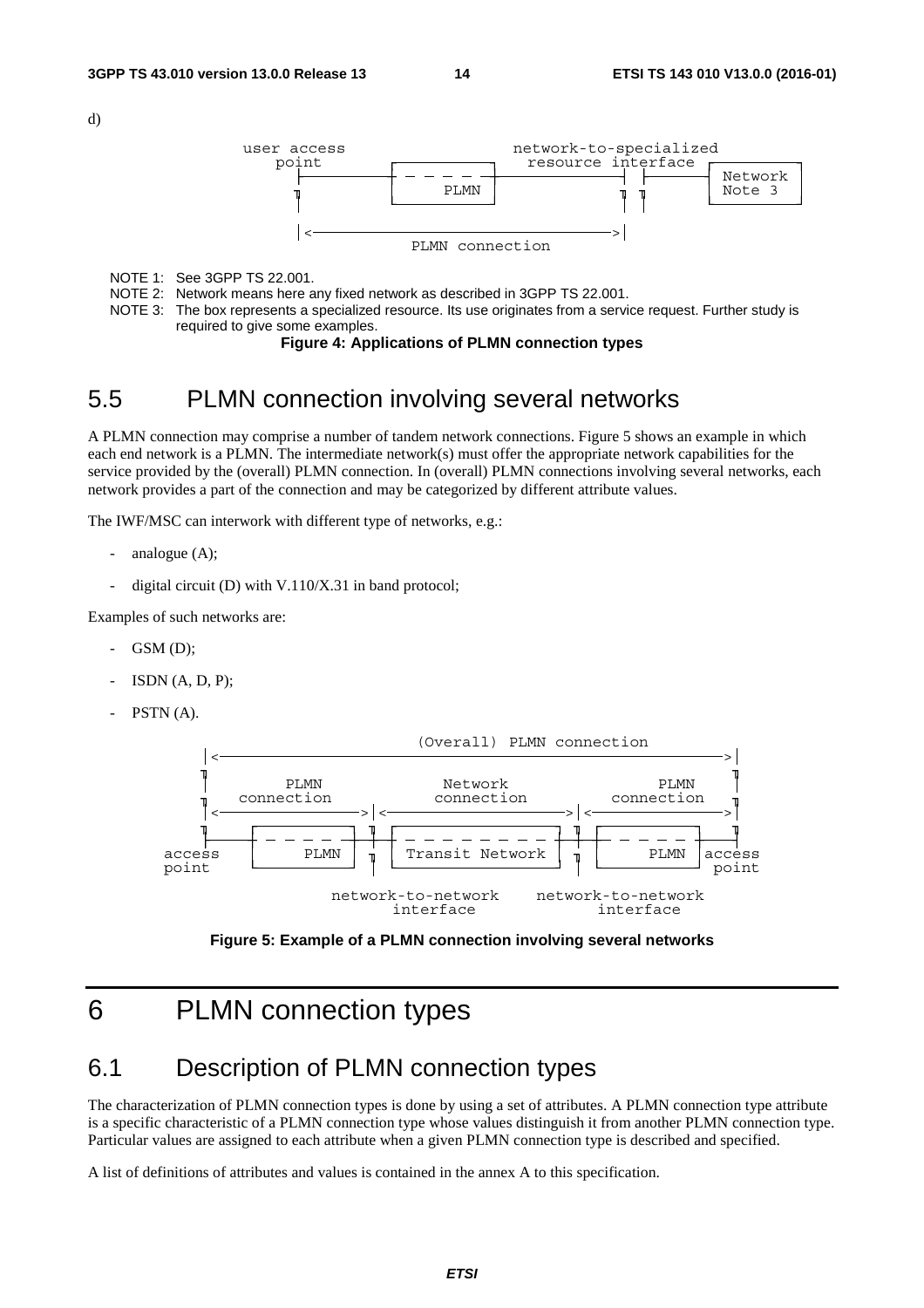A PLMN connection type is partitioned into connection elements. This partitioning is based on the two most critical transitions of a connection, firstly, the change of signalling system, secondly, the type of transmission system. In a PLMN, the change in signalling and transmission between the radio interface and the A interface leads to two connection elements, the radio interface connection element and the A interface connection element. Subclause 6.3 describes the relationship between the attribute values of connection elements and connection types.

To complete the description of PLMN connection types, the definition of functions within the different entities of a PLMN which are involved in the realization of a PLMN Connection is needed. These functions will be used in subclauses 6.4 and 6.5 to describe the limited set of PLMN connection types.

The following functions have been identified:

- rate adaptation functions;
- the radio link protocol function;
- the forward error correction function;
- the Layer 2 relay function.

### 6.1.1 Rate adaptation

The RA0 rate adaptation is only used with asynchronous interfaces. Incoming asynchronous data is padded by the addition of stop elements to fit the same or nearest higher synchronous rate defined by 2 to the power n (where  $n \le 6$ ) times 600 bit/s, 14.4 kbit/s or 28.8 kbit/s. Thus 300 bit/s user data signalling rate shall be adapted to a synchronous 600 bit/s stream. This function is described in 3GPP TS 44.021. The RA0 used in the PLMN is not identical to that described in ITU-T Recommendation V.110 which converts the 14,4 and 28,8 kbit/s user rates to 19,2 and 38,4 kbit/s, respectively.

The intermediate rate adaptation function (RA1) is a rate adaptation function which turns either the output of the RA0 function or a synchronous user data stream into a data stream at 8, 16, or 32 kbit/s by bit repetition and frame addition. This function is described in 3GPP TS 48.020.

The adaptation of intermediate rates to 64 kbit/s (RA2) performs the final conversion from the intermediate rates generated by the RA1 function to 64 kbit/s.

The radio interface intermediate rate adaptation function (RA1') is in the case of transparent data transmission a variant of the RA1 function and it adapts synchronous user data stream or the output of the RA0 function to one of the following data rates: 3.6, 6.0 or 12.0 or 14.5 kbit/s over the radio path. In case of a TCH/F28.8 channel two 14.5 kbit/s substreams produced by the RA1' function are multiplexed into a 29.0 kbit/s air interface channel by an EDGE multiplexing function. For the non-transparent case, the RA1' function provides direct access to the 12.0 or 6.0 kbit/s data rates. This is achieved by allowing the V.110 frame status bits to be used as additional data bits. This function is described in 3GPP TS 44.021 and 3GPP TS 48.020. RA1" is not applied in TCH/F14.4 or EDGE non-transparent operation.

For TCH/F14.4 channel coding five PLMN-specific adaptation functions are used: namely, RA1"/RAA", RAA", RA1"/RAA', RAE and RAA"" (3GPP TS 48.020). On the network side of the air interface, the 14.5 kbit/s substreams multiplexed into a 29.0 or 43.5 kbit/s air interface channel are transferred just as in a multislot connection of TCH/F14.4 substreams. RA1"/RAA" adapts between the 14.5 kbit/s air-interface rate and the 16 kbit/s rate used across the Abisinterface. RAA" adapts between the 16 kbit/s Abis Interface-rate and 16.0 kbit/s A-interface substream. (Up to four such A-interface substreams may be multiplexed into the 64kbit/s A-interface stream). RAA"" converts between the Ainterface data substream(s) and the overall synchronous stream. In non-transparent operation the RAA"" converts between the A-interface stream and the 290-bit blocks containing bits M1, M2, and 288 data bits as described in 3GPP TS 44.021. The RA1"/RAA' function shall be used for channel codings TCH/F14.4 if the AIUR is equal to 64 kbit/s. It adapts between the 64 kbit/s data stream and the 14.5 kbit/s air-interface rate. For GERAN Iu mode exists another PLMN specific rate adaptation function, namely RAE. This function is the subsequent execution of RAA" and RAA', i.e., it adapts between the 16 kbit/s Abis Interface rate and the overall synchronous stream.

In multislot data configurations the intermediate rates 16, 32, and 64 kbit/s are supported on those sections of the network where the overall data stream is not split into multiple channels (3GPP TS 44.021 and 48.020). RA1-adaptation is not applied to rates higher than 38.4 kbit/s. Instead, a PLMN-specific rate adaptation function RA1"" to user rates 48 and 56 kbit/s is applied; this function adapts between these rates and the 64 kbit/s "intermediate" rate. The RA2 function passes rate 64 kbit/s on as such.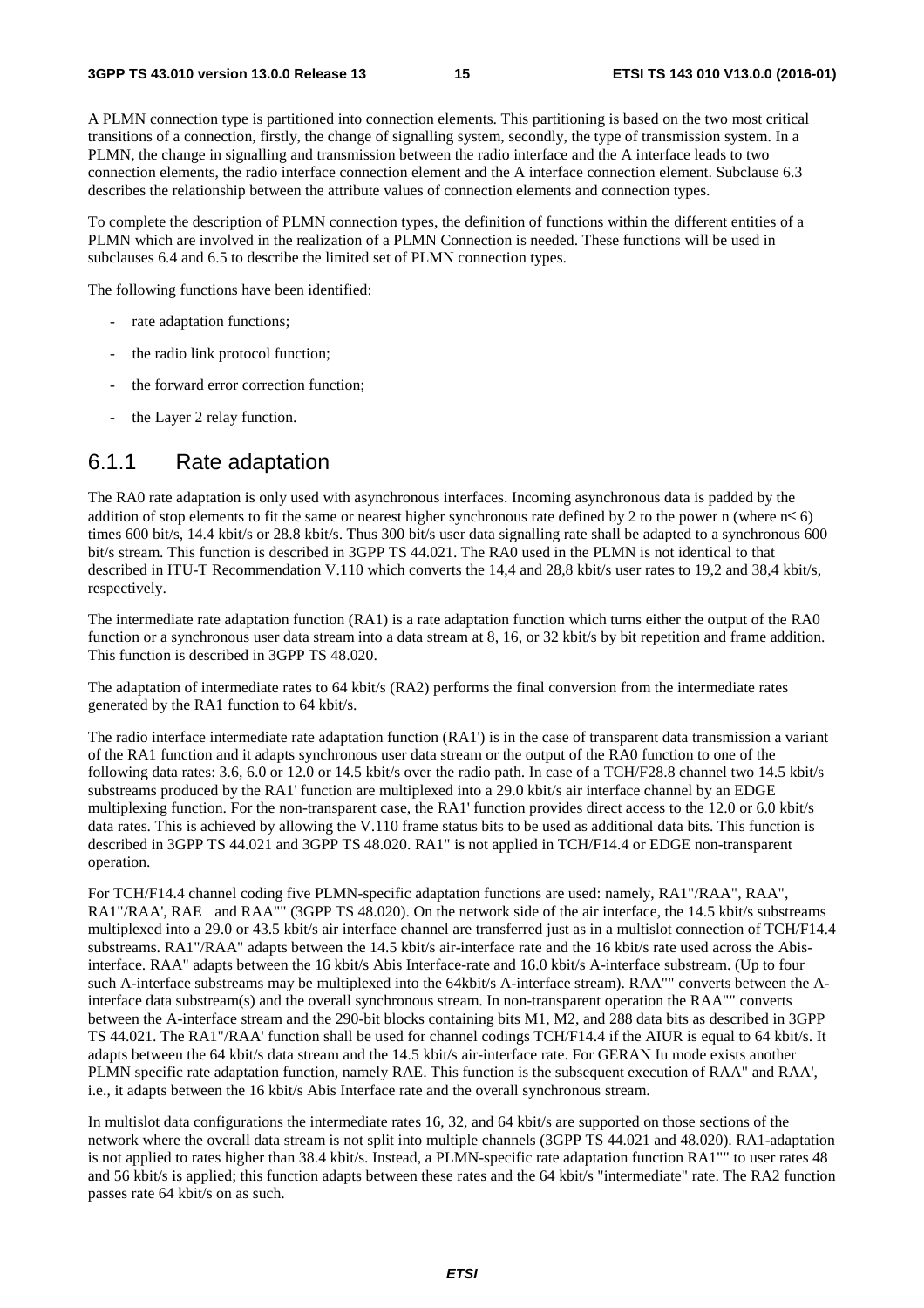In multislot data connections, the rate adaptation functions are performed per TCH/F between the Split/Combinefunctions. On the A-interface up to four TCH/Fs are multiplexed into one 64 kbit/s channel according to the procedures defined in 3GPP TS 48.020. However, multiplexing is not applied to those user rates which make use of more than four TCH/Fs; for such rates the Split/Combine-function is located at the BSS.

The splitting and recombining of the data flow into/from TCH/Fs takes place at the RA1-function or RAA' function (transparent service) at the MSC/IWF and at the MS"s RA1"-function, or between the RLP and RA1" (RA1" not applied to TCH/F14.4) (non-transparent service) at the MS and between RA1 or RAA' and RLP at MSC/IWF (figures 6 and 7). The TCH/Fs are treated as independent channels between the Split/Combine-functions.

For user rates requiring more than four TCH/Fs (transparent only) the Split/Combine-function is located at the RA1" function at the MS and at the RA1"/RA1' or RA1"/RAA'-function at the BSS (figures 6 and 7). The rate adaptation functions for the various user data rates are summarized in tables 1 to 3. It should be noted that in the case of synchronous data transmission, the RA0 is not present.

For 56 and 64 kbit/s connections using a 2×TCH/F32.0 channel configuration across the radio interface, no rate adaptation is applied as the PLMN offers a '64 kbit/s pipe' between TE and an external network.

For 32 kbit/s connections using a 1×TCH/F32.0 channel configuration across the radio interface, the ITU-T I.460 rate adaptation is applied as described in 3GPP TS 44.021.

| R I/F      | RA <sub>0</sub> |            | <b>RA1'</b> | <b>Radio I/F</b>                   |
|------------|-----------------|------------|-------------|------------------------------------|
| async      | <------>        | sync       |             |                                    |
| $\leq 2.4$ | <------>        | $\leq 2.4$ |             | 3.6                                |
| 4.8        | <------>        | 4.8        |             | 6.0                                |
| 9.6        | <------>        | 9.6        |             | or $2 \times 6.0$<br>12.0          |
| 14.4       | <------>        | 14.4       |             | 14.5 or $2 \times 12.0$ or         |
|            |                 |            |             | $3\times 6.0$                      |
| 19.2       | <------>        | 19.2       |             | $2 \times 12.0$ or $4 \times 6.0$  |
| 28.8       | <------>        | 28.8       |             | 1 x 29.0 or 2 x 14.5               |
|            |                 |            |             | or $3 \times 12.0$                 |
|            |                 | 32         |             | $1 \times 32$                      |
| 38.4       | <------>        | 38.4       |             | $3 \times 14.5$ or $4 \times 12.0$ |
|            |                 | 48.0       |             | 4 x 14.5 or $5 \times 12.0$        |
|            |                 | 56.0       |             | 2 x 32.0 or 4 x 14.5               |
|            |                 |            |             | or $5 \times 12.0$ note 1          |
|            |                 | 64.0       |             | 2 x 32.0 or 5 x 14.5               |
|            |                 |            |             | or $6 \times 12.0$ note 1          |

### **Table 1: Rate adaptation functions for the support of TE2 in the transparent case**

NOTE 1: AIUR of 11.2 kbit/s per 12.0 kbit/s air interface channel (3GPP TS 44.021).

**Void**

#### **Table 3: RA1' function in the non-transparent case**

| <b>RA1'</b> |          |      |  |  |
|-------------|----------|------|--|--|
| 6.0         | <------> | 6.0  |  |  |
| 12.0        | <------> | 12.0 |  |  |

NOTE: RA1" not applicable to TCH/F14.4, TCH/F28.8, or TCH/F43.2

### 6.1.2 Radio Link Protocol

The Radio Link Protocol (RLP) is a layer 2 LAPB based protocol which performs grouping of user data for the purpose of implementing error control and retransmission mechanisms in the case of non-transparent low layer capabilities. The RLP layer is in charge of the transmission of the data compression parameters to the peer RLP entity and to the L2R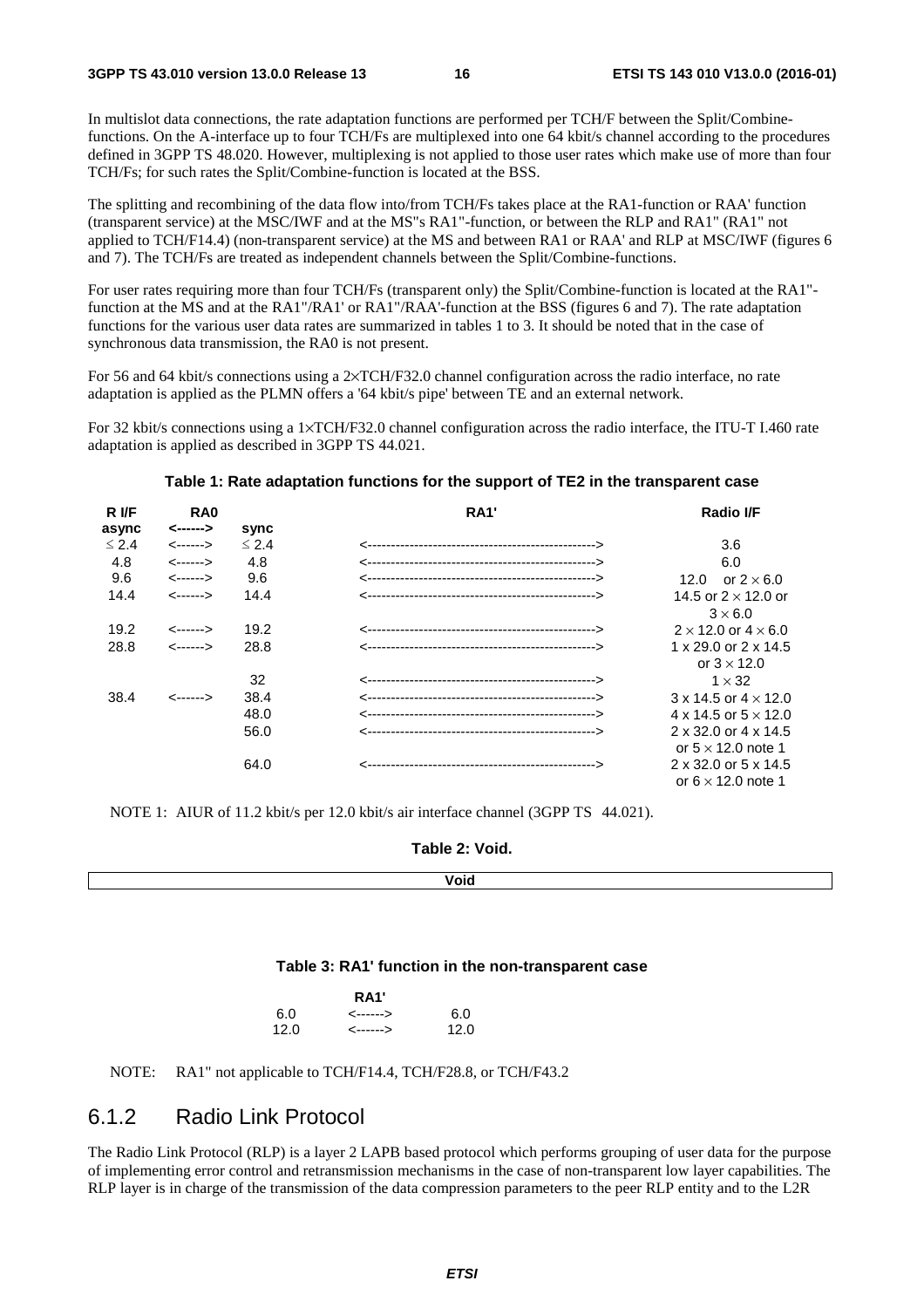layer, when those parameters have to be negotiated. The function that realizes the implementation of the protocol (described in 3GPP TS 24.022) takes place at both ends of the PLMN connection in the MT and the IWF/MSC.

### 6.1.3 Layer 2 Relay function

The Layer 2 Relay function (L2R) performs protocol conversion between the user data structure (e.g. characters or X.25 Layer 2 frames) and a structure more adapted to the radio link protocol. This function is described in the relevant 3GPP TS 27-series specifications.

The L2R function includes the data compression function.

### 6.1.4 Resources allocated by the PLMN network

Part of the PLMN connection concerns the resources allocated by the PLMN network on the basis of the attribute values of the connection elements.

For the speech calls, the PLMN codec is allocated.

For data calls, resources are provided at the IWF/MSC such as:

- V.110 based rate adaptation for such channel codings as TCH/F 4.8 and TCH/F9.6 and PLMN specific rate adaption for channel codings TCH/F14.4, TCH/F28.8, TCH/F43.2 (3GPP TS 44.021, 48.020);
- filtering of status bits (TS 27.001);
- RLP for non-transparent services (TS 24.022);
- Data compression (TS 24.022, 27.002).

These are sufficient for data services such as:

- asynchronous circuit (bearer service series 20), used with unrestricted digital information transfer capability;
- synchronous circuit (bearer service series 30), used with unrestricted digital information transfer capability when interworking with circuit switched digital networks.

In addition to the above listed resources, further resources are allocated in the other cases:

- modems for asynchronous circuit (bearer service series 20) or synchronous circuit (bearer service series 30) used with 3.1 kHz information transfer capability;
- fax adaptor for the fax group 3 (teleservice series 60);

### 6.2 PLMN connection elements

The radio interface connection element is the portion of the connection spanning from the Mobile Termination to an appropriate internal reference point within the Base Station System.

The A interface connection element is the portion of the connection from the above internal reference point within the base station to an appropriate internal reference point within the interworking function (IWF) of the MSC.

By using connection elements and attributes which have a layered nature the construction of a connection type is more easily viewed. The use of different values for the same attribute allows a greater degree of description and flexibility.

## 6.3 Rules of association for the attribute values of connection elements and connection types

This subclause describes the relationship between the attribute values of connection elements and connection types. For each attribute the various possible values recommended are listed. The definitions of the attributes and attribute values are contained in the annex A. In addition to the (possible) attribute values applicable to the connection elements, an association law is given (where appropriate) for each attribute to show how the value of the attribute for the overall connection type is obtained from the values of the attribute applicable to the connection elements.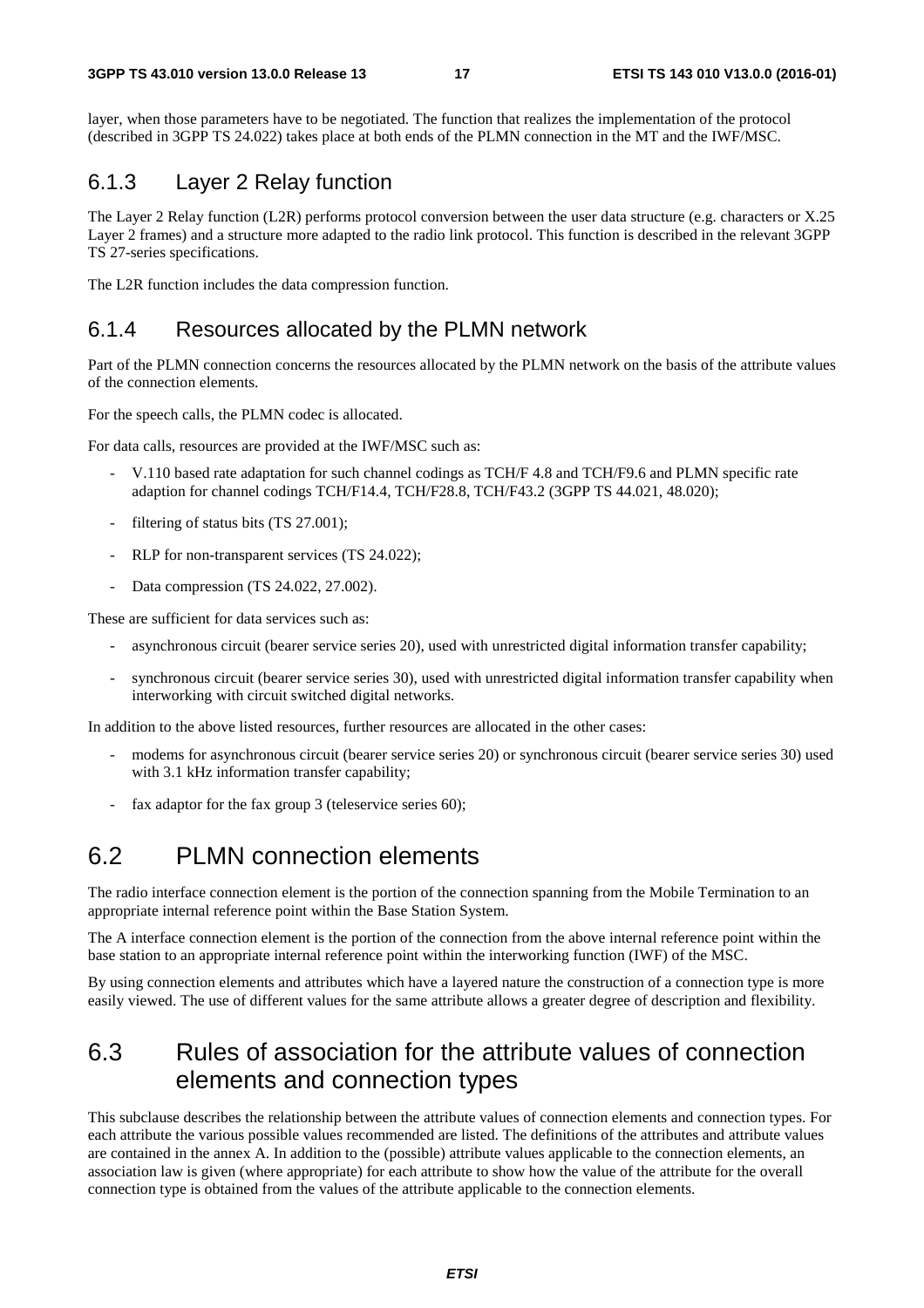### 6.3.1 Information transfer mode

Attribute values for connection elements:

Circuit.

Attribute values for overall connection type:

Circuit.

Association Law:

Circuit.

### 6.3.2 Information transfer rate (kbit/s)

Attribute values for connection elements:

3.6 or 6.0 or 12.0 or 13.0 or 14.5 or 29.0 or 32.0 or 43.5 or 64.0

or  $n \times 6.0$  (  $1 \le n \le 4$  ) or  $n \times 12.0$  (  $1 \le n \le 6$  ) or  $n \times 14.5$  (  $1 \le n \le 5$  ) or  $2 \times 29.0$  or  $2 \times 32.0$ 

Attribute values for overall connection type:

3.6 or 6.0 or 12.0 or 13.0 or 14.5 29.0 or 32.0 or 43.5 or 64.0;

or  $n \times 6.0$  (  $1 \le n \le 4$  ) or  $n \times 12.0$  (  $1 \le n \le 6$  ) or  $n \times 14.5$  (  $1 \le n \le 5$  ) or  $2 \times 29.0$  or  $2 \times 32.0$ ..

Association Law:

The value for the overall connection type will be equal to the lowest value of any of its connection elements.

### 6.3.3 Information transfer susceptance

Attribute values for connection elements:

 Speech processing functions (e.g. PLMN Speech Coding/A Law conversion, Discontinuous Transmission) and/or Echo suppression functions and/or Multiple satellite hops or null.

Attribute values for overall connection types:

Unrestricted Digital Information or Speech.

Association Law:

 For an overall connection type to have the value Unrestricted digital no connection element may contain speech processing functions or echo suppression functions. Connection elements containing speech processing devices having the flexibility to change operation between speech and unrestricted digital would on the other hand be allowed to be part of a number of different connection types.

 For an overall connection type to have the value speech it must contain PLMN Speech Coding/A Law conversion equipment and echo suppression functions when appropriate.

### 6.3.4 Establishment of connection

Attribute values for connection elements:

Demand.

Attribute values for overall connection type:

Demand.

Association Law:

If any of the connection elements are Demand, then the overall connection type is Demand.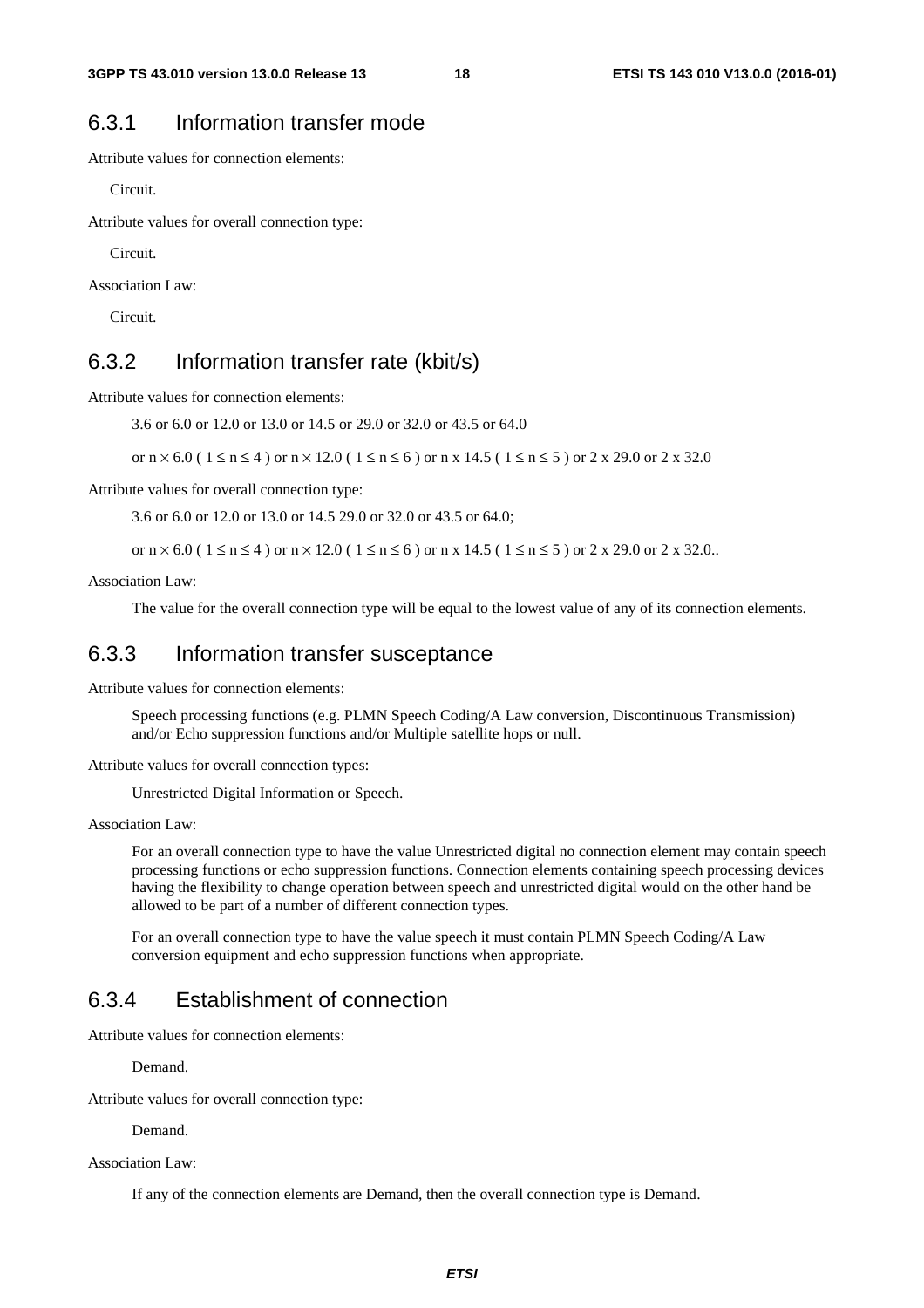### 6.3.5 Symmetry

Attribute values for connection elements:

Bidirectional Symmetric.

Bidirectional Asymmetric (Multislot connections for data).

Attribute values for overall connection type:

Bidirectional Symmetric.

Bidirectional Asymmetric (Multislot connections for data).

Association Law:

 The overall symmetry can only be generated from the connection elements by analysis of the connection element values in the context of the architecture of the connection.

### 6.3.6 Connection configuration Topology

Attribute values for connection elements:

Point-to-point.

Attribute values for the overall connection type:

Not applicable.

Association Law:

Not applicable.

### 6.3.7 Structure

Attribute values for connection elements:

Unstructured or Service Data Unit Integrity.

Attribute values for the overall connection type:

As per values for connection elements.

Association Law:

Unspecified.

### 6.3.8 Channels

### 6.3.8.1 Information channel (rate)

Attribute values for connection elements:

Radio interface connection element: Full rate TCH or Full rate TCHs or Half rate TCH.

A interface connection element: 64.0 kbit/s.

Attribute values for the overall connection type:

Not applicable.

### 6.3.8.2 Signalling channel (rate)

Attribute values for connection elements: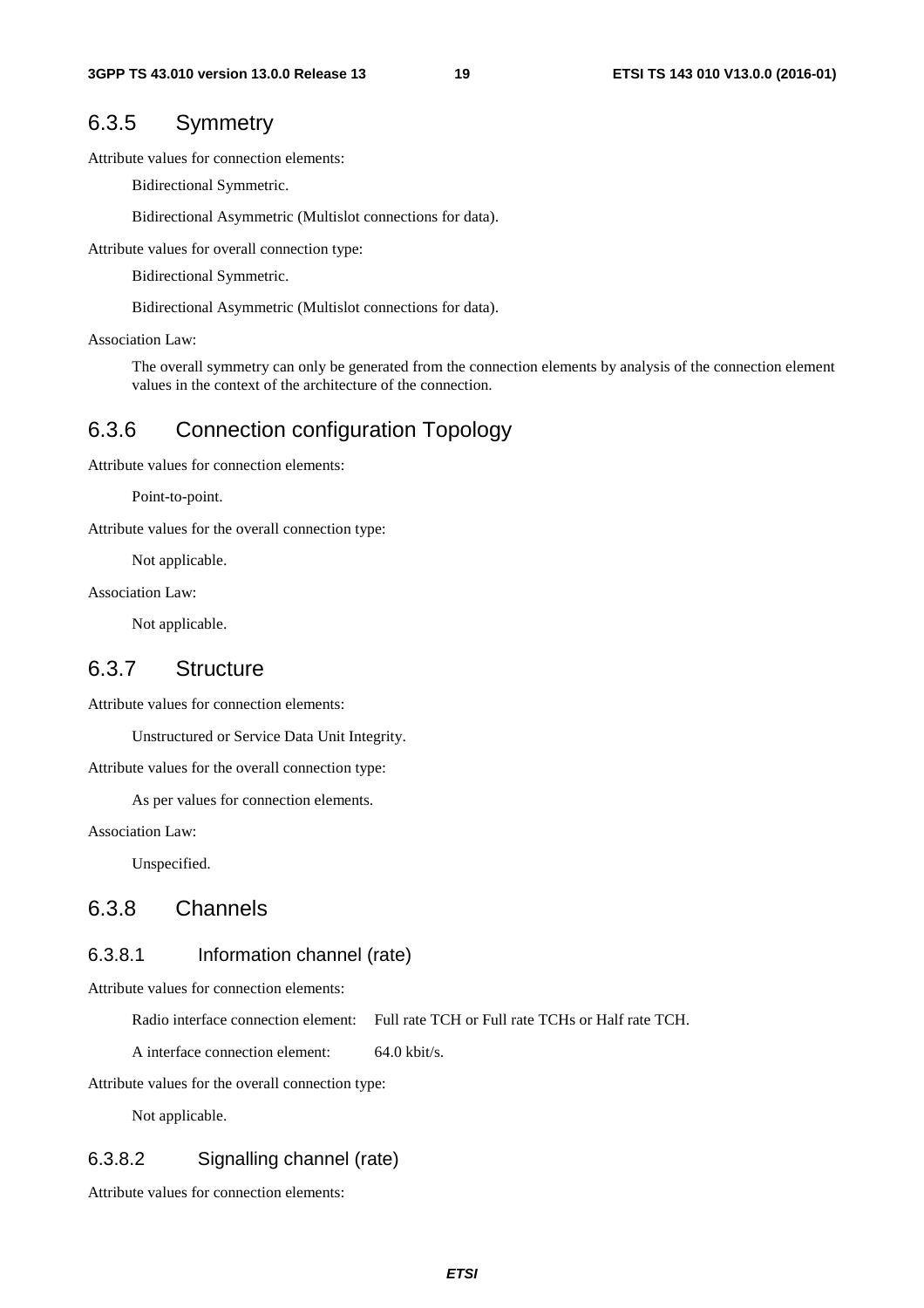Radio interface connection element: Dm.

A interface connection element: Common channel signalling system (64.0 kbit/s).

Attribute values for the overall connection type:

Not applicable.

### 6.3.9 Connection control protocol

Attribute values for connection elements:

Radio interface connection element:

Layer 1: 3GPP TS 44.004 and 3GPP TS 45-series.

Layer 2: 3GPP TS 44.005 and 44.006.

Layer 3: 3GPP TS 24.007 and 24.008, 24.011.

A interface connection element:

Layer 1: 3GPP TS 48.004.

Layer 2: 3GPP TS 48.006.

Layer 3: TS 24.007, 24.008 and 48.008.

Attribute values for the overall connection type:

Not applicable.

### 6.3.10 Information transfer coding/protocol

Attribute values for connection elements:

Radio interface connection elements:

Layer 1: 3GPP TS 44.021, 3GPP TS 45-series and 46-series.

 Layer 2: 3GPP TS 44.006, 24.022 and 3GPP TS 27.002 or 3GPP TS 24.022 and 3GPP TS 27.003 or transparent.

Layer 3: Transparent, 3GPP TS 24.011.

A interface connection element:

Layer 1: 3GPP TS 48.004 and 3GPP TS 48.020.

Layer 2: 3GPP TS 24.022 and 3GPP TS 27.002 or 3GPP TS 24.022 and 3GPP TS 27.003 or transparent.

Layer 3: Transparent.

Attribute values for the overall connection type:

Not applicable.

### 6.3.11 Further attributes and attribute values

This subclause has outlined the relationships between those attributes values presently existing, the possibility for new values being added remains.

Table 4 summarizes the attributes values for PLMN connection elements.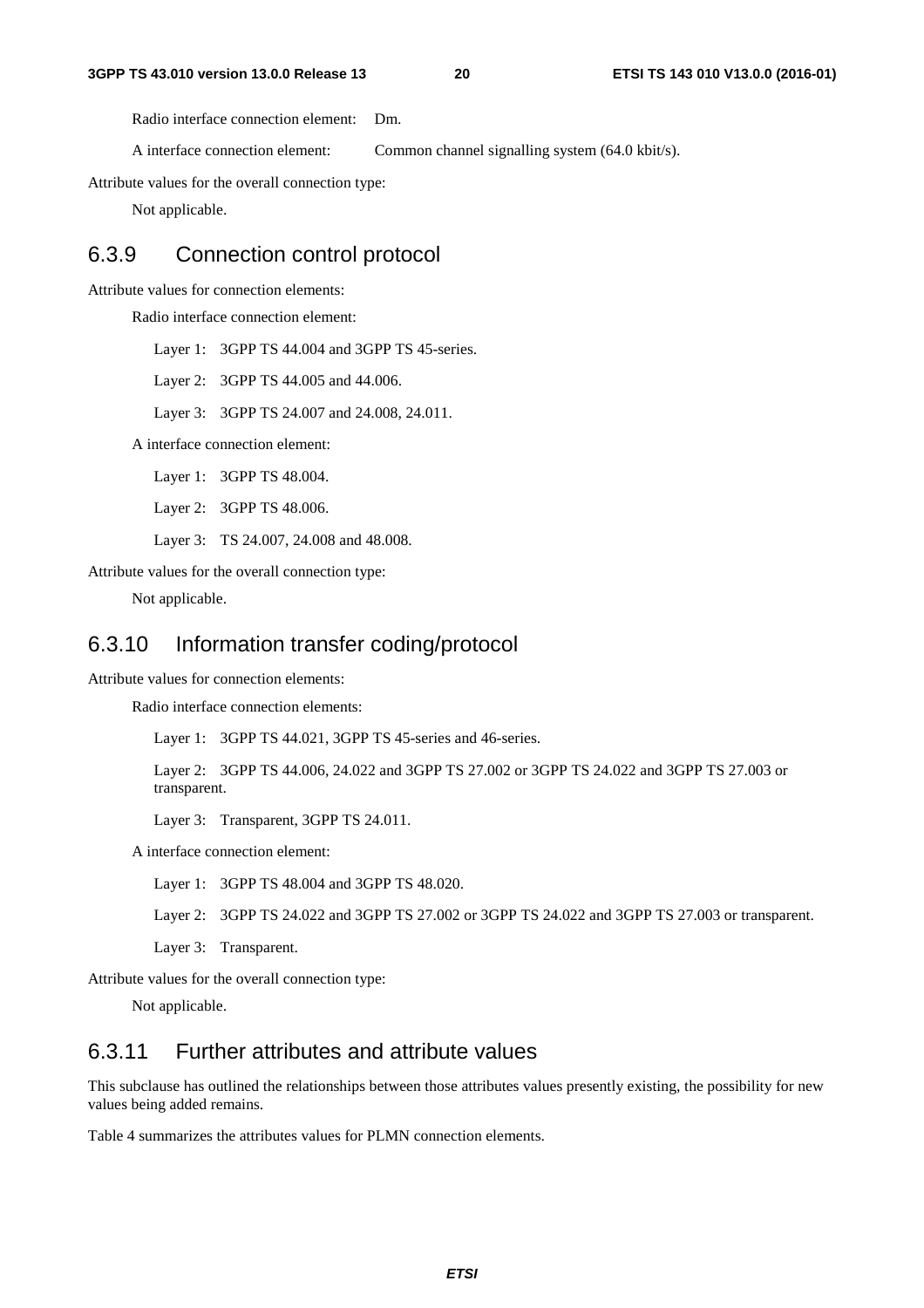|                                            | <b>Attributes</b>                                                                                                                                                                                                                                                                         |                                                                                                                                                                                                                                                                                                                                                                                     | <b>Values for attributes</b>                                                                                                                                                                                                                                                                                             |
|--------------------------------------------|-------------------------------------------------------------------------------------------------------------------------------------------------------------------------------------------------------------------------------------------------------------------------------------------|-------------------------------------------------------------------------------------------------------------------------------------------------------------------------------------------------------------------------------------------------------------------------------------------------------------------------------------------------------------------------------------|--------------------------------------------------------------------------------------------------------------------------------------------------------------------------------------------------------------------------------------------------------------------------------------------------------------------------|
|                                            |                                                                                                                                                                                                                                                                                           | Radio interface                                                                                                                                                                                                                                                                                                                                                                     | A interface                                                                                                                                                                                                                                                                                                              |
|                                            |                                                                                                                                                                                                                                                                                           | connection element                                                                                                                                                                                                                                                                                                                                                                  | connection element                                                                                                                                                                                                                                                                                                       |
| 1                                          | <b>Information Transfer Mode</b>                                                                                                                                                                                                                                                          | Circuit                                                                                                                                                                                                                                                                                                                                                                             | Circuit                                                                                                                                                                                                                                                                                                                  |
| $\overline{2}$                             | <b>Information Transfer Rate</b>                                                                                                                                                                                                                                                          |                                                                                                                                                                                                                                                                                                                                                                                     |                                                                                                                                                                                                                                                                                                                          |
|                                            |                                                                                                                                                                                                                                                                                           |                                                                                                                                                                                                                                                                                                                                                                                     |                                                                                                                                                                                                                                                                                                                          |
|                                            | Layer 1                                                                                                                                                                                                                                                                                   | 3.6 or 6.0 or 12.0 or 13.0 or 14.5                                                                                                                                                                                                                                                                                                                                                  | 64.0 kbit/s                                                                                                                                                                                                                                                                                                              |
|                                            |                                                                                                                                                                                                                                                                                           | or 29.0 or 32.0 or 43.5 or $n \times 6.0$                                                                                                                                                                                                                                                                                                                                           |                                                                                                                                                                                                                                                                                                                          |
|                                            |                                                                                                                                                                                                                                                                                           | $(1 \le n \le 4)$ or $n \times 12.0$ (1 $\le n \le 6$ )                                                                                                                                                                                                                                                                                                                             |                                                                                                                                                                                                                                                                                                                          |
|                                            |                                                                                                                                                                                                                                                                                           | or $n \times 14.5$ (1 $\le n \le 5$ ) or 2 x 29.0                                                                                                                                                                                                                                                                                                                                   |                                                                                                                                                                                                                                                                                                                          |
|                                            |                                                                                                                                                                                                                                                                                           | or 2 x 32.0 kbit/s                                                                                                                                                                                                                                                                                                                                                                  |                                                                                                                                                                                                                                                                                                                          |
| 3                                          | Information Transfer Susceptance                                                                                                                                                                                                                                                          | Speech processing                                                                                                                                                                                                                                                                                                                                                                   | Speech processing                                                                                                                                                                                                                                                                                                        |
|                                            |                                                                                                                                                                                                                                                                                           | equipment,                                                                                                                                                                                                                                                                                                                                                                          | equipment,                                                                                                                                                                                                                                                                                                               |
|                                            |                                                                                                                                                                                                                                                                                           | Echo suppression                                                                                                                                                                                                                                                                                                                                                                    | Echo suppression                                                                                                                                                                                                                                                                                                         |
|                                            |                                                                                                                                                                                                                                                                                           | equipment,                                                                                                                                                                                                                                                                                                                                                                          | equipment,                                                                                                                                                                                                                                                                                                               |
|                                            |                                                                                                                                                                                                                                                                                           | Null                                                                                                                                                                                                                                                                                                                                                                                | Null                                                                                                                                                                                                                                                                                                                     |
| $\overline{a}$                             | <b>Establishment of Connection</b>                                                                                                                                                                                                                                                        | Demand                                                                                                                                                                                                                                                                                                                                                                              | Demand                                                                                                                                                                                                                                                                                                                   |
|                                            |                                                                                                                                                                                                                                                                                           |                                                                                                                                                                                                                                                                                                                                                                                     |                                                                                                                                                                                                                                                                                                                          |
|                                            |                                                                                                                                                                                                                                                                                           |                                                                                                                                                                                                                                                                                                                                                                                     |                                                                                                                                                                                                                                                                                                                          |
|                                            |                                                                                                                                                                                                                                                                                           |                                                                                                                                                                                                                                                                                                                                                                                     |                                                                                                                                                                                                                                                                                                                          |
|                                            |                                                                                                                                                                                                                                                                                           |                                                                                                                                                                                                                                                                                                                                                                                     |                                                                                                                                                                                                                                                                                                                          |
|                                            |                                                                                                                                                                                                                                                                                           |                                                                                                                                                                                                                                                                                                                                                                                     |                                                                                                                                                                                                                                                                                                                          |
|                                            |                                                                                                                                                                                                                                                                                           |                                                                                                                                                                                                                                                                                                                                                                                     |                                                                                                                                                                                                                                                                                                                          |
|                                            |                                                                                                                                                                                                                                                                                           |                                                                                                                                                                                                                                                                                                                                                                                     |                                                                                                                                                                                                                                                                                                                          |
|                                            |                                                                                                                                                                                                                                                                                           |                                                                                                                                                                                                                                                                                                                                                                                     |                                                                                                                                                                                                                                                                                                                          |
|                                            |                                                                                                                                                                                                                                                                                           | Dm                                                                                                                                                                                                                                                                                                                                                                                  |                                                                                                                                                                                                                                                                                                                          |
|                                            |                                                                                                                                                                                                                                                                                           |                                                                                                                                                                                                                                                                                                                                                                                     | Common channel                                                                                                                                                                                                                                                                                                           |
|                                            |                                                                                                                                                                                                                                                                                           |                                                                                                                                                                                                                                                                                                                                                                                     | signalling system                                                                                                                                                                                                                                                                                                        |
| 9                                          | <b>Connection Control Protocol</b>                                                                                                                                                                                                                                                        |                                                                                                                                                                                                                                                                                                                                                                                     |                                                                                                                                                                                                                                                                                                                          |
|                                            |                                                                                                                                                                                                                                                                                           |                                                                                                                                                                                                                                                                                                                                                                                     |                                                                                                                                                                                                                                                                                                                          |
|                                            |                                                                                                                                                                                                                                                                                           |                                                                                                                                                                                                                                                                                                                                                                                     |                                                                                                                                                                                                                                                                                                                          |
|                                            |                                                                                                                                                                                                                                                                                           |                                                                                                                                                                                                                                                                                                                                                                                     |                                                                                                                                                                                                                                                                                                                          |
|                                            |                                                                                                                                                                                                                                                                                           |                                                                                                                                                                                                                                                                                                                                                                                     |                                                                                                                                                                                                                                                                                                                          |
|                                            |                                                                                                                                                                                                                                                                                           |                                                                                                                                                                                                                                                                                                                                                                                     |                                                                                                                                                                                                                                                                                                                          |
|                                            |                                                                                                                                                                                                                                                                                           |                                                                                                                                                                                                                                                                                                                                                                                     |                                                                                                                                                                                                                                                                                                                          |
|                                            |                                                                                                                                                                                                                                                                                           |                                                                                                                                                                                                                                                                                                                                                                                     |                                                                                                                                                                                                                                                                                                                          |
|                                            |                                                                                                                                                                                                                                                                                           |                                                                                                                                                                                                                                                                                                                                                                                     |                                                                                                                                                                                                                                                                                                                          |
|                                            |                                                                                                                                                                                                                                                                                           |                                                                                                                                                                                                                                                                                                                                                                                     |                                                                                                                                                                                                                                                                                                                          |
|                                            |                                                                                                                                                                                                                                                                                           |                                                                                                                                                                                                                                                                                                                                                                                     |                                                                                                                                                                                                                                                                                                                          |
| $\overline{5}$<br>6<br>$\overline{7}$<br>8 | Symmetry<br><b>Connection Configuration</b><br>Topology<br>Structure<br><b>Channel Rate</b><br><b>Information Channel</b><br><b>Signalling Channel</b><br>Layer 1<br>Layer <sub>2</sub><br>Layer 3<br>10 Information Transfer Coding/Protocol<br>Layer 1<br>Layer <sub>2</sub><br>Layer 3 | <b>Bidirectional symmetric</b><br><b>Bidirectional asymmetric</b><br>Point-to-point<br>Unstructured<br>SDU integrity<br>TCH/F(s) or TCH/H<br>3GPP TS 44.004 and 45 series<br>3GPP TS 44.005 and 44.006<br>3GPP TS 24.007, 24.008, 24.011<br>3GPP TS 44.021 45 and 46 series<br>3GPP TS 24.022 and 27.002<br>or<br>24.022 and 27.003<br>44.006 or transparent<br>Transparent, 24.011 | <b>Bidirectional symmetric</b><br>Bidirectional asymmetric<br>Point-to-point<br>Unstructured<br>SDU integrity<br>64.0 kbit/s<br>3GPP TS 48.004<br>3GPP TS 48.006<br>3GPP TS 24.007, 24.008, 48.008<br>3GPP TS 48,004 and 48,020<br>3GPP TS 24.022 and 27.002<br>or<br>24.022 and 27.003<br>or transparent<br>Transparent |

## 6.4 PLMN connection types for GERAN A/Gb mode

### 6.4.1 Limited set of PLMN connection types (for TCH/F4.8 and TCH/F9.6 channel codings)

From the two connection elements defined in subclause 6.2, the list of attributes and their possible values given in subclause 6.3, and from the service requirements defined in 3GPP TS 22.002 and 22.003, a limited set of PLMN connection types have been identified (see also table 5 and table 6 for the relationship between connection elements and telecommunication services).

Figure 6 gives the information transfer protocol models for the identified set of PLMN connection types. The S bits correspond to status bits and the D bits to data bits (3GPP TS 44.021); S\* indicates that S bits are used only when 3.1 kHz audio ex PLMN. D' bits corresponds to user bits passed in the place of status bits in the non transparent case Moreover, it should be noted that the RLP rate of 6 and 12 kbit/s correspond to the 8 and 16 kbit/s intermediate rate in the transparent case.

Protocol Models 1 b and e are the models for asynchronous data transmission in the transparent mode.

Protocol Models 2 b and e are the models for synchronous data transmission in the transparent mode.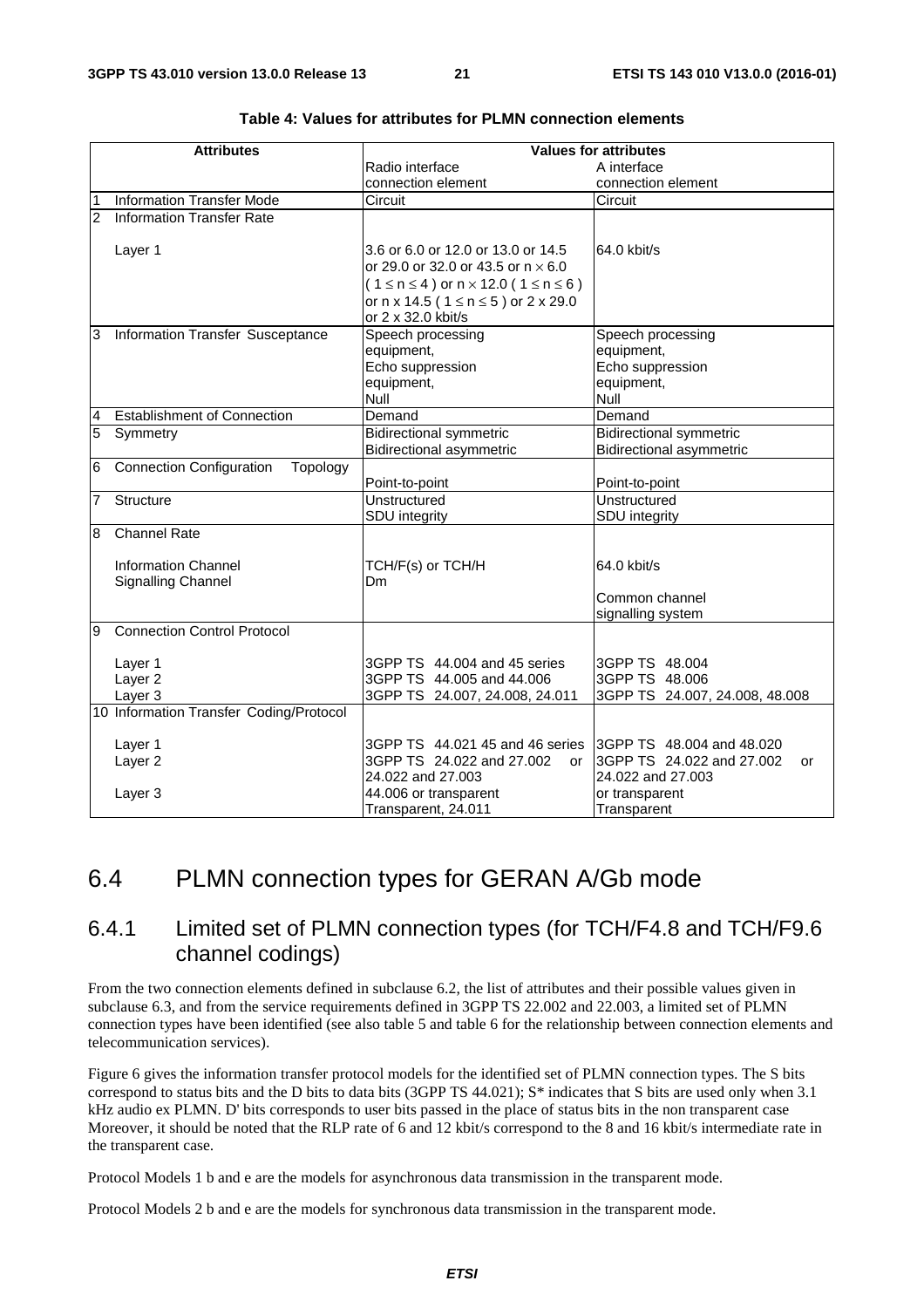Protocol Models 3 b and e are the models for character "asynchronous" mode data transmission in the non-transparent mode. In this case, L2RCOP represents the protocol used between the Layer 2 Relay functions (L2R) to convey characters between the MS and the IWF (see 3GPP TS 27.002). The data compression function is located in the L2R COP function.

In all of the above models, the b variants are for singleslot, the e variants are for multislot data configurations.

Protocol Model 5a is the model for the transparent support of group 3 facsimile transmission. Model 5b is for transparent support of group 3 facsimile transmission in multislot data configurations.

Protocol Model 6 is the model for speech transmission.

In the multislot-data models the data is split into parallel substreams between the Split/Combine-functions (S/C). These substreams are transmitted through parallel TCH/Fs which are treated as independent channels. Between the S/Cfunctions parallel RA- and FEC-functions are used.

For all the models, only the minimum functionality of the IWF is shown. Additional functions will be required for various interworking situations. These additional functions are described in specification 3GPP TS 29.007.

It should be noted that, in Figure 6, the representation of the transcoding and rate adaptation from the intermediate rate on the radio interface to the 64 kbit/s rate required by the MSC is not intended to indicate a particular implementation. The annex B to 3GPP TS 43.010 identifies alternative arrangements.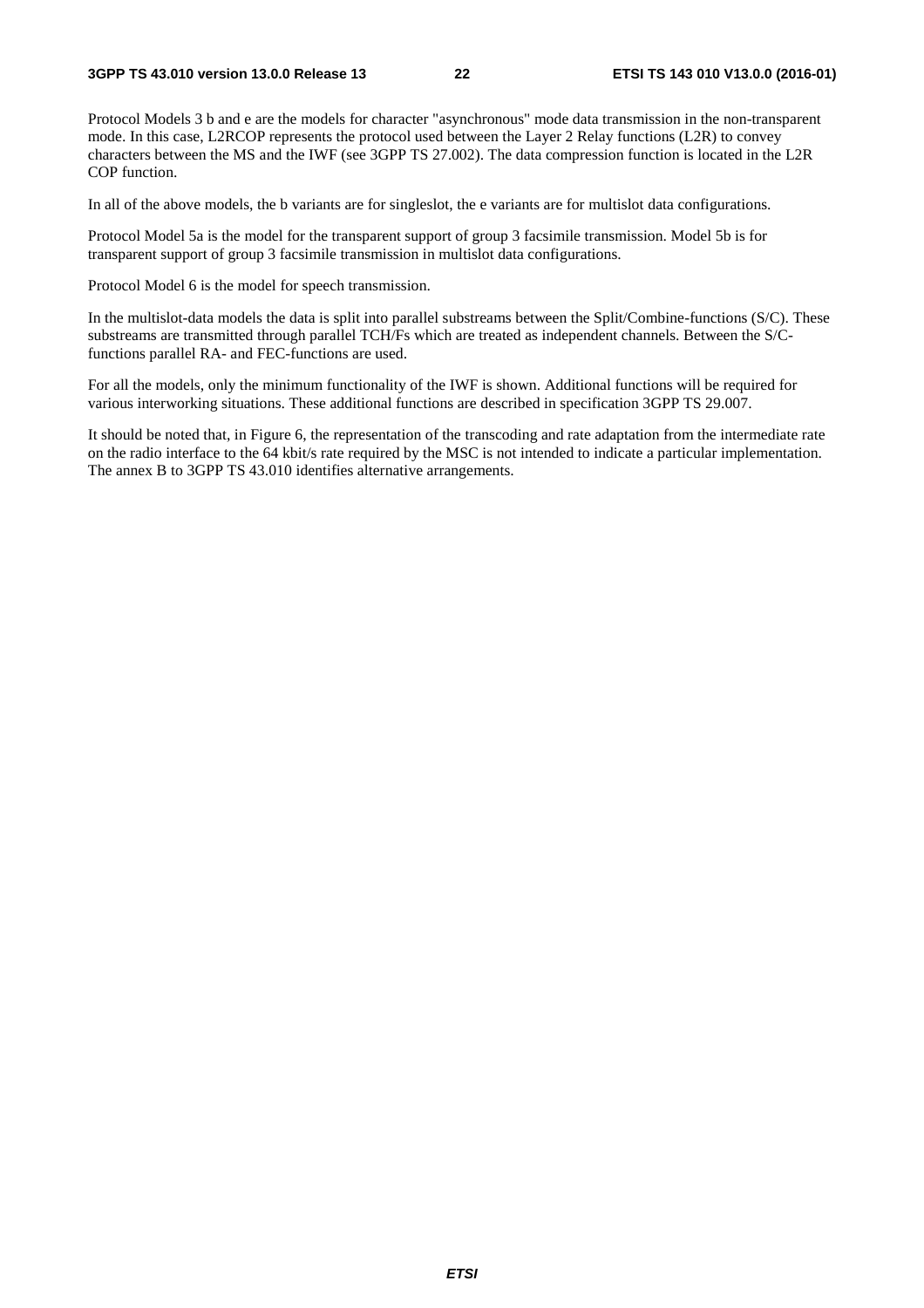

**Figure 6: Information transfer protocol models for PLMN connections** 

*ETSI*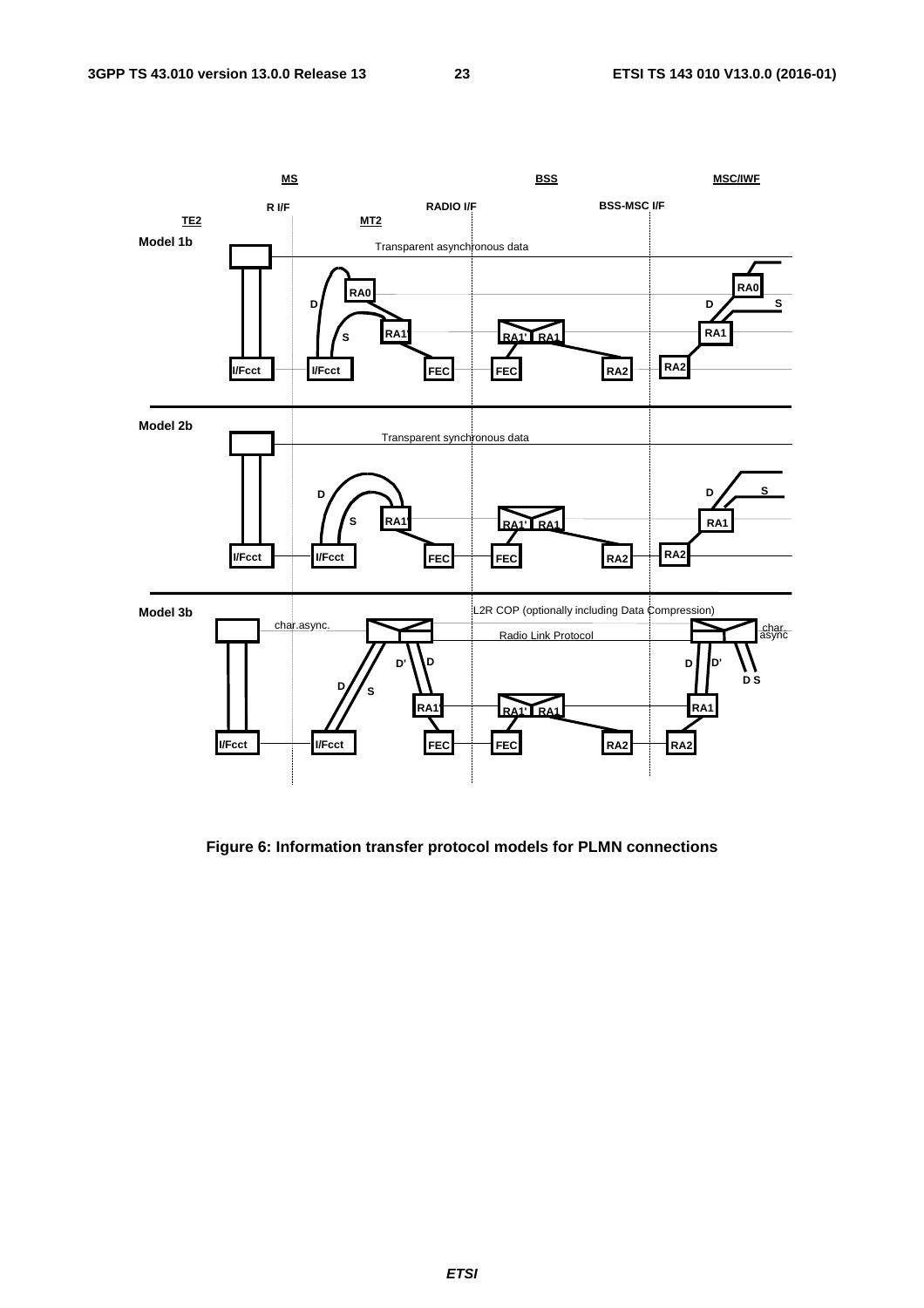

**Figure 6 (continued): Information transfer protocol models for PLMN connections**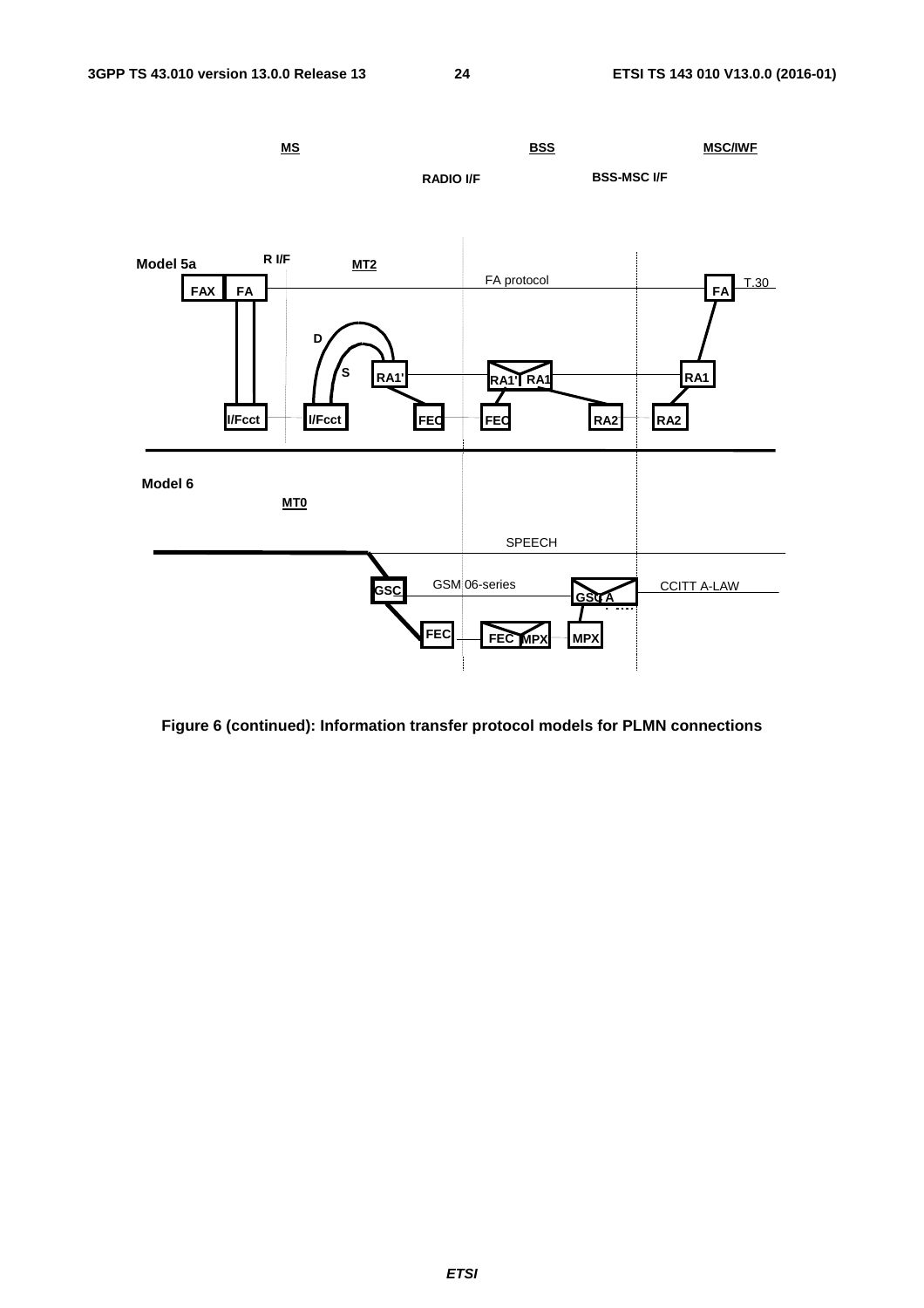

**Figure 6 (continued): Information transfer protocol models for PLMN connections**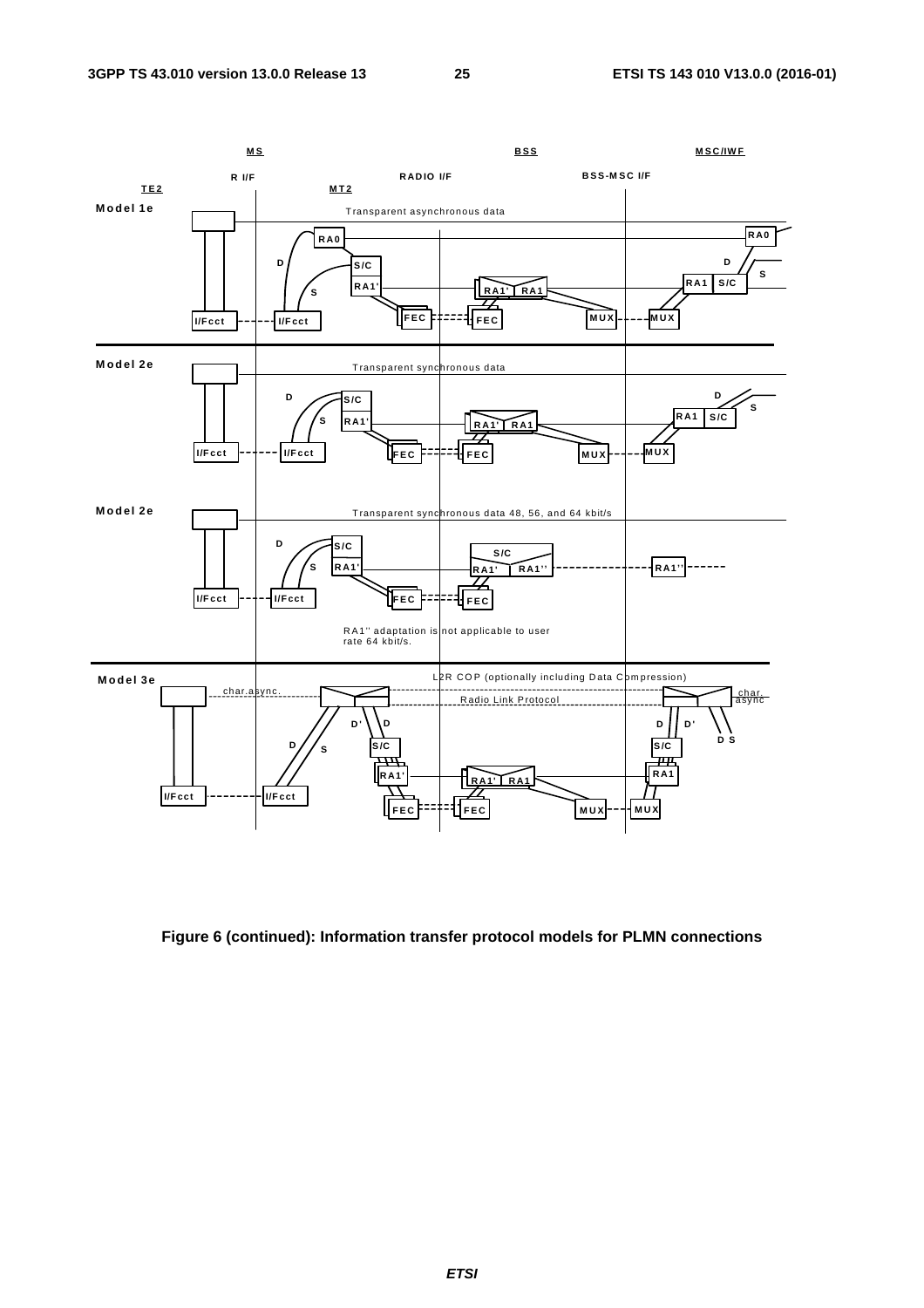



| Legend     | to Figure 6:                 |
|------------|------------------------------|
| FA         | $=$ Fax Adaptor              |
| <b>GSC</b> | = GSM Speech Codec           |
| <b>FEC</b> | $=$ Forward Error Correction |
| <b>MPX</b> | = Multiplex/Demultiplex      |
| <b>MUX</b> | = Multiplex/Demultiplex      |
| S/C        | = Split/ Combine             |
|            |                              |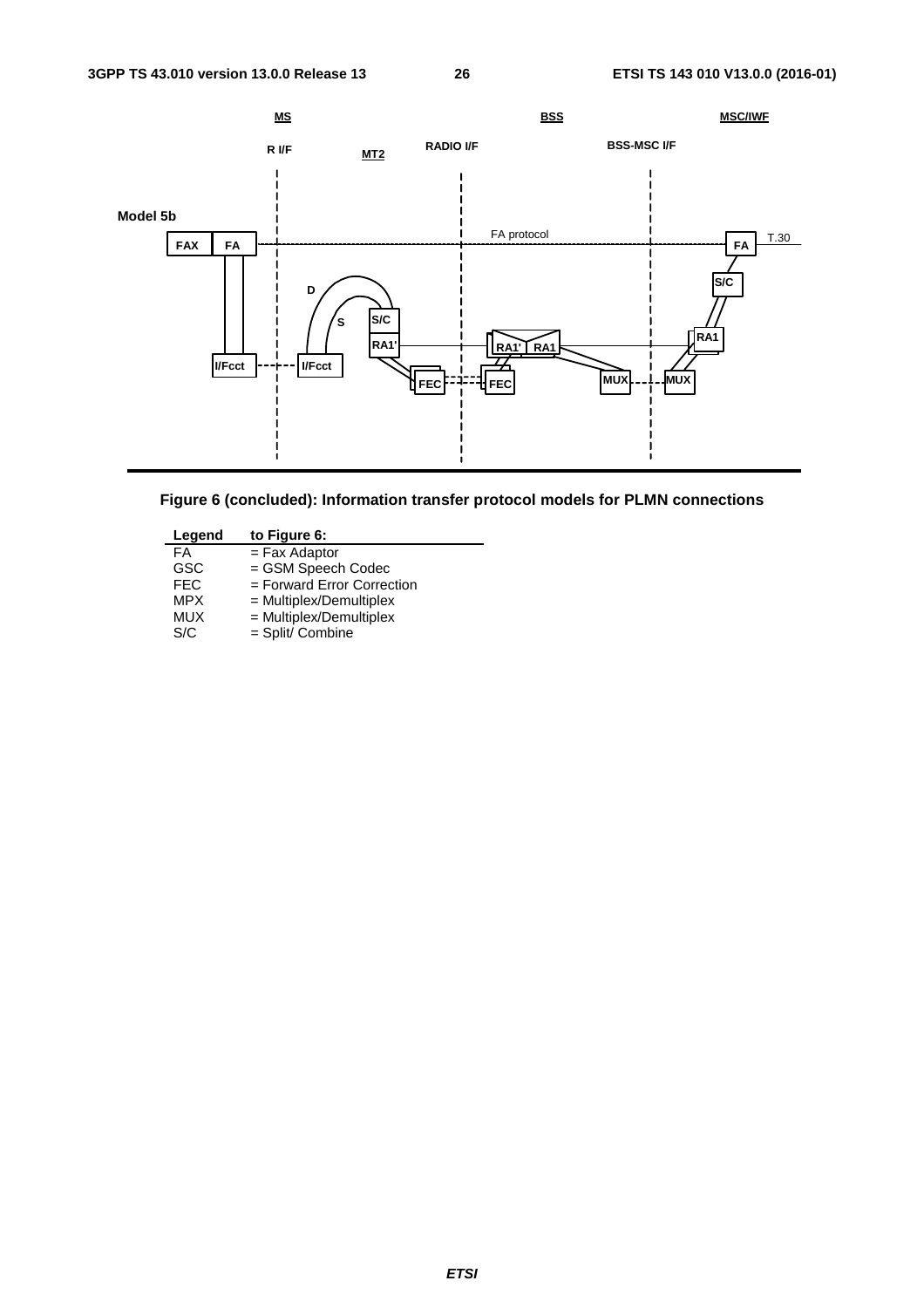### 6.4.2 Limited set of PLMN connection types (for TCH/F14.4 channel coding)

Figure 7 provides the information transfer protocol models for the identified set of PLMN connection types for support of TCH/F14.4. The description of models given in subclause 6.4.1 applies also to figure 7.



**Figure 7 : Information transfer protocol models for PLMN connections using 14.4 channels**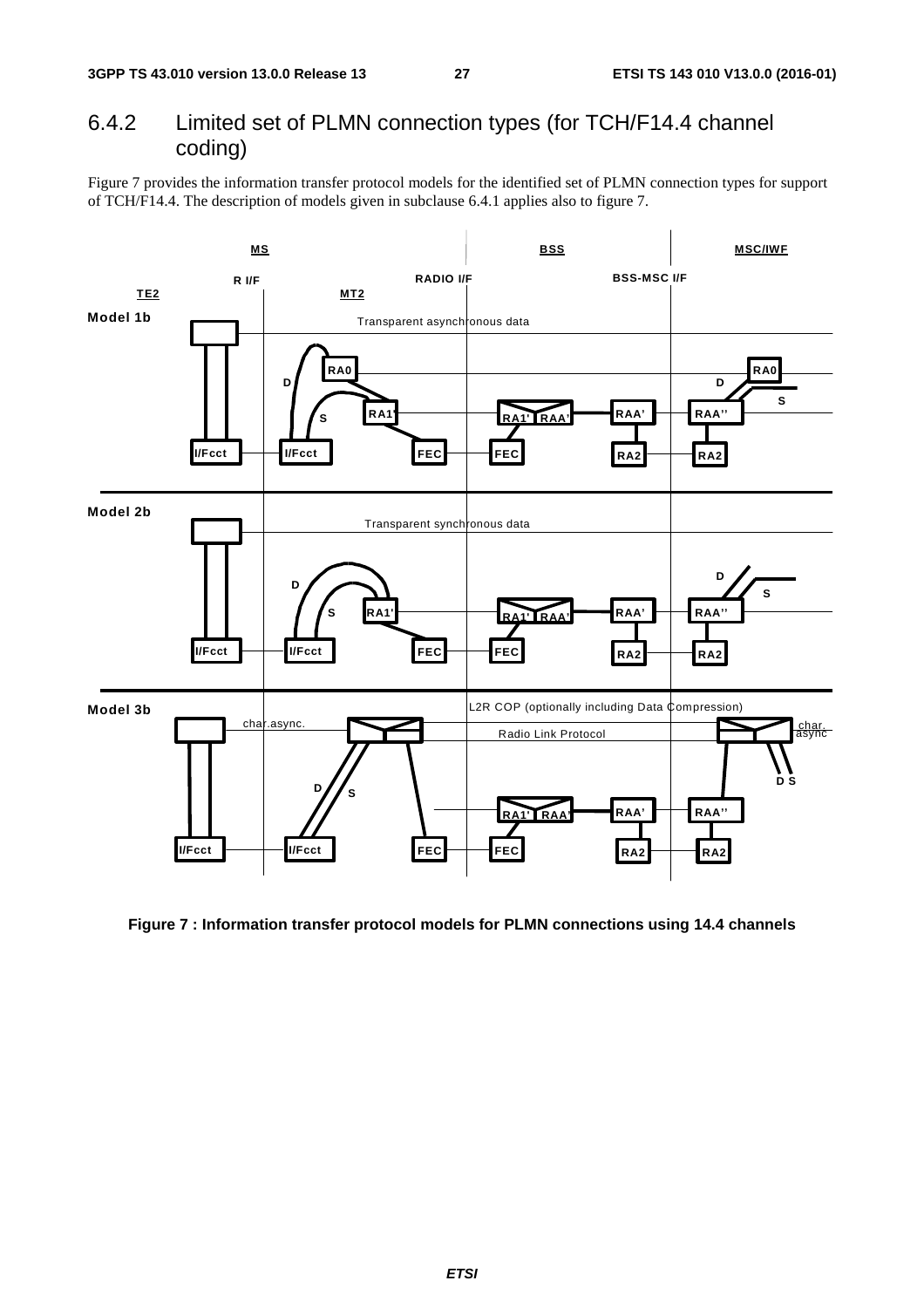

**Figure 7 (continued) : Information transfer protocol models for PLMN connections using 14.4 channels**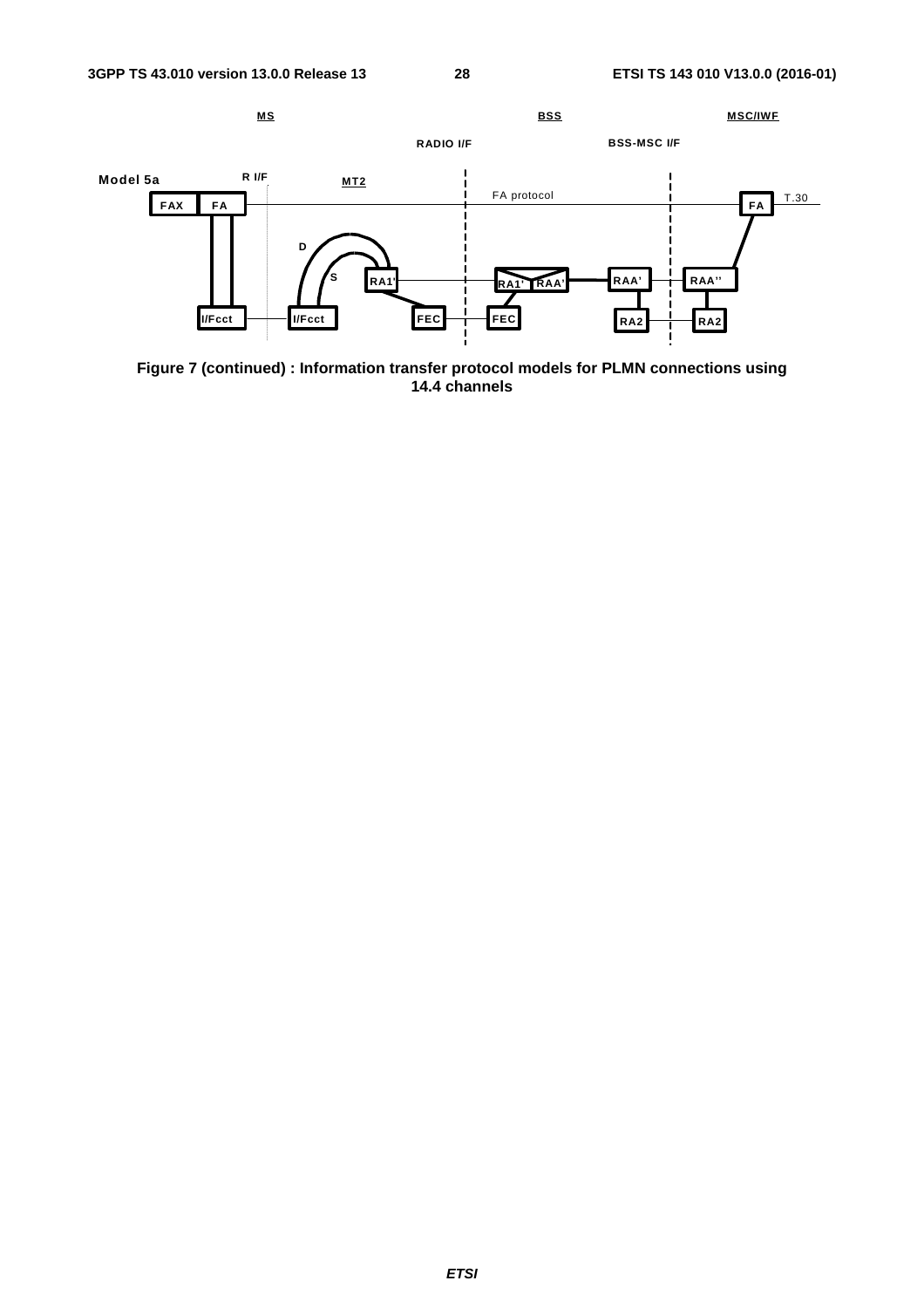

**Figure 7 (continued) : Information transfer protocol models for PLMN connections using 14.4 channels**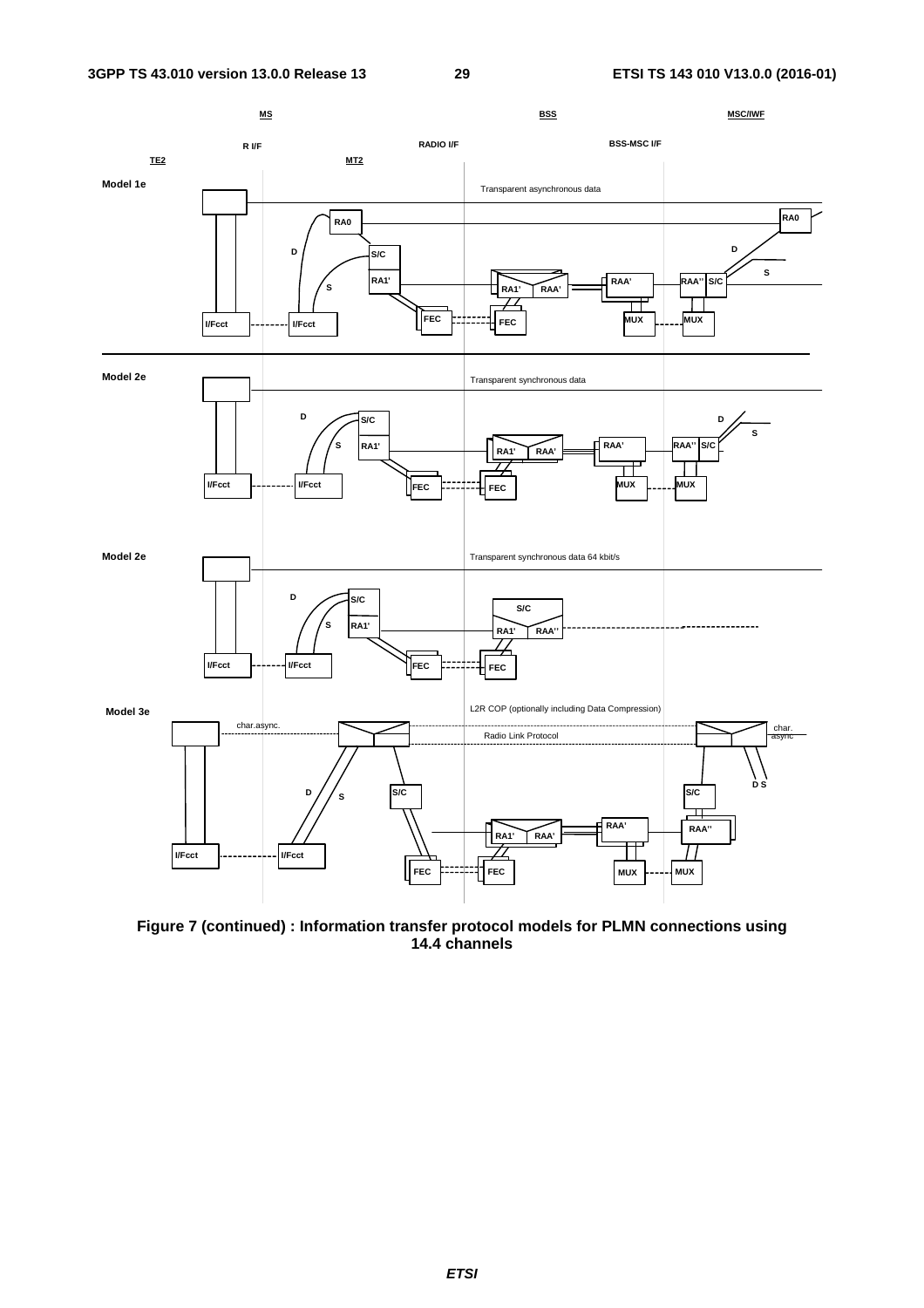

### **Figure 7 (concluded) : Information transfer protocol models for PLMN connections using 14.4 channels**

| Legend     | to Figure 7:                 |
|------------|------------------------------|
| FA         | $=$ Fax Adaptor              |
| <b>GSC</b> | = GSM Speech Codec           |
| <b>FEC</b> | $=$ Forward Error Correction |
| <b>MPX</b> | $=$ Multiplex/Demultiplex    |
| <b>MUX</b> | = Multiplex/Demultiplex      |
| S/C        | = Split/ Combine             |
|            |                              |

### 6.4.3 Limited set of PLMN connection types (for EDGE channels)

Figure 8 provides the information transfer protocol models for the identified set of PLMN connection types for support of TCH/F28.8 or TCH/F43.2 and figure 9 the models for the support of TCH/F32.0. The description of models given in subclause 6.4.1 applies also to figures 8 and 9.

When a TCH/F28.8 channel is used in multislot configurations, multiple EDGE multiplexing functions are applied on both sides of the air-interface; i.e. one multiplexing function — on each side of the air interface — is associated with each air-interface channel.

When TCH/F32.0 channels are used in double slot configurations, no rate adaptation is applied as the PLMN offers a '64 kbit/s pipe' between TE and an external network. When TCH/F32.0 channels are used in single slot configurations, the ITU-T I.460 rate adaptation is applied. (For details refer to 3GPP TS 44.021).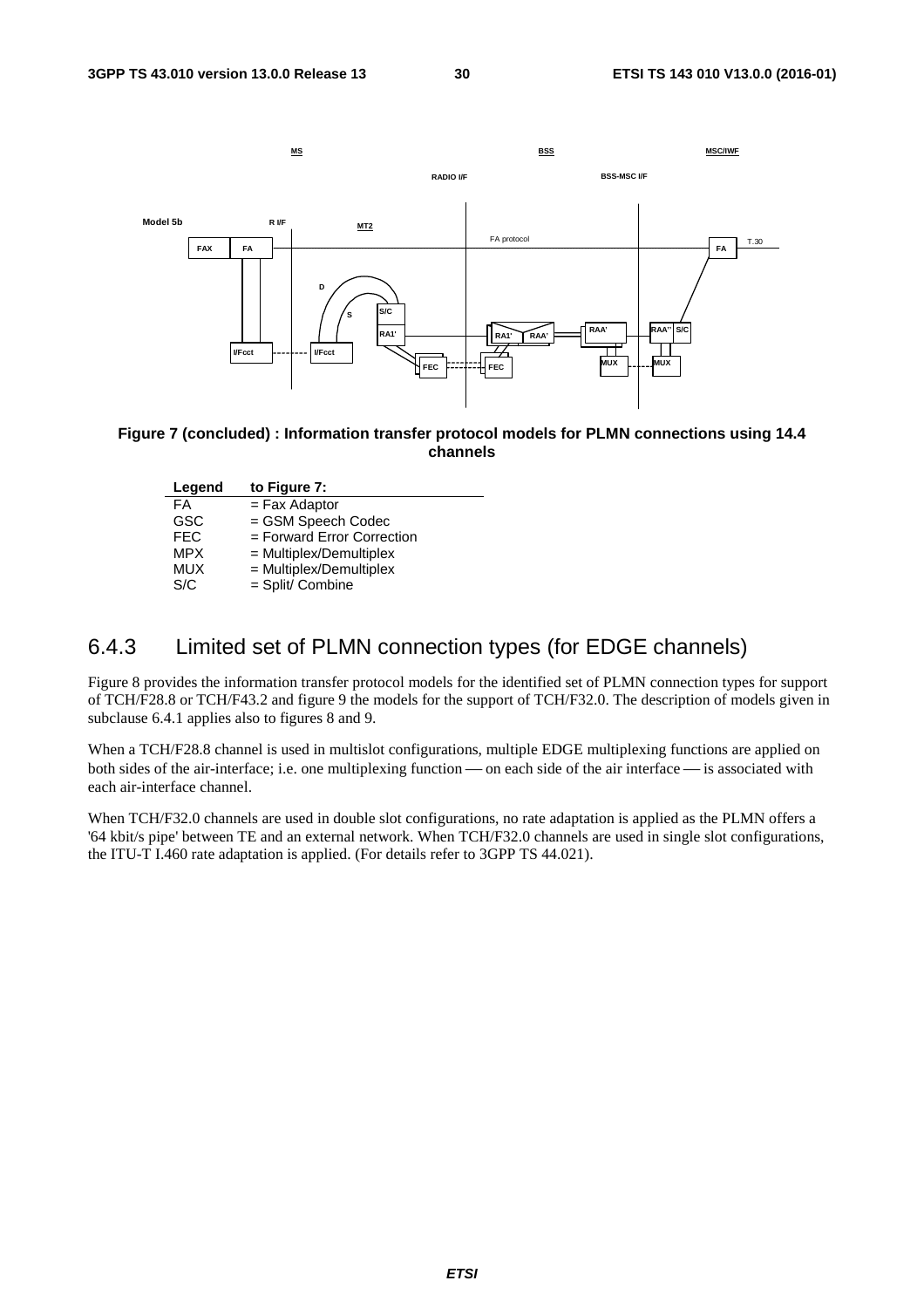

**Figure 8: Information transfer protocol models for PLMN connections using EDGE channels**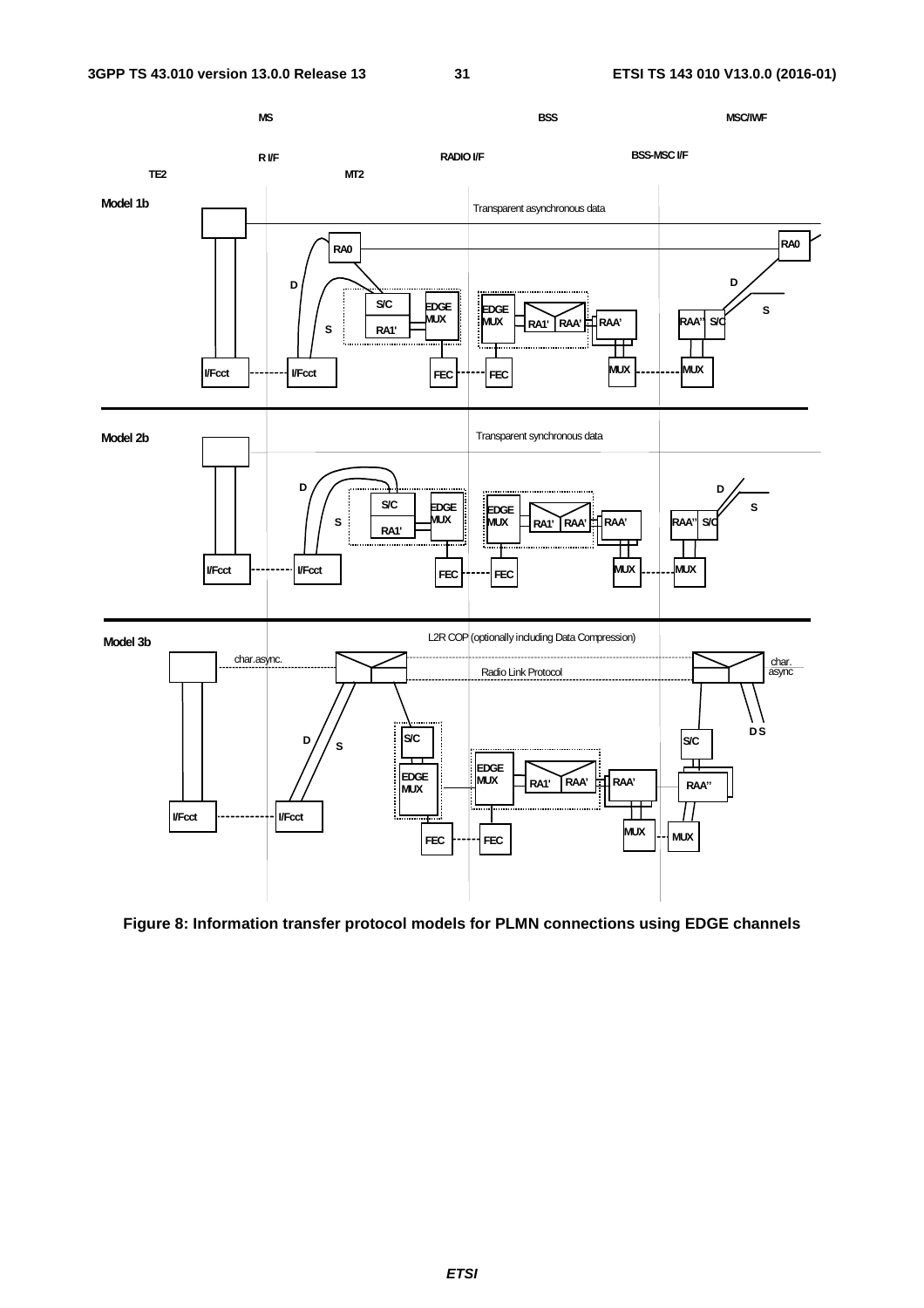

**Figure 9: Information transfer protocol models for PLMN connections using TCH/F32.0 EDGE channels** 

- 6.5 PLMN connection types for GERAN Iu mode
- 6.5.1 Limited set of PLMN connection types (for TCH/F9.6 channel coding)

Figure 10 provides the information transfer protocol models for the identified set of PLMN connection types for TCH/F9.6 channel coding. The description of models given in subclause 6.4.1 applies also to figure 10.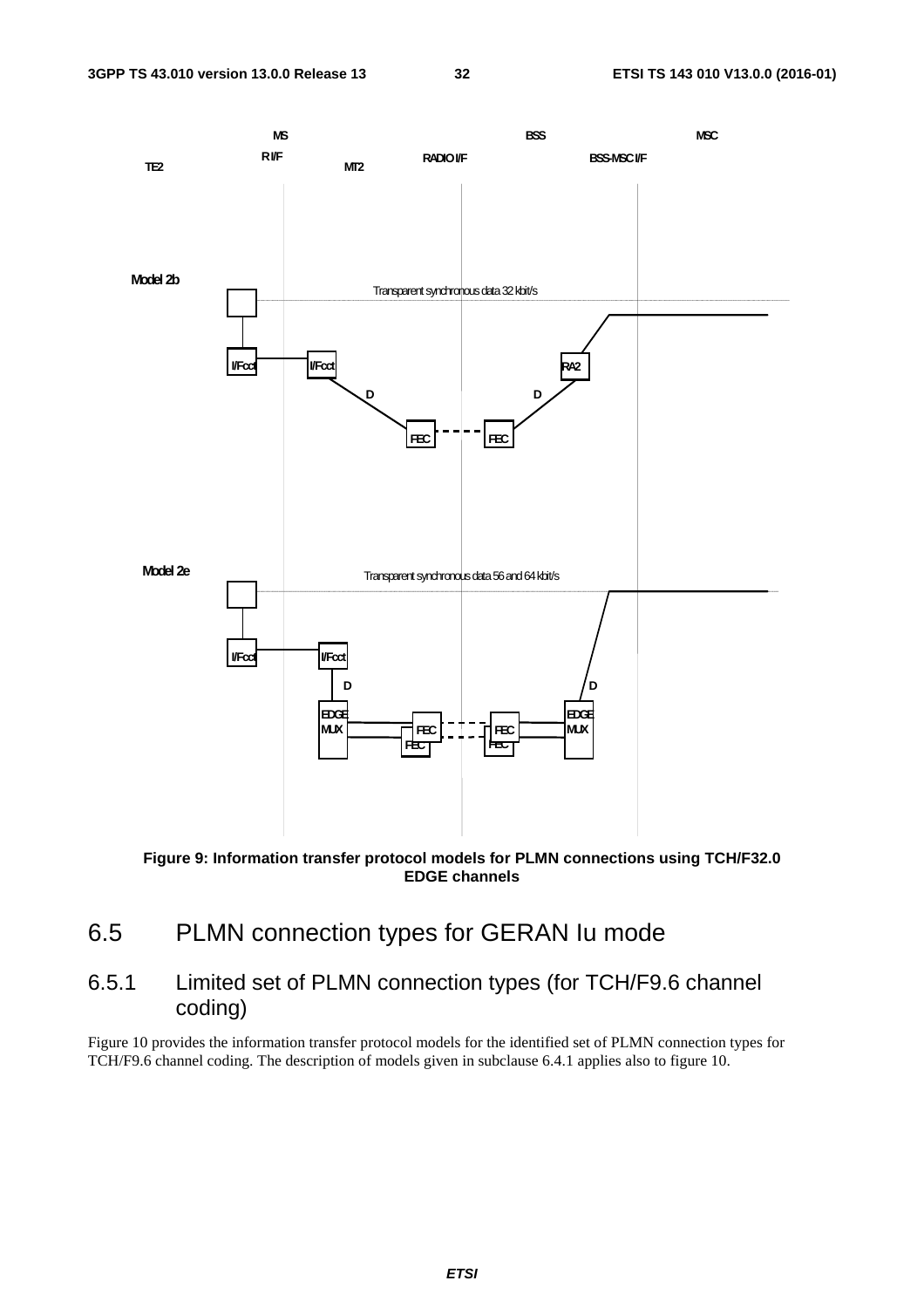

**Figure 10: Information transfer protocol models for PLMN connections**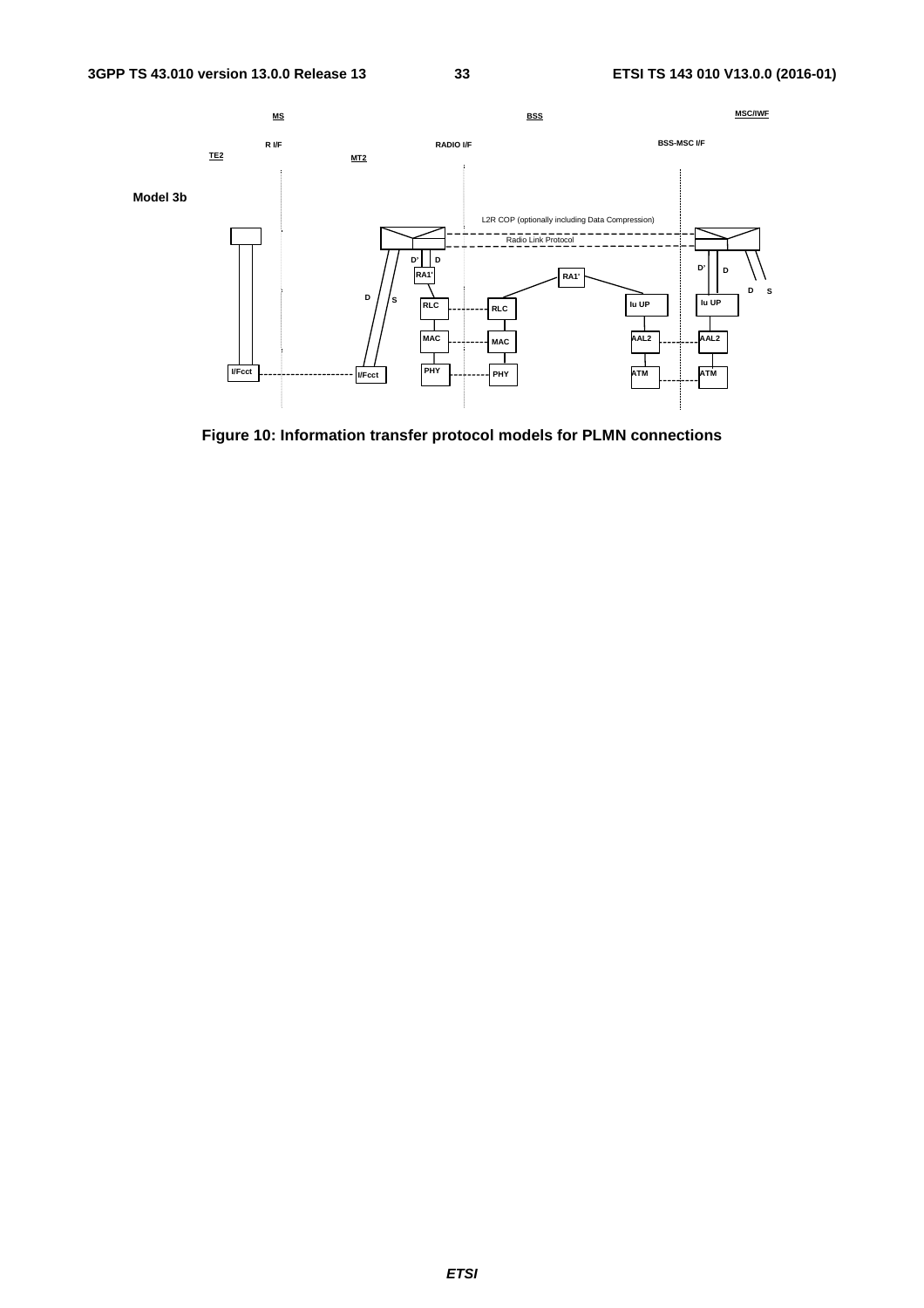

**Figure 10 (concluded): Information transfer protocol models for PLMN connections**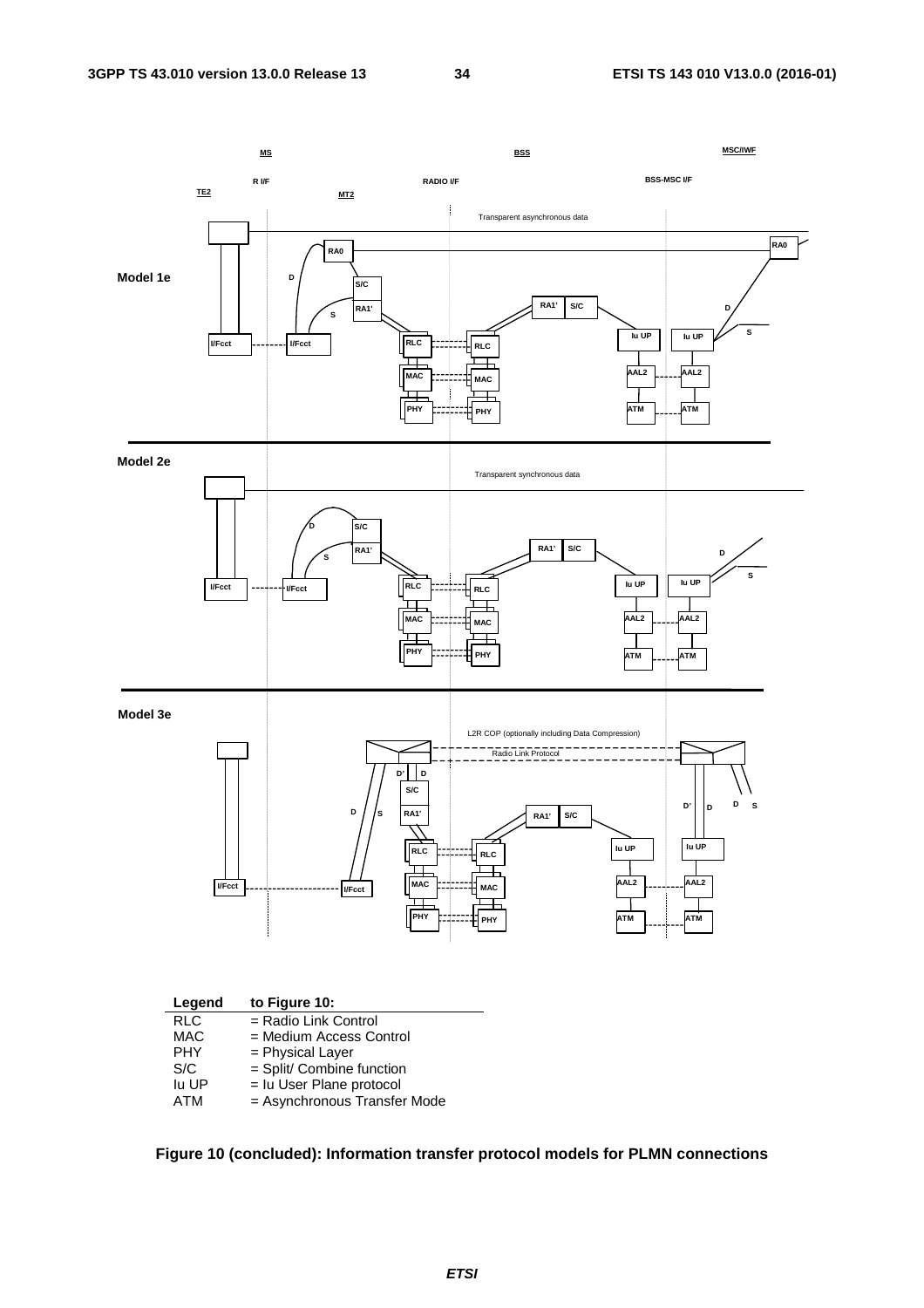### 6.5.2 Limited set of PLMN connection types (for TCH/F14.4 channel coding)

Figure 11 provides the information transfer protocol models for the identified set of PLMN connection types for support of TCH/F14.4. The description of models given in subclause 6.4.1 applies also to figure 11.



**Figure 11: Information transfer protocol models for PLMN connections using 14.4 channels**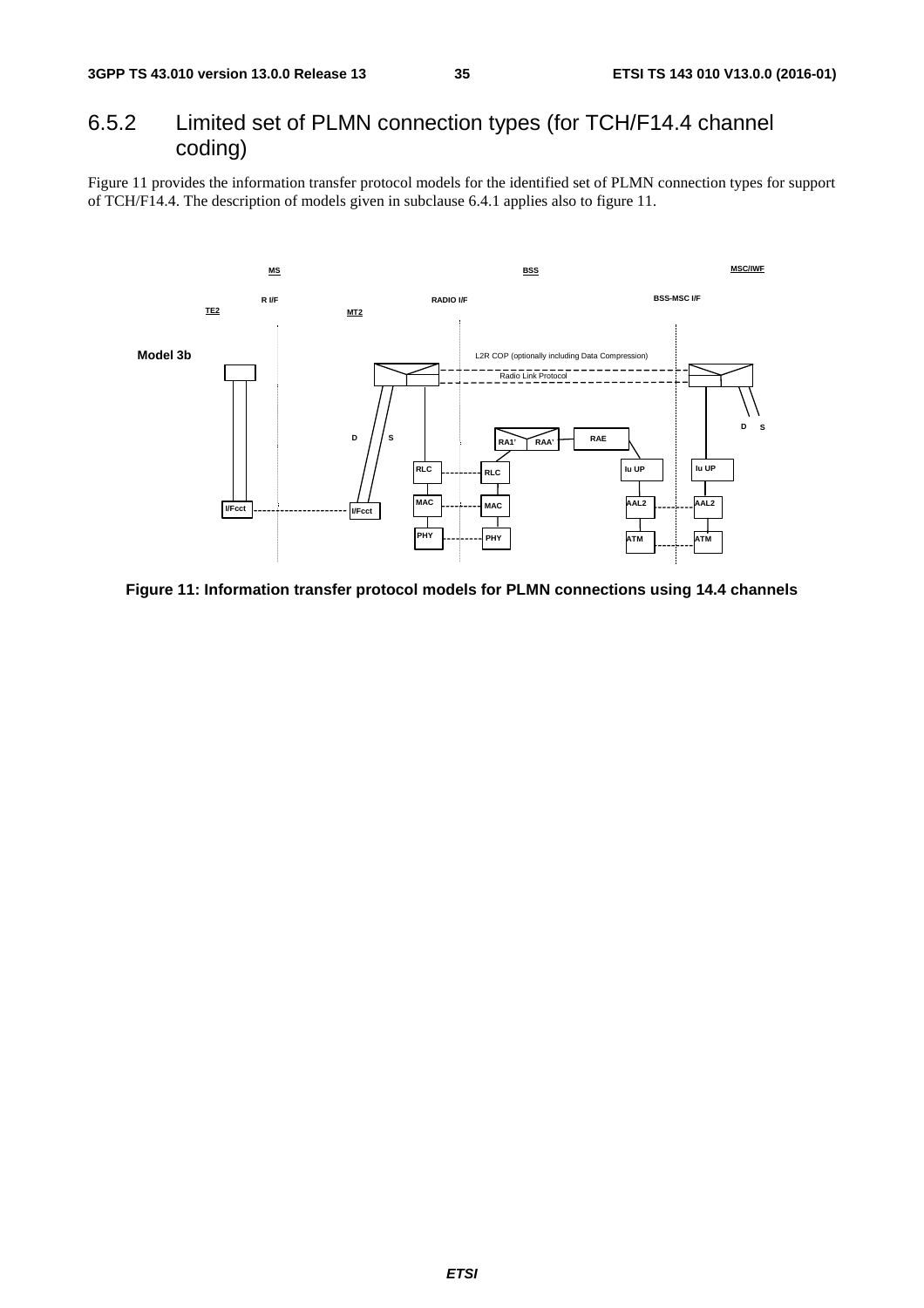

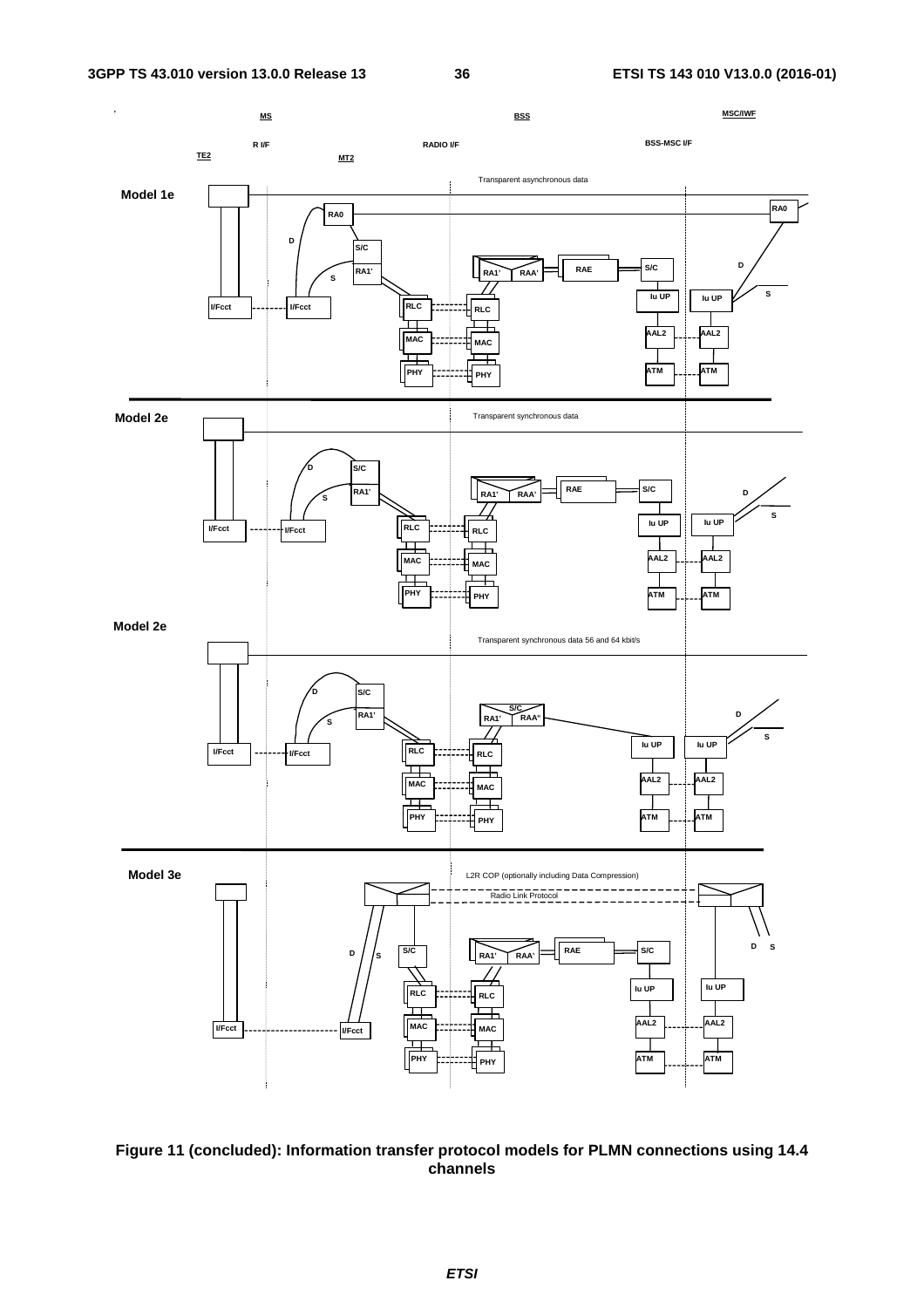### 6.5.3 Limited set of PLMN connection types (for EDGE channels)

Figure 12 provides the information transfer protocol models for the identified set of PLMN connection types for support of TCH/F28.8 or TCH/F43.2 and figure 13 the models for the support of TCH/F32.0. The description of models given in subclause 6.4.1 applies also to figures 12 and 13.

When a TCH/F28.8 channel is used in multislot configurations, multiple EDGE multiplexing functions are applied on both sides of the air-interface; i.e. one multiplexing function — on each side of the air interface — is associated with each air-interface channel.

When TCH/F32.0 channels are used in double slot configurations, no rate adaptation is applied as the PLMN offers a '64 kbit/s pipe' between TE and an external network. When TCH/F32.0 channels are used in single slot configurations, the ITU-T I.460 rate adaptation is applied. (For details refer to 3GPP TS 44.021).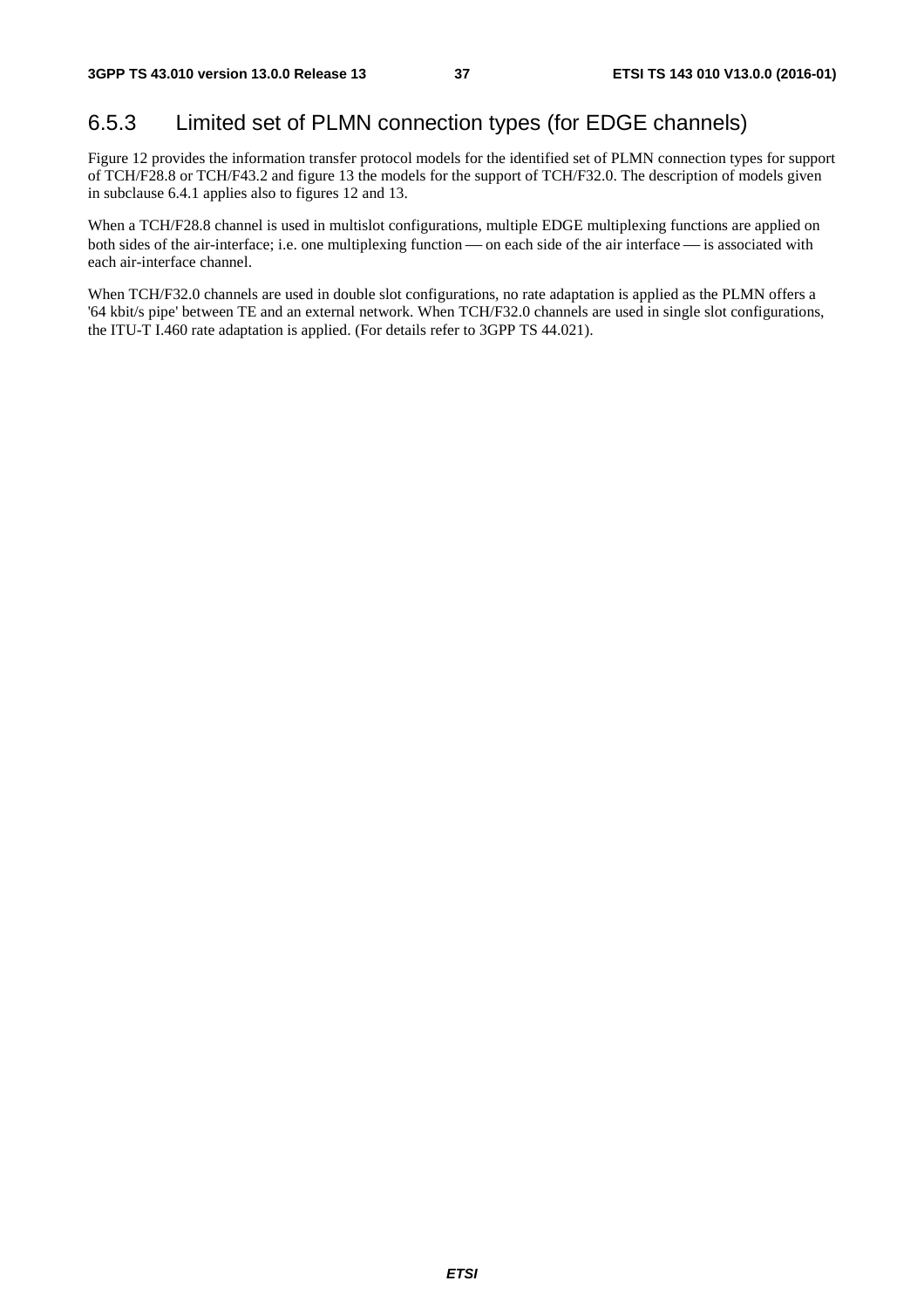

**Figure 12: Information transfer protocol models for PLMN connections using EDGE channels**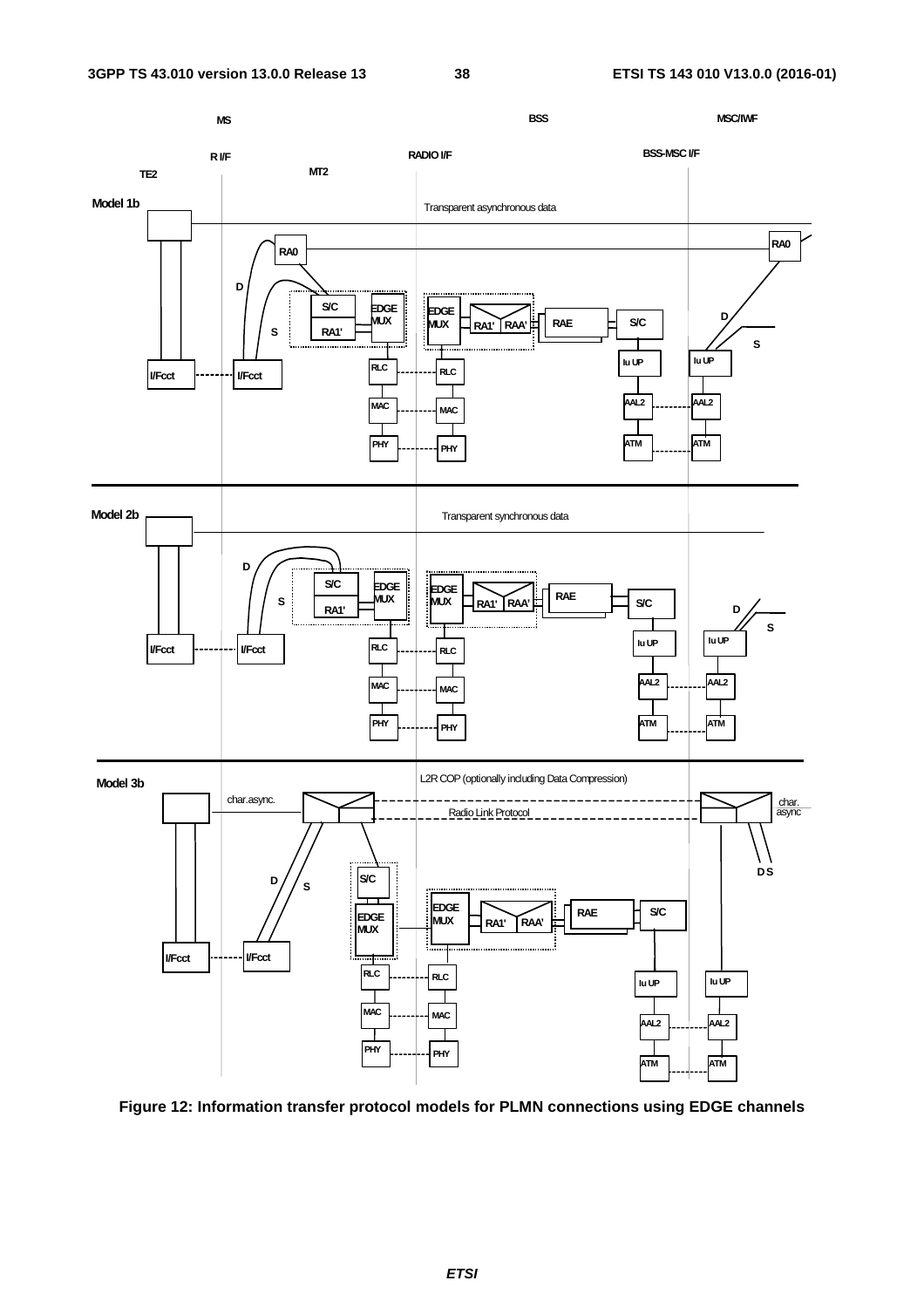

**Figure 13: Information transfer protocol models for PLMN connections using TCH/F32.0 EDGE channels** 

## 7 Relationship between Telecommunication services and connection types

## 7.1 General

Given a request for a telecommunication service at the initiation of a call, the PLMN must establish a connection of a connection type that supports the attributes of the service requested. This establishment of a connection is effected at the time of call set up.

It should be noted that PLMN connection types represent the technical capabilities of a PLMN and provide a basis for the definition of performance and interworking with other networks. Telecommunication services supported by PLMN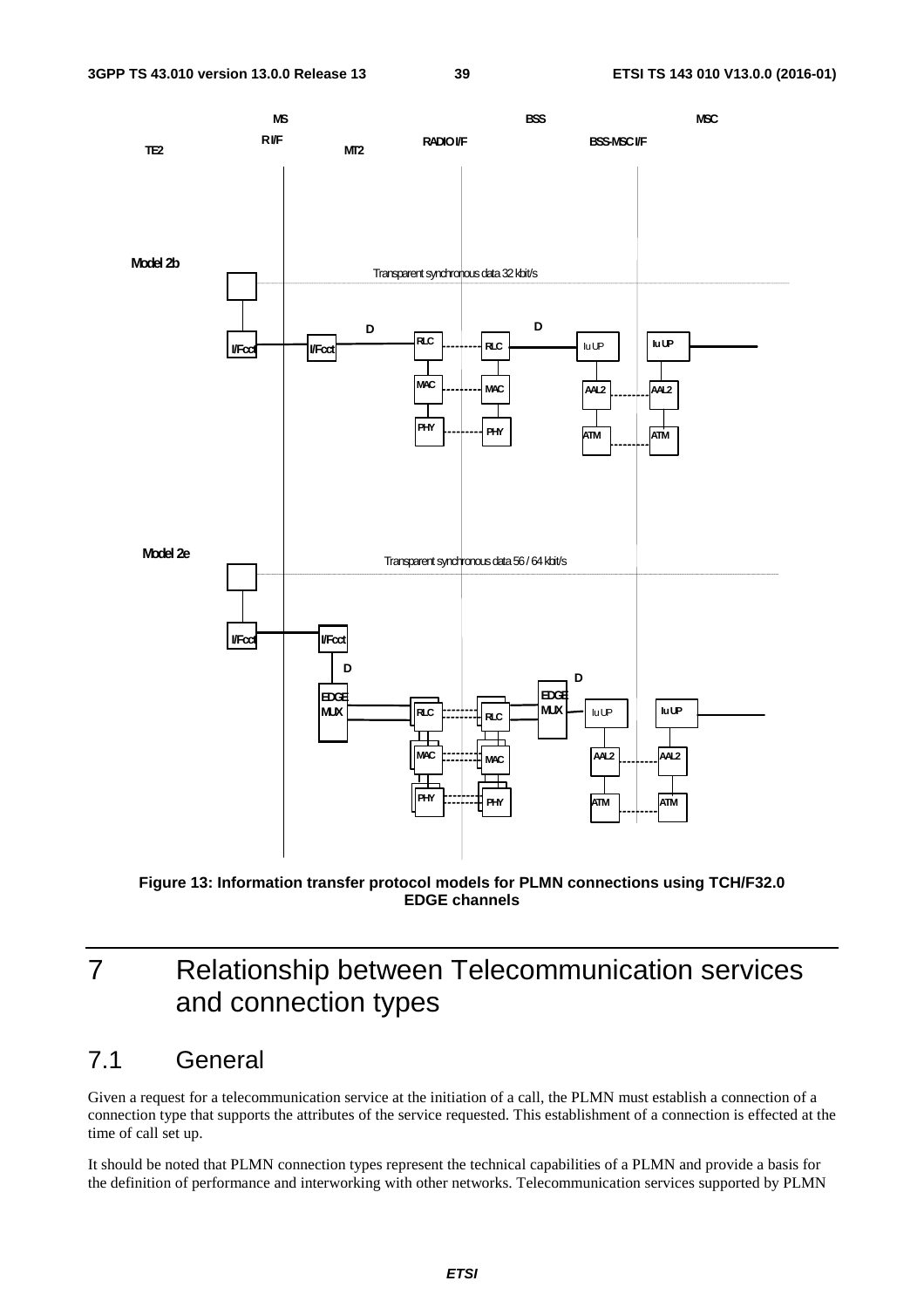are the packages offered to customers and the definition of their attributes is the means to standardize the service offerings in all PLMNs.

Quality of service and commercial attributes are relevant to telecommunication services whereas connection types are characterized by network performance, network operations and maintenance attributes.

## 7.2 Relationship between Bearer services and connection types

Table 5 shows the relationship between Bearer services and PLMN connection types. In table 5, the connection elements for each connection type related to a Bearer service are shown.

Dominant attributes of the connection elements, such as information transfer mode, information transfer rate, information transfer capability and structure are indicated. The type of radio traffic channel used is also shown (half rate and full rate). In the multislot cases the minimum number of timeslots per connection (n) is 1.

## 7.3 Relationship between Teleservices and connection types

Table 6 shows the relationship between teleservices and connection type elements, for those teleservices having PLMN connection type which does not correspond to the PLMN connection type of a bearer service. As in table 5/3GPP TS 43.010, dominant attributes of the connection elements and the type of radio traffic channel are shown. In the multislot cases the minimum number of timeslots per connection (n) is 1.

## 7.4 Network capability to support in-call modification

Specifications 3GPP TS 22.002 and 22.003 identify a particular need for a PLMN to support the Alternate speech and group 3 facsimile.

This service allows the use of in-call modification to change the mode of service. The network capability to support incall modification is described in 3GPP TS 24.008. An in-call modification of the service mode is not possible for other services.

## 7.5 Network capability to support channel mode modification

Specification 3GPP TS 43.045 (Technical Realization of the Group 3 Facsimile Teleservice) identifies a need for a PLMN to support channel mode modification within the facsimile phase of the alternate speech and facsimile group 3 service. The network capability to support channel modification is described in 3GPP TS 24.008. Channel mode modification is not possible for other services. A channel mode modification results in a change of connection element over the radio interface with resultant change in access at the mobile station.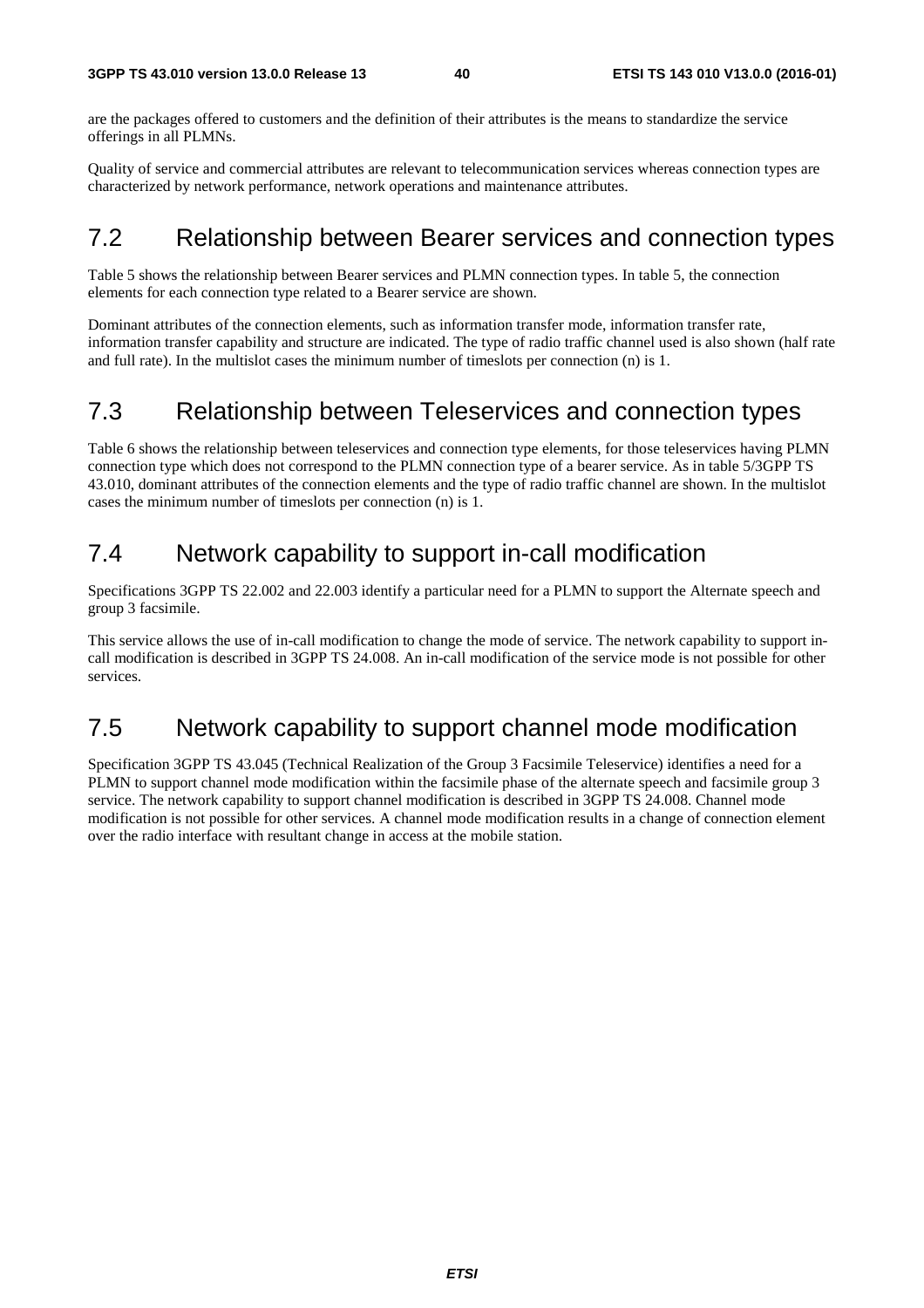| <b>Connection</b><br>description                                                        | <b>Bearer service user</b><br>data rate                                                                                                                                                                                                                                             | <b>Radio interface connection</b><br>element                                                                                                 | <b>Intermediate</b><br>rate at the BSS-<br><b>MSC</b> interface                                                     | <b>BSS-MSC</b> connection<br>element              | Protocol<br>model in<br>figure 6,<br>7, 8, 9, 10,               |
|-----------------------------------------------------------------------------------------|-------------------------------------------------------------------------------------------------------------------------------------------------------------------------------------------------------------------------------------------------------------------------------------|----------------------------------------------------------------------------------------------------------------------------------------------|---------------------------------------------------------------------------------------------------------------------|---------------------------------------------------|-----------------------------------------------------------------|
| Circuit mode<br>unstructured with<br>unrestricted<br>digital capability<br>transparent. | Data circuit duplex<br>async $n \times 4800$ ( $n \le 4$ )<br><b>or</b><br>$n \times 9$ 600 bit/s ( $n \leq 4$ ).<br>Data circuit duplex<br>sync<br>$n \times 4800$ ( $n \leq 4$ ) or n<br>$\times$ 9 600 bit/s (n $\leq$ 5) or<br>$n \times 1$ 1200 bit/s ( $n = 5$ )<br>or $6$ ). | cct mode unstructured<br>unrestricted $n \times 6$ kbit/s ( $n \le 4$ )<br>or $n \times 12$ kbit/s ( $n \le 6$ ) on n full<br>rate channels. | 8 or 16 kbit/s per<br>TCH/F.<br>For data<br>connections<br>using 5 or 6<br>TCH/Fs no<br>intermediate<br>$rate(s)$ . | cct mode unstructured<br>unrestricted 64 kbit/s.  | 11, 12 or 13<br>Fig $6:1e$ ,<br>2 e<br>Fig 10 : 1 e,<br>2e      |
|                                                                                         | Data circuit duplex<br>async<br>$n \times 14400$ bit/s (<br>$n \leq 3$ ).<br>Data circuit duplex<br>sync<br>$n \times 14$ 400 bit/s ( $n \le 5$ )                                                                                                                                   | cct mode unstructured<br>unrestricted n x 14.5 kbit/s<br>$(n \leq 5)$ on n full rate channels                                                | 16 kbit/s per<br>TCH/F.                                                                                             | cct mode unstructured<br>unrestricted 64 kbit/s.  | Fig 7 : 1 e,<br>2e<br>Fig 11 : 1 e,<br>2e                       |
|                                                                                         | Data circuit duplex<br>async<br>28 800 bit/s.<br>Data circuit duplex<br>sync<br>28 800 bit/s                                                                                                                                                                                        | cct mode unstructured<br>unrestricted 29.0 kbit/s on full<br>rate channel                                                                    | 16 kbit/s per<br>TCH/F.                                                                                             | cct mode unstructured<br>unrestricted 64 kbit/s.  | Fig $8:1$ b,<br>2 <sub>b</sub><br>Fig 12:1 b,<br>2 <sub>b</sub> |
|                                                                                         | Data circuit duplex<br>Sync<br>32 000 bit/s                                                                                                                                                                                                                                         | cct mode unstructured<br>unrestricted 32 kbit/s on full<br>rate channel                                                                      | 32 kbit/s                                                                                                           |                                                   | Fig 9:2 b<br>Fig 13:2 b                                         |
|                                                                                         | Data circuit duplex<br>sync<br>64 000 bit/s                                                                                                                                                                                                                                         | cct mode unstructured<br>unrestricted $2 \times 32.0$ kbit/s on<br>full rate channels                                                        | No intermediate<br>rate for the<br>64 000 bit/s rate                                                                |                                                   | Fig $9:2e$<br>Fig 13:2 e                                        |
|                                                                                         | Data circuit duplex<br>async 14 400 bit/s<br>Data circuit duplex<br>sync $14\,400\,\text{bit/s}$                                                                                                                                                                                    | cct mode unstructured<br>unrestricted 14.5 kbit/s on full<br>rate Channel                                                                    | 16 kbit/s                                                                                                           | cct mode unstructured<br>unrestricted 64 kbit/s.  | Fig $7:1$ b,<br>2 <sub>b</sub><br>Fig 11:1b,<br>2 <sub>b</sub>  |
|                                                                                         | Data circuit duplex<br>async 9 600 bit/s.<br>Data circuit duplex<br>sync 9 600 bit/s.                                                                                                                                                                                               | cct mode unstructured<br>unrestricted 12 kbit/s on full<br>rate channel.                                                                     | 16 kbit/s.                                                                                                          | cct mode unstructured<br>unrestricted 64 kbits/s. | Fig 6:1b<br>2 <sub>b</sub>                                      |
|                                                                                         | Data circuit duplex<br>async 4 800 bit/s.<br>Data circuit duplex<br>sync 4 800 bit/s.                                                                                                                                                                                               | cct mode unstructured<br>unrestricted 6 kbit/s on full rate<br>channel and half rate channel.                                                | 8 kbit/s.                                                                                                           | cct mode unstructured<br>unrestricted 64 kbits/s. | Fig 6 1 b<br>2 <sub>b</sub>                                     |
|                                                                                         | Data circuit duplex<br>async 300.<br>Data circuit duplex<br>async 1 200.<br>Data circuit duplex<br>async 2 400.<br>Data circuit duplex<br>sync 1 200.<br>Data circuit duplex<br>sync 2 400.                                                                                         | cct mode unstructured<br>unrestricted 3.6 kbit/s on full<br>rate channel and half rate<br>channel.                                           | 8 kbit/s.                                                                                                           | cct mode unstructured<br>unrestricted 64 kbits/s. | Fig $6:1 b$                                                     |

### **Table 5: Relationship between Bearer services and PLMN Connection elements**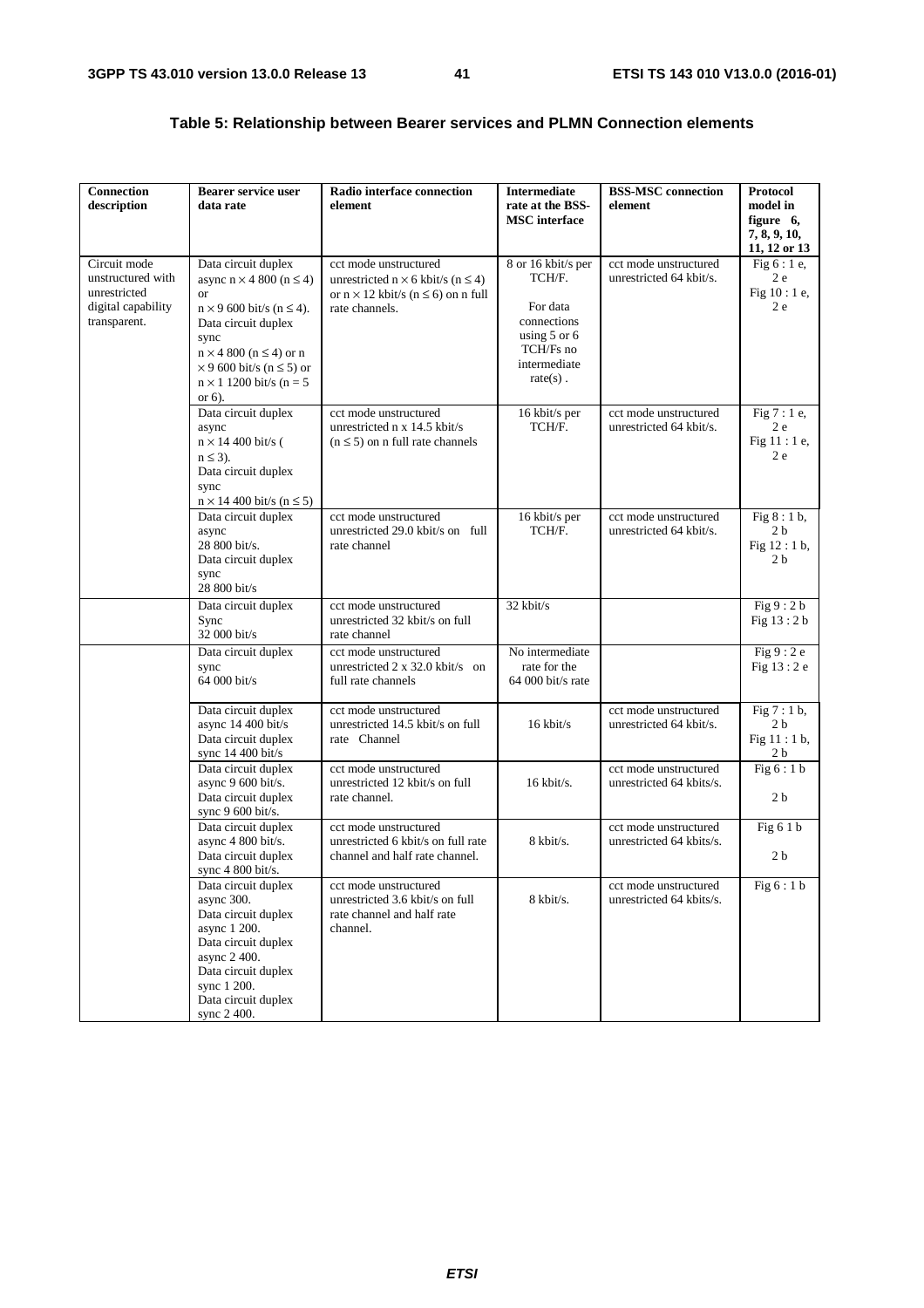| <b>Connection</b><br>description                                                            | <b>Bearer service user</b><br>data rate                                                                            | Radio interface connection<br>element                                                                                                                              | <b>Intermediate</b><br>rate at the BSS-<br><b>MSC</b> interface | <b>BSS-MSC</b> connection<br>element                                      | <b>Protocol</b><br>model in<br>figure $6, 7$ ,<br>8, 9, 10, 11,<br>12 or 13 |
|---------------------------------------------------------------------------------------------|--------------------------------------------------------------------------------------------------------------------|--------------------------------------------------------------------------------------------------------------------------------------------------------------------|-----------------------------------------------------------------|---------------------------------------------------------------------------|-----------------------------------------------------------------------------|
| Circuit mode<br>unstructured with<br>unrestricted<br>digital capability<br>non transparent. | Data circuit duplex<br>async $n \times 4800$ ( $n \le 4$ )<br>$\alpha$<br>$n \times 9$ 600 bit/s ( $n \leq 4$ ).   | cct mode SDU unrestricted<br>$n \times 6$ kbit/s ( $n \leq 4$ ) or<br>$n \times 12$ kbit/s ( $n \leq 4$ ) on full rate<br>channels.                                | 8 or 16 kbit/s per<br>TCH/F.                                    | cct mode unstructured<br>unrestricted 64 kbit/s.                          | Fig $6:3e$<br>Fig $10:3e$                                                   |
|                                                                                             | Data circuit duplex<br>async<br>$n \times 14400$ bit/s<br>$(n \leq 4)$ .                                           | cct mode SDU unrestricted<br>$n \times 14.5$ kbit/s ( $n \le 4$ ) on full<br>rate channels.                                                                        | 16 kbit/s                                                       | cct mode unstructured<br>unrestricted 64 kbit/s.                          | Fig $7:3e$<br>Fig $11:3e$                                                   |
|                                                                                             | Data circuit duplex<br>async<br>n x 28 800 bit/s<br>$(n \leq 2)$ .<br>Data circuit duplex<br>async<br>43 200 bit/s | cct mode SDU unrestricted<br>$n \times 29.0$ kbit/s ( $n \le 2$ ) on full<br>rate channels.<br>cct mode SDU unrestricted<br>43.5 kbit/s on a full rate<br>channel. | 16 kbit/s per<br>TCH/F.<br>16 kbit/s per<br>TCH/F.              | cct mode unstructured<br>unrestricted 64 kbit/s.                          | Fig $8:3b$<br>Fig 12:3 b                                                    |
|                                                                                             | Data circuit duplex<br>async 14 400 bit/s<br>Data circuit duplex                                                   | cct mode SDUunrestricted 14.5<br>kbit/s on full rate channel<br>cct mode SDU unrestricted 12                                                                       | $16$ kbit/s                                                     | cct mode unstructured<br>unrestricted 64 kbit/s.<br>cct mode unstructured | Fig $7:3b$<br>Fig 11 : 3 e<br>Fig 6:3 b                                     |
|                                                                                             | async 9 600 bit/s.<br>Data circuit duplex                                                                          | kbit/s on full rate channel.<br>cct mode SDU unrestricted full                                                                                                     | $16$ kbit/s.<br>16 kbit/s FR                                    | unrestricted 64 kbits/s.<br>cct mode unstructured                         | Fig $10:3 b$<br>Fig $6:3b$                                                  |
|                                                                                             | async 4 800 bit/s.                                                                                                 | rate channel, 12 kbit/s or half<br>rate channel, 6 kbit/s.                                                                                                         | 8 kbit/s HR.                                                    | unrestricted 64 kbits/s.                                                  | Fig 10:3 b                                                                  |
|                                                                                             | Data circuit duplex<br>async 300.<br>Data circuit duplex<br>async 1 200.<br>Data circuit duplex<br>async 2 400.    | cct mode SDU unrestricted full<br>rate channel, 12 kbit/s or half<br>rate channel, 6 kbit/s.                                                                       | 16 kbit/s FR<br>8 kbit/s HR.                                    | cct mode unstructured<br>unrestricted 64 kbits/s.                         | Fig $6:3b$<br>Fig 10:3 b                                                    |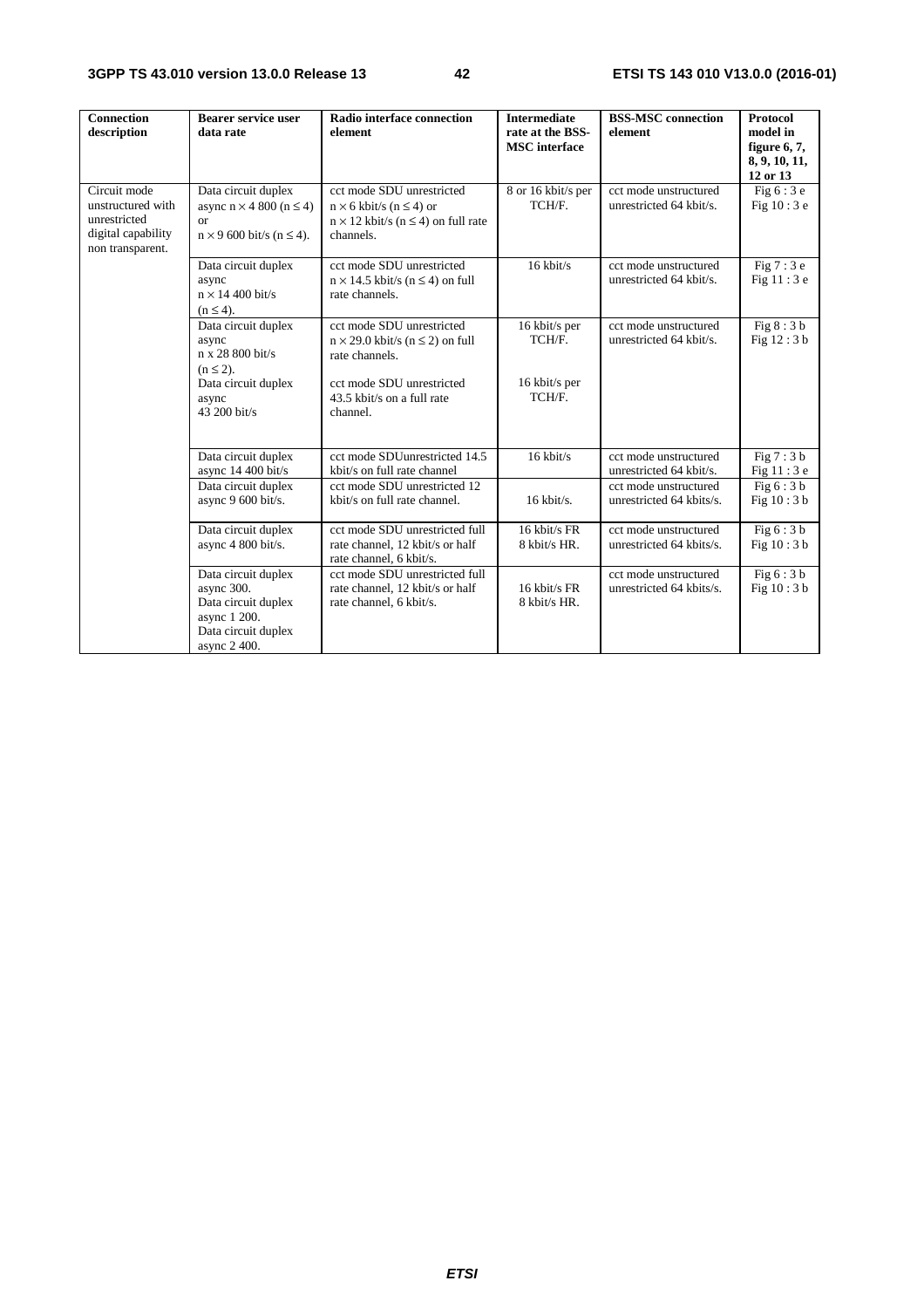| <b>Connection</b><br>description                                                     | <b>Bearer service user</b><br>data rate                                                                                                                                                                                          | Radio interface connection<br>element                                                                                                        | <b>Intermediate</b><br>rate at the BSS-<br><b>MSC</b> interface | <b>BSS-MSC</b> connection<br>element             | <b>Protocol</b><br>model in<br>figure $6, 7$ ,<br>8, 9, 10, 11,<br>12 or 13 |
|--------------------------------------------------------------------------------------|----------------------------------------------------------------------------------------------------------------------------------------------------------------------------------------------------------------------------------|----------------------------------------------------------------------------------------------------------------------------------------------|-----------------------------------------------------------------|--------------------------------------------------|-----------------------------------------------------------------------------|
| Circuit mode<br>unstructured with<br>3.1 kHz audio ex<br><b>PLMN</b><br>transparent. | Data circuit duplex<br>async $n \times 4800$ bit/s<br>$(n \leq 4)$ or<br>$n \times 9$ 600 bit/s ( $n \le 3$ ).<br>Data circuit duplex<br>sync $n \times 4800$ bit/s<br>$(n \leq 4)$ or $n \times 9$ 600<br>bit/s ( $n \leq 3$ ). | cct mode unstructured<br>unrestricted $n \times 6$ kbit/s ( $n \le 4$ )<br>or $n \times 12$ kbit/s ( $n \le 3$ ) on n full<br>rate channels. | 8 or 16 kbit/s<br>TCH/F.                                        | cct mode unstructured<br>unrestricted 64 kbit/s. | Fig $6:1e$ ,<br>2e<br>Fig $10:1e$ ,<br>2e                                   |
|                                                                                      | Data circuit duplex<br>async<br>$n \times 14400$ bit/s<br>$(n \leq 2)$ .<br>Data circuit duplex<br>sync<br>$n \times 14$ 400 bit/s ( $n \le 2$ )                                                                                 | cct mode unstructured<br>unrestricted x 14.5 kbit/s<br>$(n \leq 2)$ on n full rate channels                                                  | 16 kbit/s per<br>TCH/F                                          | cct mode unstructured<br>unrestricted 64 kbit/s. | Fig $7:1e$ ,<br>2e<br>Fig 11 : 1 e,<br>2e                                   |
|                                                                                      | Data circuit duplex<br>async<br>28 800 bit/s.<br>Data circuit duplex<br>sync<br>28 800 bit/s                                                                                                                                     | cct mode unstructured<br>unrestricted 29.0 kbit/s on a<br>full rate channel                                                                  | 16 kbit/s per<br>TCH/F.                                         | cct mode unstructured<br>unrestricted 64 kbit/s. | Fig $8:1$ b,<br>2 <sub>b</sub><br>Fig $12:1 b$ ,<br>2 <sub>h</sub>          |
|                                                                                      | Data circuit duplex<br>asynch 14 400 bit/s<br>synch $14\,400$ bit/s                                                                                                                                                              | cct mode unstructured<br>unrestricted 14.5 kbit/s on full<br>rate channels                                                                   | $16$ kbit/s                                                     | cct mode unstructured<br>unrestricted 64 kbit/s. | Fig 7:1 b<br>for async<br>Fig 7:2 b<br>for synch                            |
|                                                                                      | Data circuit duplex<br>async 9.6 kbit/s<br>sync 9.6 kbit/s.                                                                                                                                                                      | cct mode unstructured<br>unrestricted 12 kbit/s full rate<br>channel.                                                                        | 16 kbit/s.                                                      |                                                  |                                                                             |
|                                                                                      | Data circuit duplex<br>async 4.8 kbit/s<br>sync 4.8 kbit/s.                                                                                                                                                                      | cct mode unstructured<br>unrestricted 6 kbit/s full and<br>half rate channel.                                                                | $8 \text{ kbit/s.}$                                             | cct mode unstructured<br>unrestricted 64 kbit/s. | Fig $6:1 b$<br>for asynch.<br>Fig $6:2 b$<br>for synch.                     |
|                                                                                      | Data circuit duplex<br>async $\leq$ 2 400<br>sync $\leq$ 2 400.                                                                                                                                                                  | cct mode unstructured<br>unrestricted 3.6 kbit/s full and<br>half rate channel.                                                              | 8 kbit/s.                                                       |                                                  |                                                                             |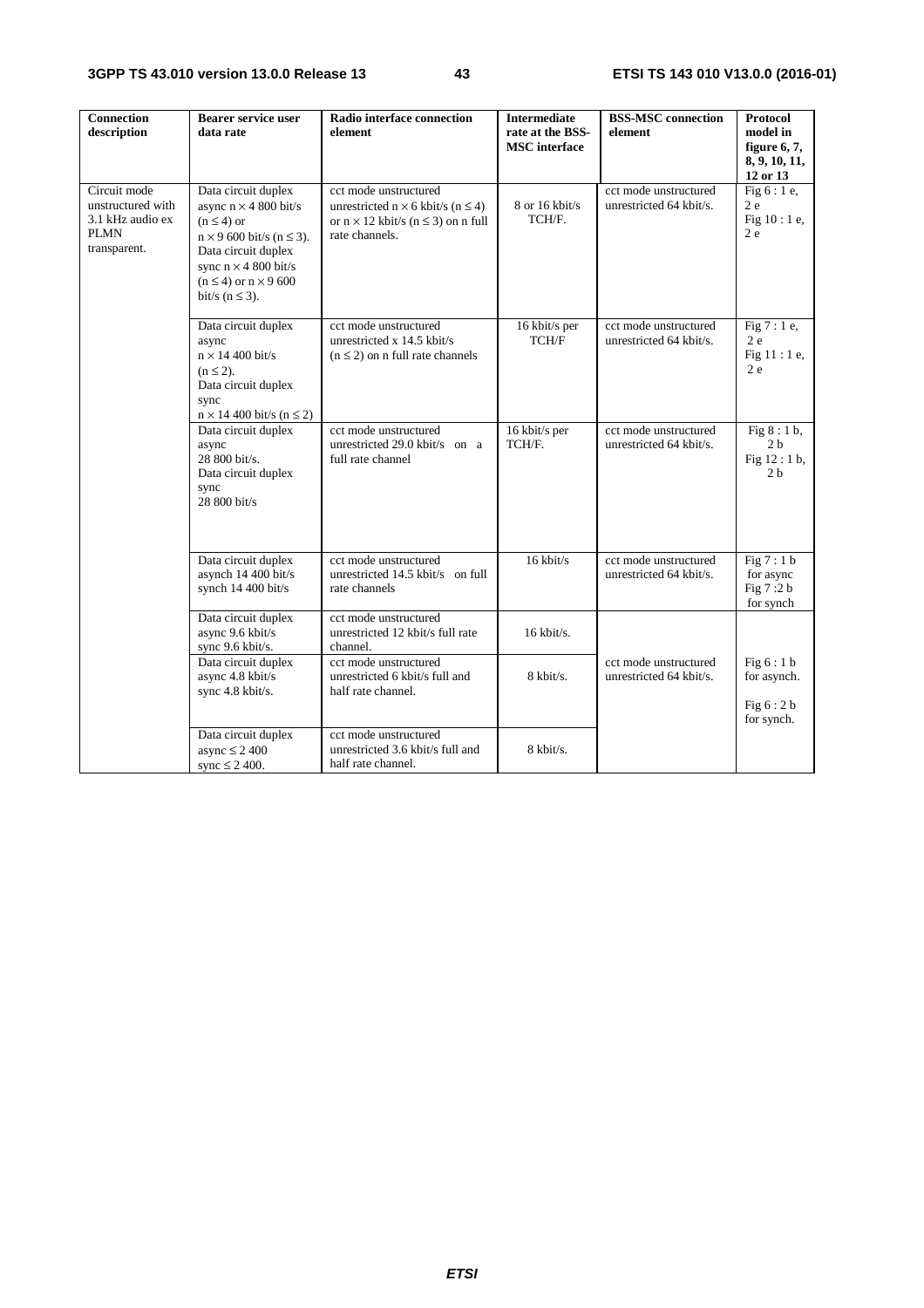| <b>Connection</b><br>description                                                  | <b>Bearer service user</b><br>data rate                                                                   | Radio interface connection<br>element                                                                                                      | <b>Intermediate rate</b><br>at the BSS-MSC<br>interface | <b>BSS-MSC</b> connection<br>element                 | <b>Protocol</b><br>model in<br>figure $6, 7$ ,<br>8, 9, 10, 11,<br>12 or 13 |
|-----------------------------------------------------------------------------------|-----------------------------------------------------------------------------------------------------------|--------------------------------------------------------------------------------------------------------------------------------------------|---------------------------------------------------------|------------------------------------------------------|-----------------------------------------------------------------------------|
| Circuit mode<br>unstructured with<br>3.1 kHz audio ex<br>PLMN non<br>transparent. | Data circuit duplex<br>async $n \times 4800$ ( $n \le 4$ )<br>or $n \times 9$ 600 ( $n \le 4$ )<br>bit/s. | cct mode SDU unrestricted<br>$n \times 6$ kbit/s ( $n \leq 4$ ) or<br>$n \times 12$ kbit/s ( $n \leq 4$ ) on full<br>rate channels.        | 8 or 16 kbit/s per<br>TCH/F.                            | cct mode unstructured<br>unrestricted 64 kbits/s.    | Fig $6:3e$<br>Fig $10:3e$                                                   |
|                                                                                   | Data circuit duplex<br>async<br>$n \times 14400$ bit/s<br>$(n \leq 4)$ .                                  | cct mode SDU unrestricted n x<br>14.5 kbit/s ( $n \leq 4$ ) on n full<br>rate channels                                                     | 16 kbit/s per<br>TCH/F                                  | cct mode unstructured<br>unrestricted 64<br>kbits/s. | Fig $7:3e$<br>Fig $11:3e$                                                   |
|                                                                                   | Data circuit duplex<br>async<br>28 800 bit/s.<br>Data circuit duplex<br>async<br>43 200 bit/s             | cct mode SDU unrestricted<br>29.0 kbit/s on a full rate<br>channel.<br>cct mode SDU unrestricted<br>43.5 kbit/s on a full rate<br>channel. | 16 kbit/s per<br>TCH/F.<br>16 kbit/s per<br>TCH/F.      | cct mode unstructured<br>unrestricted 64<br>kbits/s. | Fig $8:3b$<br>Fig 12:3 e                                                    |
|                                                                                   | Data circuit duplex<br>asynch 14 400 bit/s                                                                | cct mode SDU unrestricted<br>14.5 kbit/s full rate channel                                                                                 | $16$ kbit/s                                             | cct mode unstructured<br>unrestricted 64<br>kbits/s. | Fig $7:3b$<br>Fig $11:3b$                                                   |
|                                                                                   | Data circuit duplex<br>async 9.6 kbit/s                                                                   | cct mode SDU<br>unrestricted 12 kbit/s full rate<br>channel.                                                                               | $16$ kbit/s.                                            |                                                      |                                                                             |
|                                                                                   | Data circuit duplex<br>async 4.8 kbit/s                                                                   | cct mode SDU unrestricted<br>half rate channel, 6 kbit/s or<br>full rate channel, 12 kbit/s.                                               | 16 kbit/s FR<br>8 kbit/s HR.                            | cct mode unstructured<br>unrestricted 64 kbit/s.     | Fig $6:3b$<br>Fig 10:3 b                                                    |
|                                                                                   | Data circuit duplex<br>async $\leq$ 2 400                                                                 | cct mode SDU unrestricted<br>half rate channel, 6 kbit/s or<br>full rate channel, 12 kbit/s.                                               |                                                         |                                                      |                                                                             |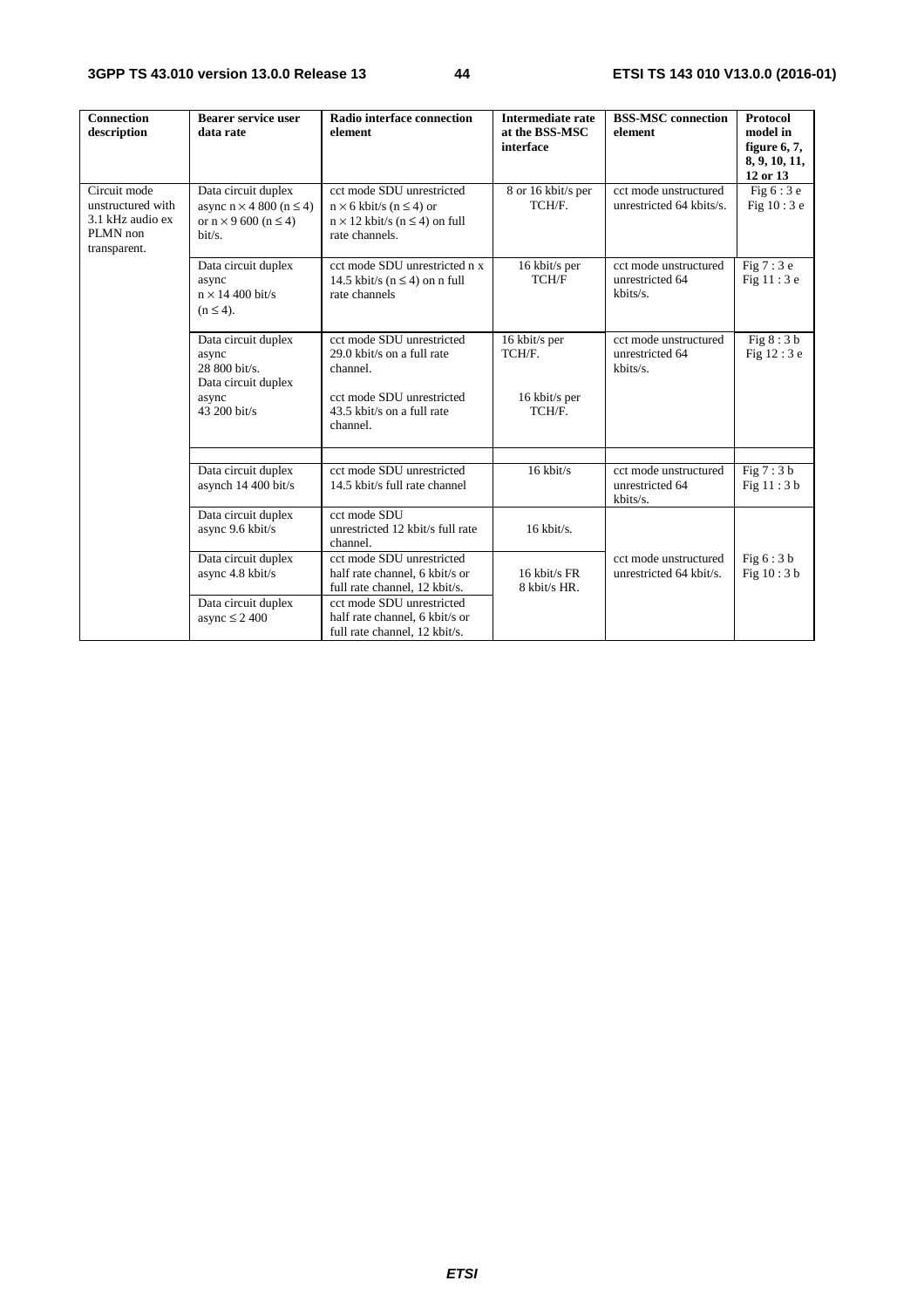| Teleservice in a<br><b>Access at</b>          |                                                                            | Radio interface                                                                                                                                                                                                                                                                                                           | <b>Intermediate</b>                                                                   | <b>BSS-MSC</b>                                                     | Protocol                                                       |  |
|-----------------------------------------------|----------------------------------------------------------------------------|---------------------------------------------------------------------------------------------------------------------------------------------------------------------------------------------------------------------------------------------------------------------------------------------------------------------------|---------------------------------------------------------------------------------------|--------------------------------------------------------------------|----------------------------------------------------------------|--|
| <b>PLMN</b>                                   | mobile station                                                             | connection element                                                                                                                                                                                                                                                                                                        | rate at the<br><b>BSS-MSC</b>                                                         | connection element                                                 | model in<br>figure 6 or                                        |  |
|                                               |                                                                            |                                                                                                                                                                                                                                                                                                                           | interface                                                                             |                                                                    | 7                                                              |  |
| Telephony.                                    |                                                                            | cct mode speech.                                                                                                                                                                                                                                                                                                          | NA.                                                                                   | cct mode structured<br>64 kbit/s speech.                           | Fig $6:6$                                                      |  |
| Emergency calls.                              |                                                                            | cct mode speech.                                                                                                                                                                                                                                                                                                          | NA.                                                                                   | cct mode structured<br>64 kbit/s speech.                           | Fig $6:6$                                                      |  |
| Alternate<br>Speech/<br>Facsimile<br>Group 3. | Data cct duplex<br>synchronous access<br>alternate speech/<br>group 3 fax. | cct mode speech alternating<br>with unstructured unrestricted<br>3.6 or 6 or 12 kbit/s or<br>$n \times 6$ kbit/s ( $n \leq 3$ ) or<br>$n \times 12$ kbit/s ( $n \le 2$ ) on FR<br>transparent.<br>cct mode speech alternating<br>with unstructured unrestricted<br>14.5 kbit/s or $n \times 14.5$ kbit/s                  | Speech NA<br>$8$ or 16 kbit/s<br>per TCH/F.<br>Speech NA<br>$16$ kbit/s<br>per TCH/F. | cct mode structured<br>64 kbit/s alternate<br>speech/unrestricted. | Fig 6 : 5a or<br>$5b$ and $6$<br>Fig $7:5a$ or<br>$5b$ and $6$ |  |
| Automatic<br>Facsimile<br>Group 3.            | Data cct duplex<br>synchronous access<br>group 3 fax.                      | $(n \leq 2)$ on FR transparent<br>cct mode unstructured<br>unrestricted 3.6 or 6 or<br>12 kbit/s or $n \times 6$ kbit/s ( $n \le 3$ )<br>or $n \times 12$ kbit/s ( $n \le 2$ ) on FR<br>transparent.<br>cct mode unstructured<br>unrestricted 14.5 kbit/s or<br>$n \times 14.5$ kbit/s ( $n \le 2$ ) on FR<br>transparent | 8 or 16 kbit/s<br>per TCH/F.<br>$16$ kbit/s<br>per TCH/F.                             | cct mode structured<br>64 kbit/s unrestricted.                     | Fig 6 : 5a,<br>5 <sub>b</sub>                                  |  |

**Table 6: Relationship between Teleservices and PLMN connection types** 

NA: Not Applicable

NOTE: The multislot data connections and the connections using TCH/F14.4 coding belong to the General Bearer Services (Classes 20 and 30 in 3GPP TS 22.002).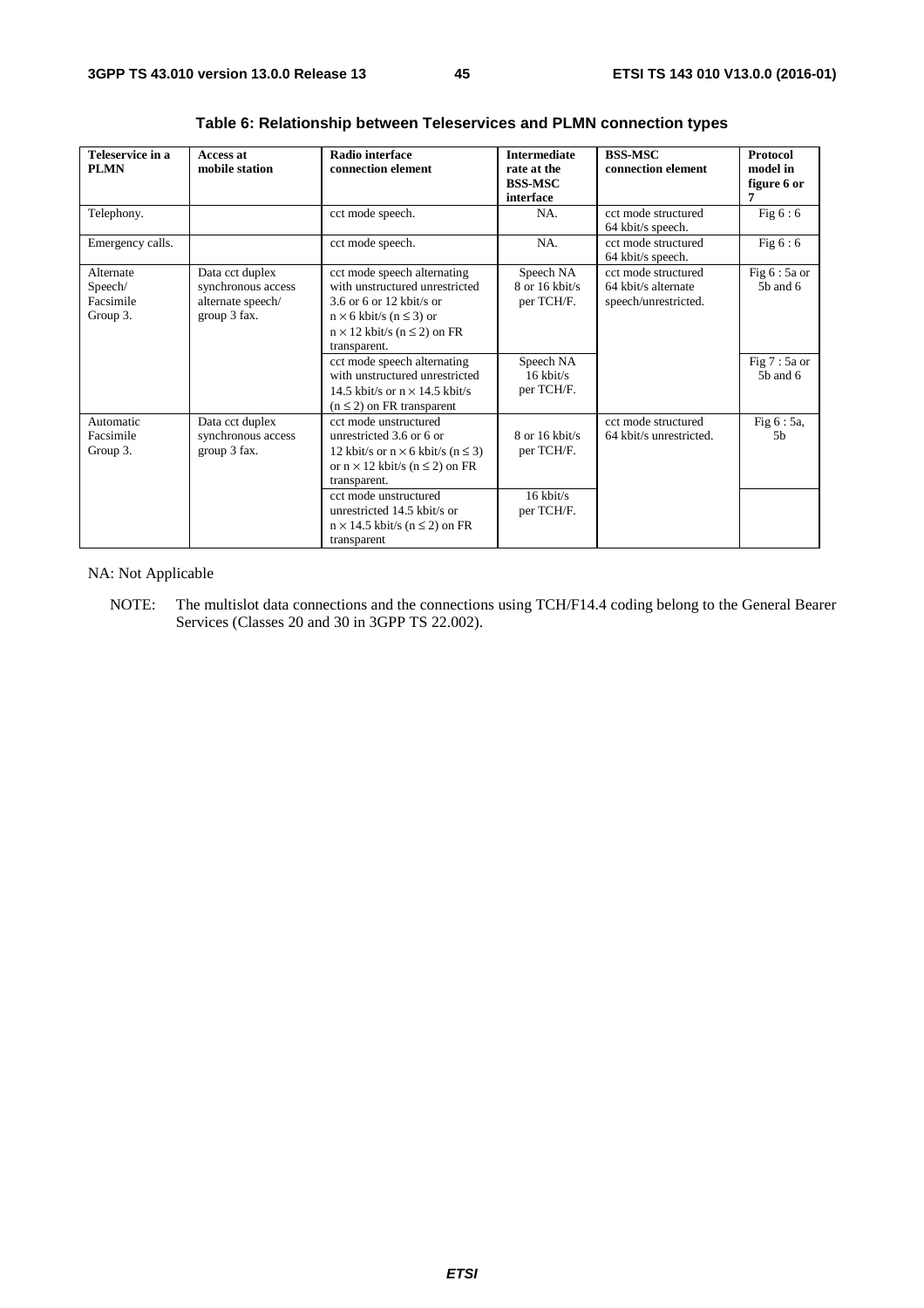## Annex A (informative): List of definitions of PLMN connection type attributes and values

## A.1 Attribute definition and their values

### Information transfer mode:

This attribute describes the operational mode for transferring (transportation and switching) user information through a PLMN connection in the network.

Value: - Circuit

### Information transfer capability:

This attribute describes the capability associated with the transfer of different types of information through a PLMN connection.

Values: - Unrestricted digital information

- Speech

- Group 3 facsimile
- 3.1 kHz audio ex PLMN

 - Restricted digital information (Note: this value is signalled in the "Other ITC" element, due to a lack of further code points in the "ITC" element.)

#### Information transfer rate:

This attribute describes either the bit rate (circuit mode) or the throughput (packet mode, for further study). It refers to the transfer of digital information on a PLMN connection.

Values: - Appropriate bit rate

- Throughput rate

#### Establishment of connection:

This attribute describes the mode of establishment used to establish and release PLMN connections.

Value: - Demand

### Symmetry:

This attribute describes the relationship of information flow between two (or more) access points or reference points involved in a PLMN connection.

Values: - Bidirectional symmetric

- Bidirectional asymmetric (Multislot configurations for data)

#### Connection configuration:

This attribute describes the spatial arrangement for transferring information on a given PLMN connection.

Value: - Point-to-point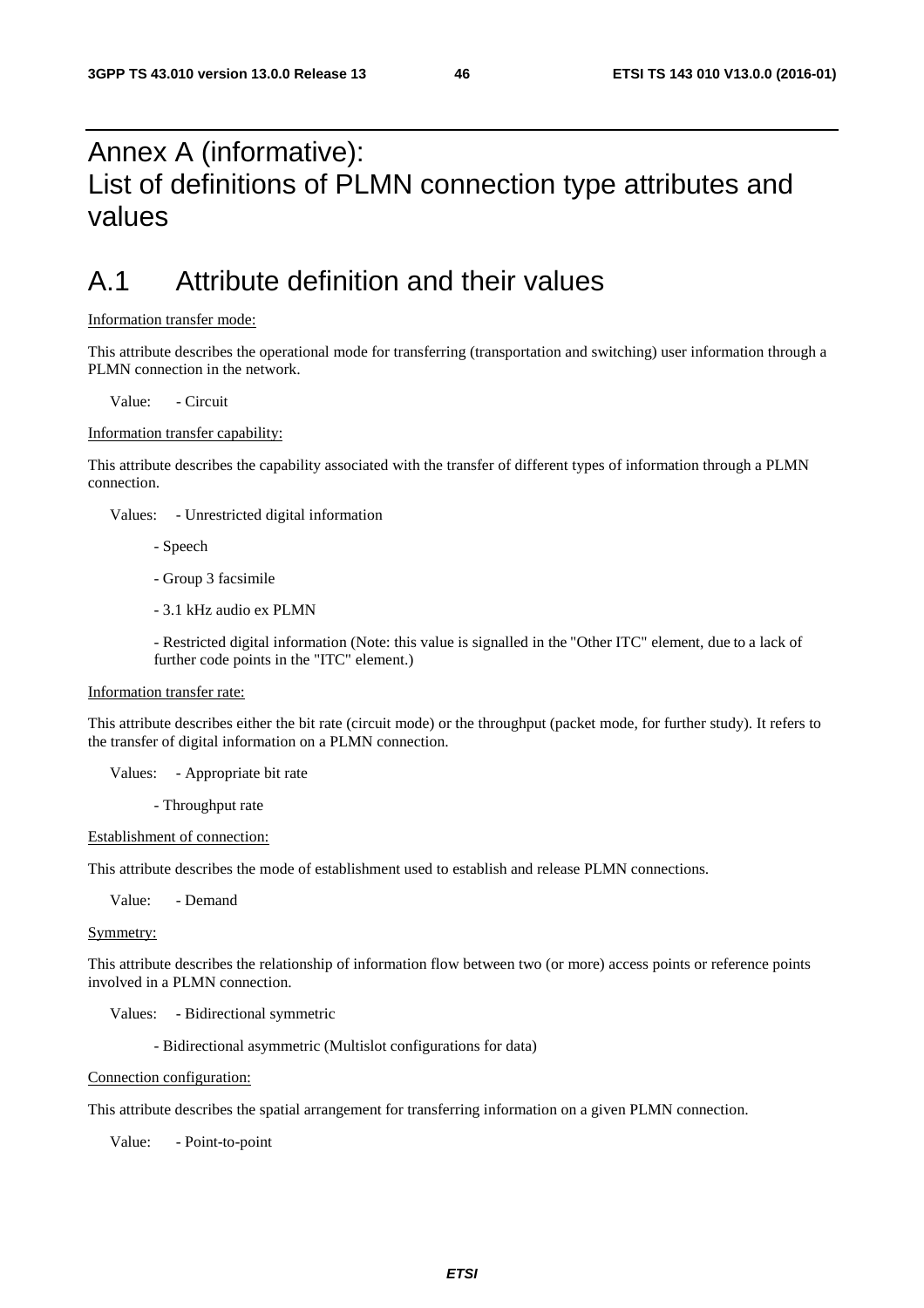#### Structure:

This attribute refers to the capability of a PLMN connection to deliver information to the destination access point or reference point in a structure that was presented in a corresponding signal structured at the origin (access point or reference point).

Values: - Service data unit integrity (see note 1)

- Unstructured (see note 2)

NOTE 1: Applicable for connection element "non transparent".

NOTE 2: Applicable for connection element "transparent".

#### Channel rate:

This attribute describes the channels and their bit rate used to transfer the user information and/or signalling information.

Value: - Name of channel (designation) and/or the corresponding bit rate

NOTE 3: This attribute can be used several times for connection characterization.

Connection control protocol, information transfer coding/protocol (layer 1 to 3):

These attributes characterize the protocols on the connection control and/or user information transfer channel.

Value: - Appropriate protocol for each layer

NOTE 4: This attribute can be used several times for connection characterization.

#### Synchronous/Asynchronous:

This attribute describes the type of transmission between the reference access points.

Values: - Synchronous

- Asynchronous

#### Negotiation:

This attribute describes the possibility of inband parameter exchange (according to V.110) between reference access points.

Value: - In band negotiation not possible

#### User Rate:

This element is relevant between the IWF and the fixed network.

Values: - 0.3 kbit/s

- 1.2 kbit/s

- 2.4 kbit/s

- 4.8 kbit/s
- 9.6 kbit/s

### Intermediate rate:

This attribute defines the intermediate rate (according to 3GPP TS 48.020 and ITU-T V.110) at the A interface connection element part.

Values: - 8 kbit/s

- 16 kbit/s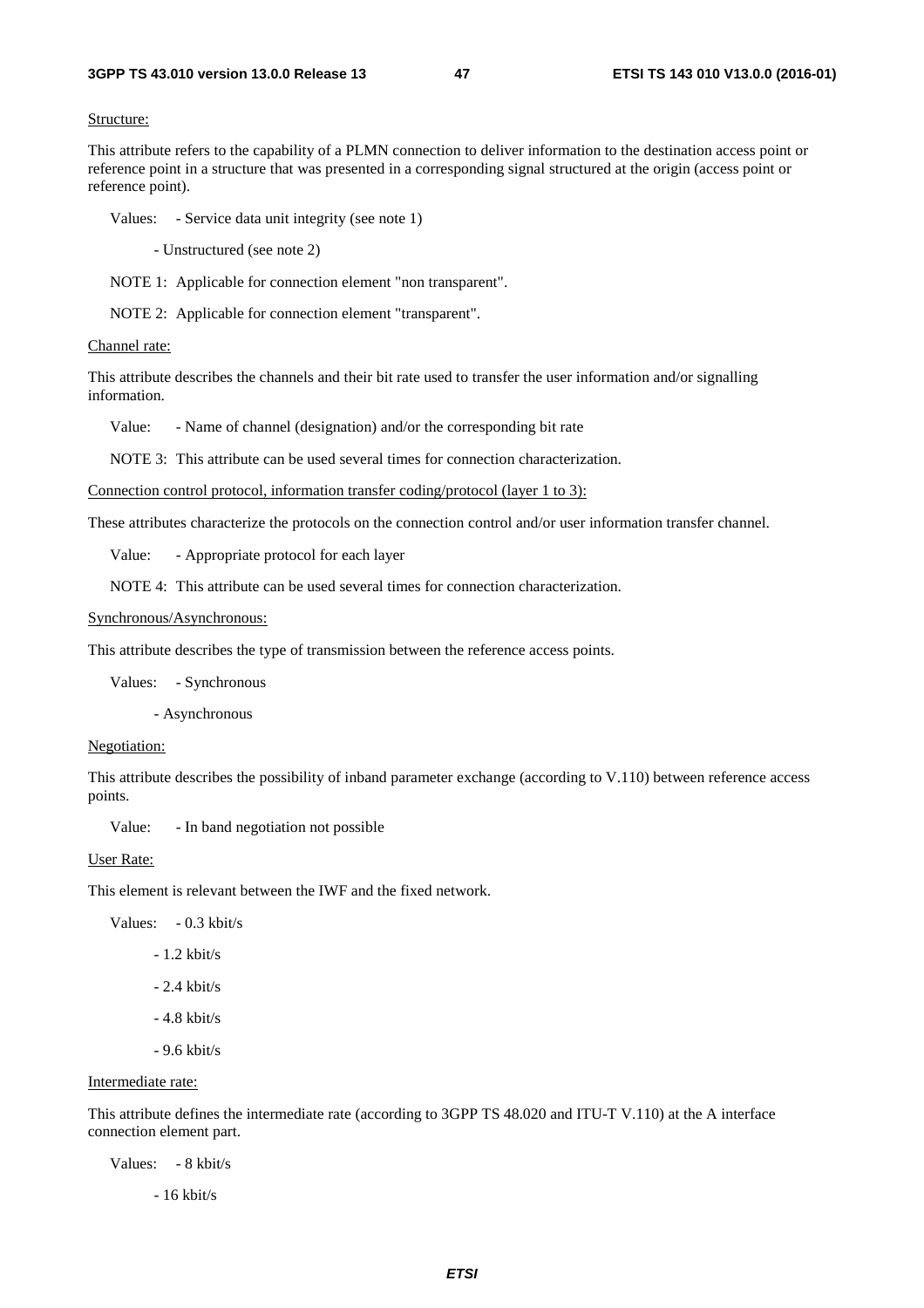#### Fixed network user rate FNUR:

This element is relevant between the MSC and the fixed network.

Values: - 9.6 kbit/s

- 14.4 kbit/s
- 19.2 kbit/s
- 28.8 kbit/s
- 32.0 kbit/s
- 38.4 kbit/s
- 48.0 kbit/s
- 56.0 kbit/s
- 64.0 kbit/s

#### Acceptable channel coding(s) ACC:

This attribute indicates the channel codings acceptable to the MS. This parameter is given at call set-up and it is non negotiable.

Values: 4.8 kbit/s and/or 9.6 kbit/s and/or 14.4 kbit/s and/or 28.8 kbit/s and/or 32.0 kbit/s and/or 43.2 kbit/s

#### Maximum number of TCH/Fs (Multislot configurations for data):

This attribute is given at call set-up and it enables the mobile user to limit the number of TCH/Fs used during the call.

NOTE 5: Not used by the currently specified services.

### Wanted air interface user rate (AIUR):

This attribute is applicable to non-transparent services only, and it gives the AIUR that the mobile user wants and which the network tries to achieve but which it is not allowed to exceed.

Values: Not applicable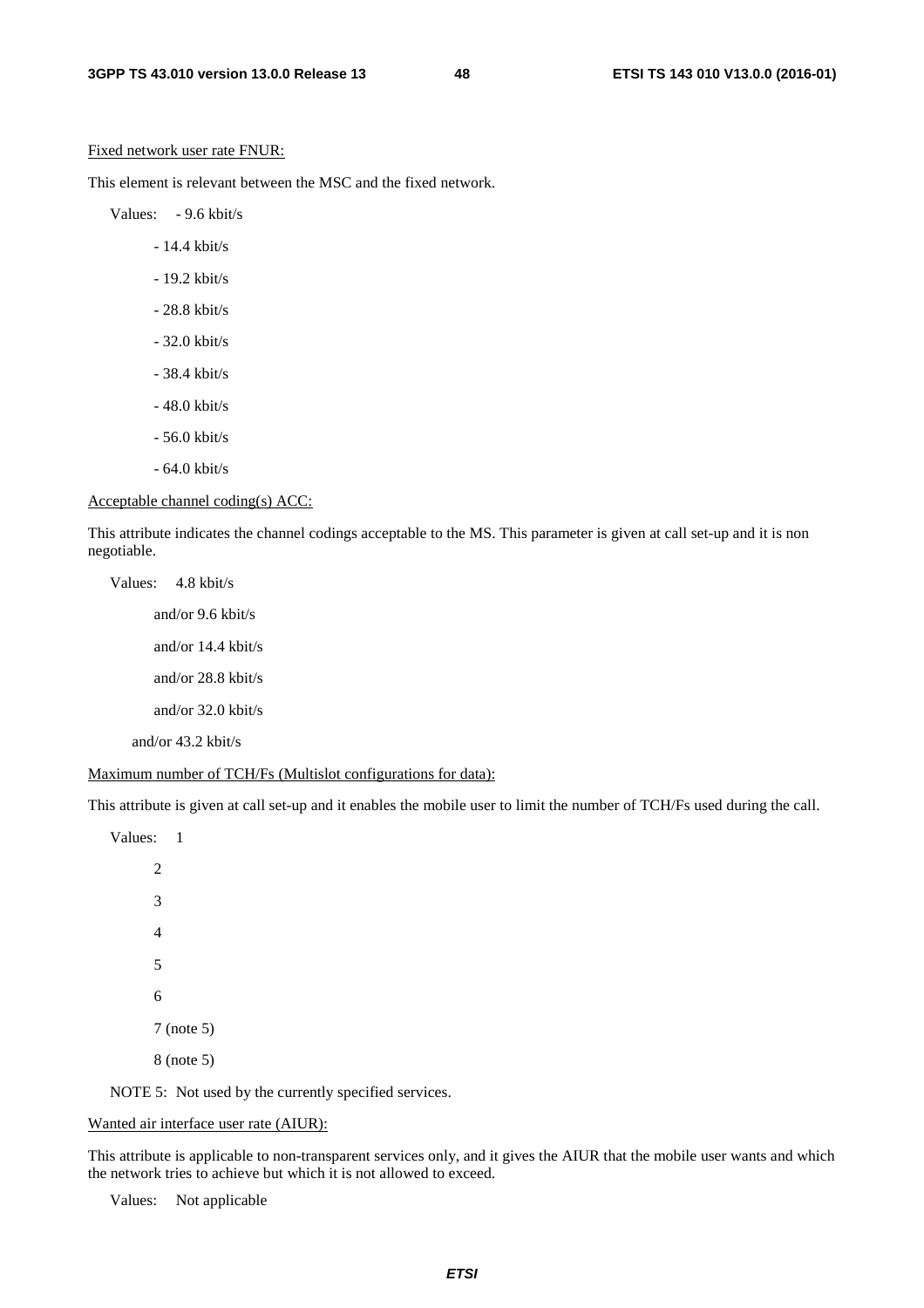9.6 kbit/s

14.4 kbit/s

19.2 kbit/s

28.8 kbit/s

38.4 kbit/s

43.2 kbit/s

57.6 kbit/s

User initiated modification indication (Multislot configurations for data):

This element is relevant between the MT and the IWF.

Values: - User initiated modification not requested

- User initiated modification up to 1 TCH/F requested

- User initiated modification up to 2 TCH/F requested
- User initiated modification up to 3 TCH/F requested
- User initiated modification up to 4 TCH/F requested

The parameters where it is indicated that they are related to Multislot configurations for data are optional.

For multislot configuration, the following applies to the parameters contained in the BC-IE:

- Half rate channels are not supported. The MS shall code the radio channel requirement as "Full rate support only MS" or "Dual rate support MS, full rate preferred". In the second case, the network shall assign full rate channel(s) only.
- The "fixed network user rate" and "other modem type" take precedence over the "user rate" and "modem type", except for modem types 'autobauding', 'modem for undefined interface' or 'none'.
- The "intermediate rate" parameter is overridden. The intermediate rate used per each TCH/F is derived from the chosen channel type:

| channel type | IR per TCH/F                                               |
|--------------|------------------------------------------------------------|
| TCH/F4.8     | 8 kbit/s                                                   |
| TCH/F9.6     | $16 \text{ kbit/s}$                                        |
| TCH/F14.4    | 16 kbit/s (on the A interface but 32 kbit/s inside the MS) |
|              |                                                            |

- The user rate per TCH is derived from the chosen channel type:

| channel type     | user rate per TCH     |
|------------------|-----------------------|
| TCH/F4.8         | $4.8 \text{ kbit/s}$  |
| <b>TCH/F9.6</b>  | $9.6 \text{ kbit/s}$  |
| <b>TCH/F14.4</b> | $14.4 \text{ kbit/s}$ |

For CE: T, the padding procedure described in 3GPP TS 44.021 can be applied.

Network independent clocking on Tx:

This attribute defines the usage of NIC at the reference access point in the transmit direction.

Values: - Not required

- Required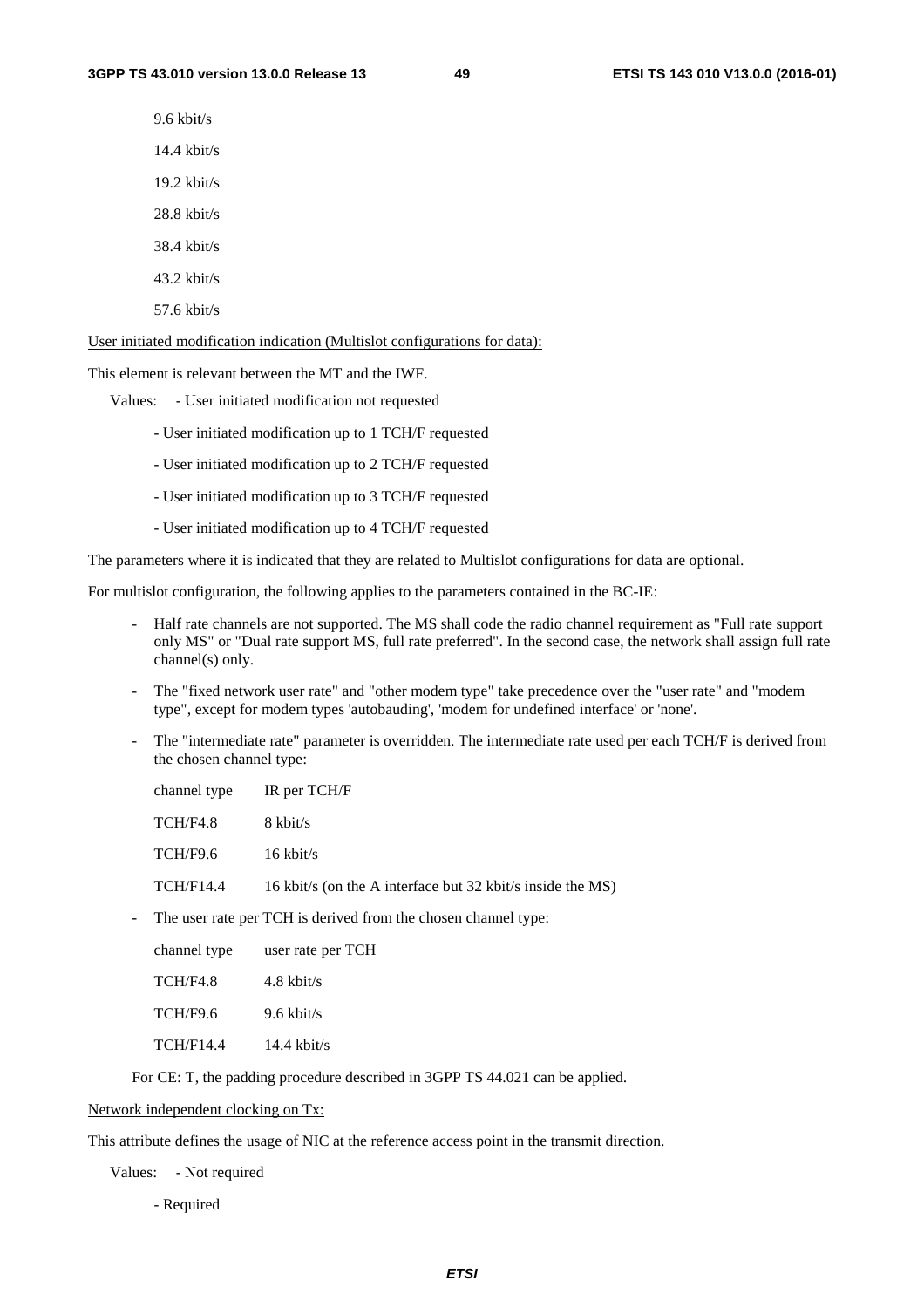### Network independent clocking on Rx:

This attribute defines the usage of NIC at the reference access point in the receive direction.

Values: - Not accepted

- Accepted

Number of stop bits:

This attribute describes the number of stop bits for the asynchronous type of transmission between reference access points.

Values: - 1 bit

 $-2$  bit

### Number of data bits excluding parity if present:

This attribute describes the number of data bits for a character oriented mode of transmission between reference access points.

Values: - 7 bit

- 8 bit

Parity information:

This attribute describes the type of parity information for a character oriented mode of transmission between the reference access points.

Values: - Odd

- Even

- None
- Forced to 0
- Forced to 1

### Duplex mode:

This attribute describes the kind of transmission of the PLMN between reference access points.

Value: - Full duplex

#### Modem type:

This attribute describes the modem allocated by the IWF/MSC in the case of a 3.1 kHz audio used outside the PLMN information transfer capability.

Values: - V.21

- V.22

- V.22bis

- V.26ter

- V.32

- Autobauding type 1

- None

-

Other Modem Type (OMT):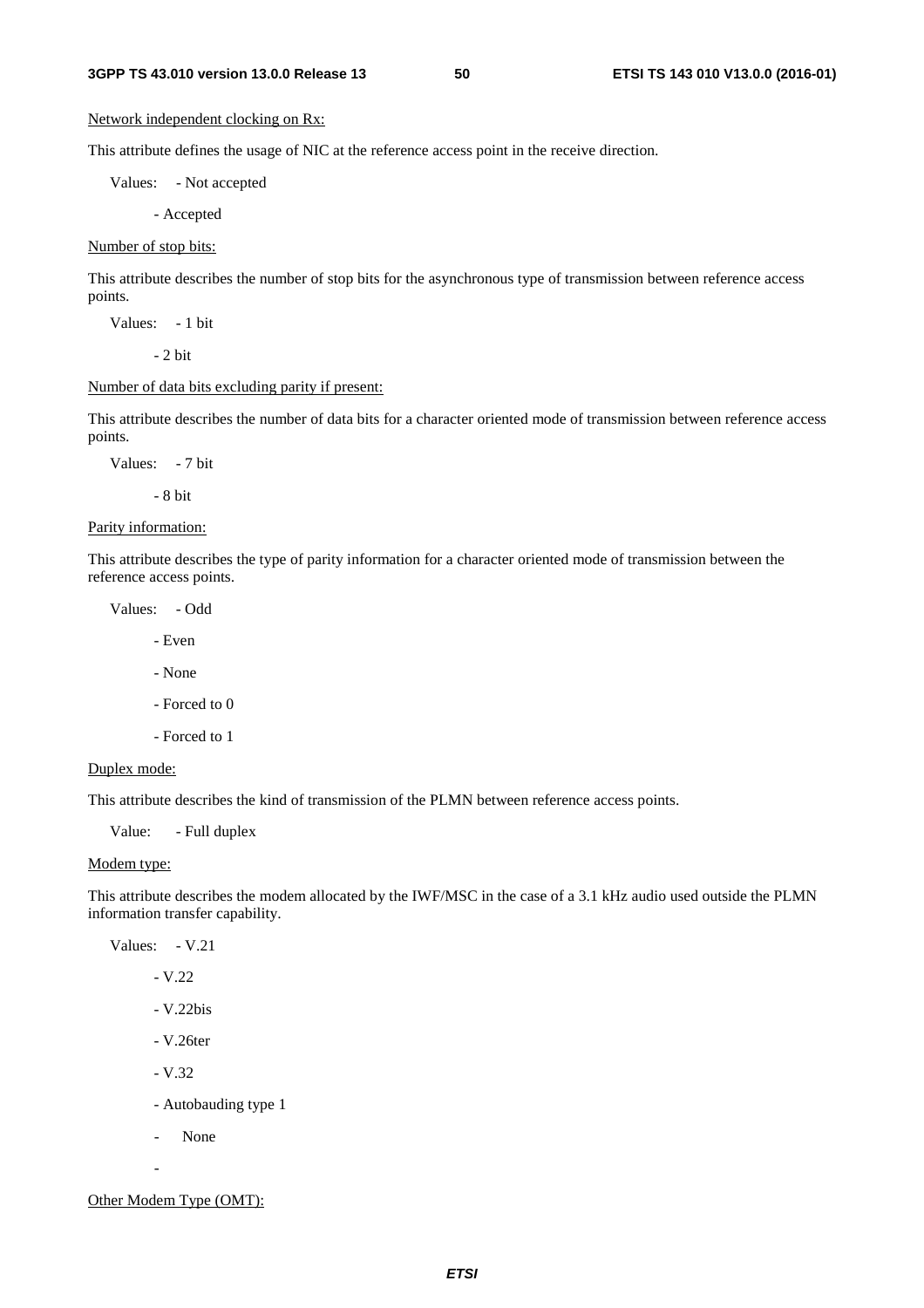#### **3GPP TS 43.010 version 13.0.0 Release 13 51 ETSI TS 143 010 V13.0.0 (2016-01)**

This element is relevant between the MS and IWF.

Values: - No other modem type

$$
-V.34
$$

### Compression

This attribute describes the possible usage of data compression between the reference access points. In the network to MS direction, it indicates the possibility of using data compression. In the MS to network direction, it indicates the allowance of data compression.

Values: - Data compression not possible/not allowed

- Data compression possible/allowed (see note 6)

NOTE 6: Only applicable for the asynchronous transmission between the reference access points, if connection element is "non transparent".

#### Radio channel requirement:

This attribute describes the available channels for the transfer of the user information between the reference access points.

Values: - Full rate channel (Bm)

- Half rate channel (Lm)
- dual rate/full rate preferred
- Dual rate/half rate preferred

#### Negotiation of Intermediate Rate Requested (NIRR)

This attribute indicates if 6 kbit/s radio interface rate is requested.

Values: - NIRR not requested/not accepted

- NIRR requested/accepted

#### Connection element:

This attribute describes the possible usage of layer 2 protocol between the reference access points.

Values: - Transparent

- Non-transparent (RLP)
- Both, transparent preferred
- Both, non transparent preferred

User information layer 2 protocol:

This attribute describes the layer 2 relay protocol used between the reference access points in non-transparent transmissions.

Values: - ISO 6429, code set 0

- X.25 (note 7)

- Character oriented protocol with no flow control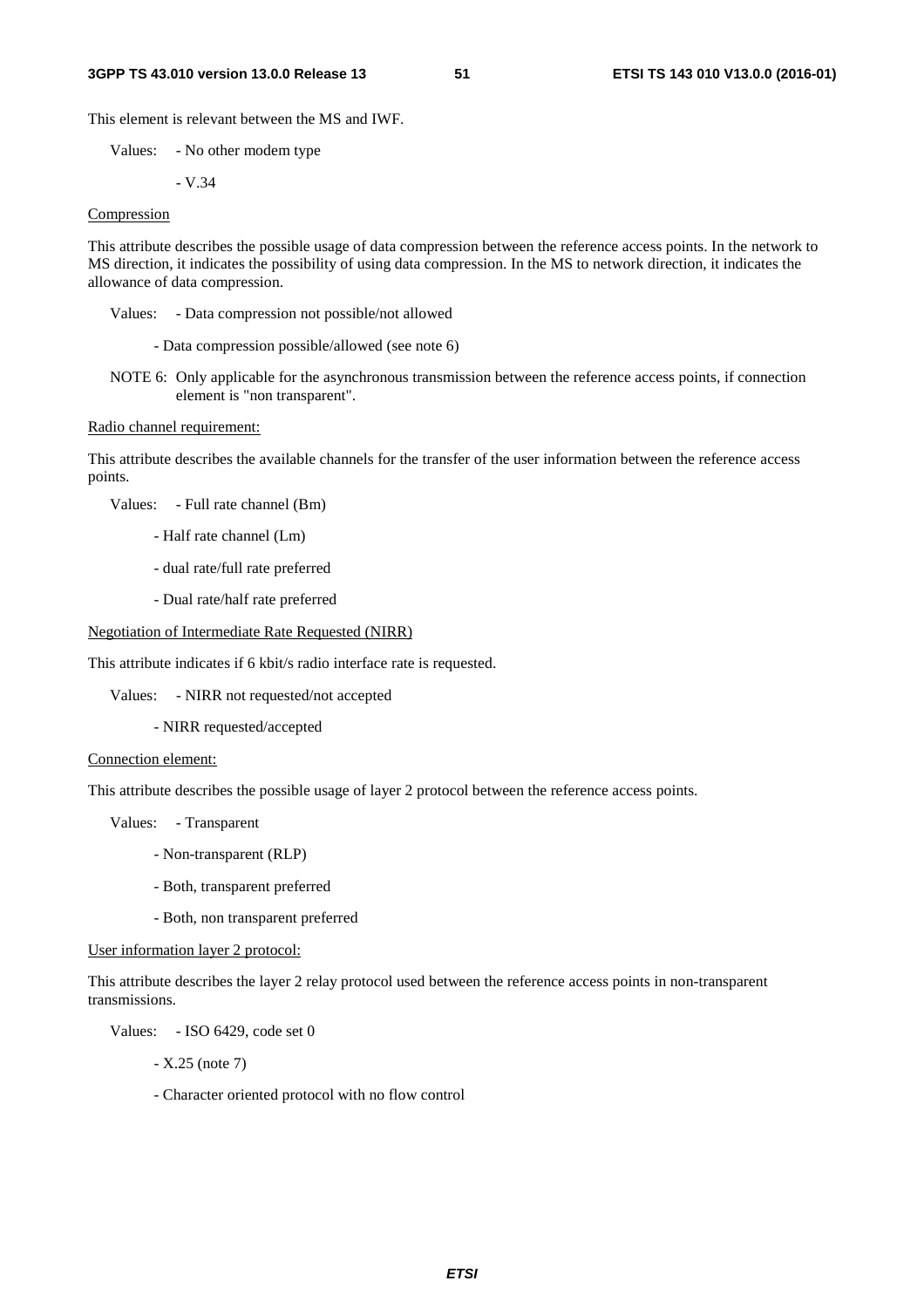NOTE 7: This value was used by services defined for former 3GPP releases and does not need to be supported.

Signalling access protocol:

This attribute characterizes the protocol on the signalling or user information transfer channel at the mobile reference access point.

Values: - I.440/450

- X.21 (note 7)
- X.28, dedicated PAD, individual NUI (note 7)
- X.28, dedicated PAD, universal NUI (note 7)
- X.28, non dedicated PAD (note 7)
- X.32 (note 7)

NOTE 7: This value was used by services defined for former 3GPP releases and does not need to be supported.

#### Rate adaptation:

This attribute describes the rate adaptation used at the fixed reference access point.

Values: - V.110/X.30

- X.31 flag stuffing (note 7)

- No rate adaptation

 - V.120 (Note: This value is signalled in the "Other Rate Adaption" element, due to a lack of further code points in the "Rate Adaptation" element.)

NOTE 7: This value was used by services defined for former 3GPP releases and does not need to be supported.

#### Coding standard:

This attribute refers to the structure of the BC-IE defined in the 3GPP TS 24.008.

Value: - GSM

#### User information layer 1 protocol:

This attribute characterizes the layer 1 protocol to be used at the Um interface according to the 3GPP TS 45.001.

Value: - Default

Rate adaption header/no header:

This attribute is relevant between IWF and the fixed network. It is only applicable for V.120 rate adaptation.

Values: - Rate adaption header not included

- Rate adaption header included

Multiple frame establishment support in data link:

This attribute is relevant between IWF and the fixed network. It is only applicable for V.120 rate adaptation.

Values: - Multiple frame establishment not supported. Only UI frames allowed

- Multiple frame establishment supported

#### Mode of operation:

This attribute is relevant between IWF and the fixed network. It is only applicable for V.120 rate adaptation.

Values: - Bit transparent mode of operation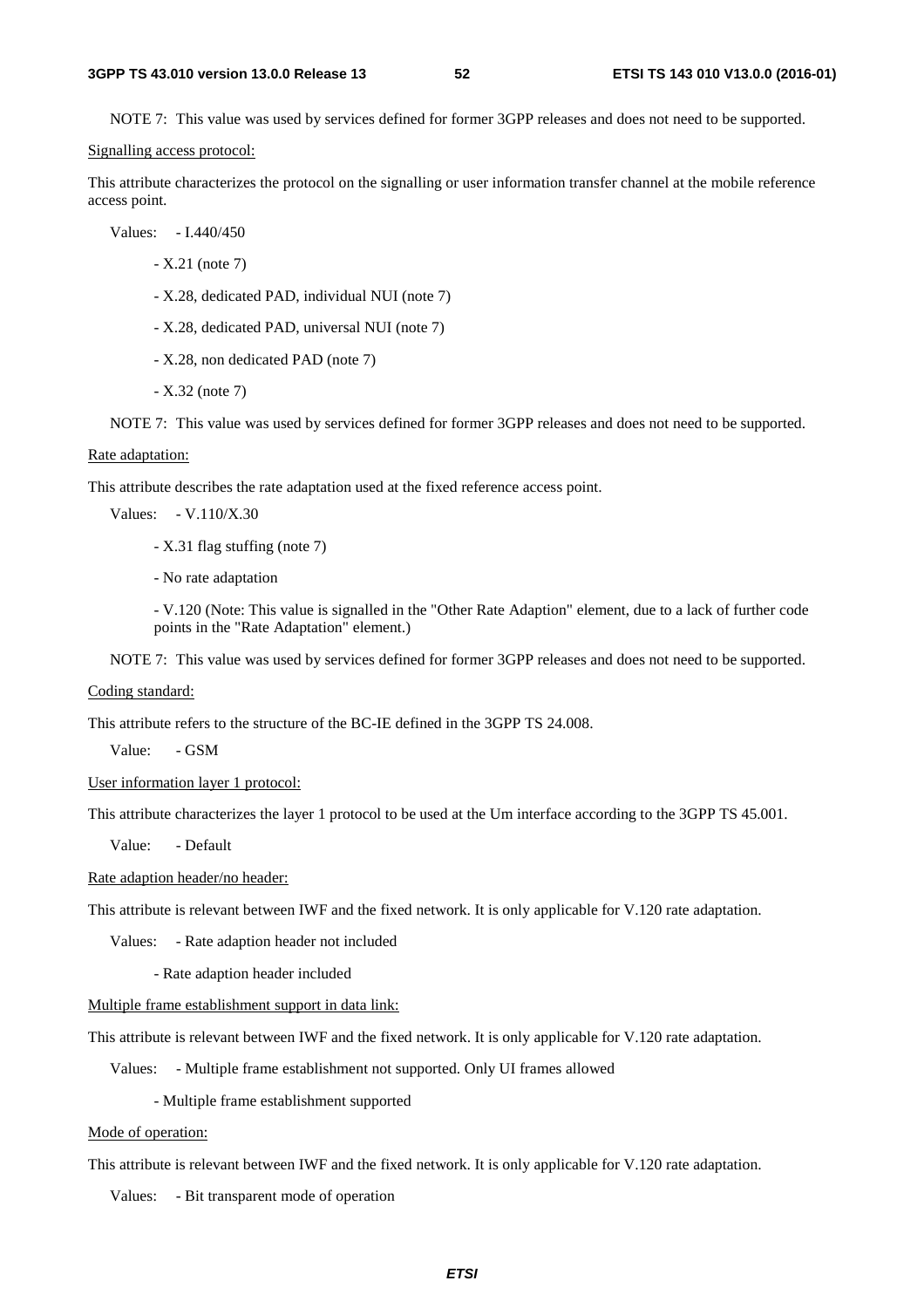- Protocol sensitive mode of operation

Logical link identifier negotiation:

This attribute is relevant between IWF and the fixed network. It is only applicable for V.120 rate adaptation.

Values: - Default, LLI=256 only

- Full protocol negotiation (note 8)

NOTE 8: A connection over which protocol negotiation will be executed is indicated in the "In-band/out-band negotiation" parameter.

Assignor/assignee:

This attribute is relevant between IWF and the fixed network. It is only applicable for V.120 rate adaptation.

Values: - Message originator is "default assignee"

- Message originator is "assignor only"

In-band/out-band negotiation:

This attribute is relevant between IWF and the fixed network. It is only applicable for V.120 rate adaptation.

Values: - Negotiation is done with USER INFORMATION messages on a temporary signalling connection

- Negotiation is done in-band using logical link zero.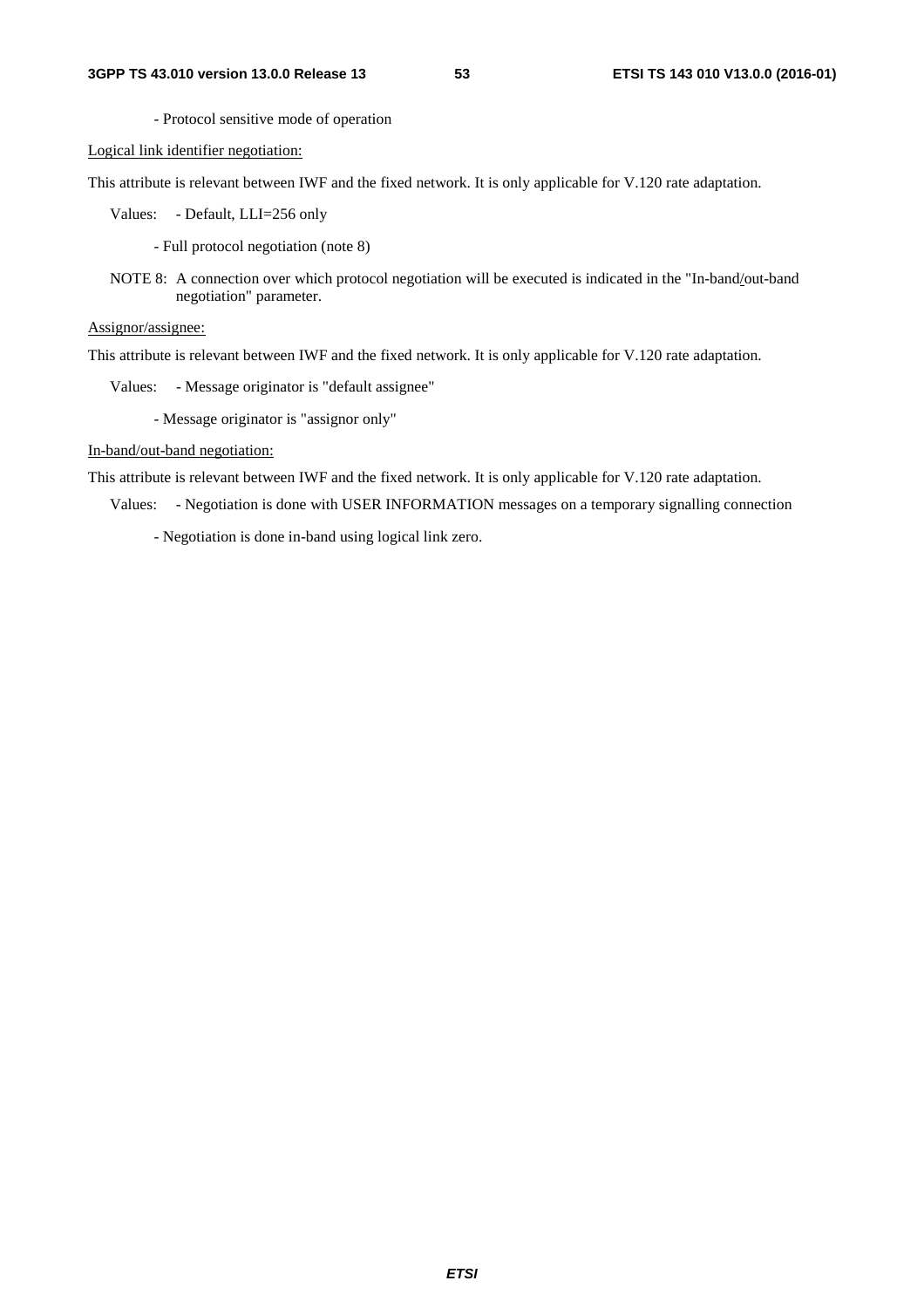## A.2 Definition of values

Unrestricted digital data information:

Transfer of information sequence of bits at its specified bit rate without alteration.

This implies: - bit sequence independence;

- digit sequence integrity;
- bit integrity.

#### Speech:

Digital representation of speech coded according to a specified encoding rule (e.g. A Law, 3GPP TS 06-series).

#### Demand connection:

 A PLMN connection is set up at any time on demand via a digital channel in response to signalling information received from subscriber, other MSCs or other networks, i.e. on a per call basis.

Bidirectional symmetric:

 This value applies when the information flow characteristics provided by the PLMN connection are the same between two (or more) access points or reference points in the forward and backward directions.

Bidirectional asymmetric (Multislot configurations for data):

 This value applies when the information flow characteristics provided by the PLMN connection differ between two (or more) access points or reference points in the forward and backward directions on one or more TCH/Fs. In Multislot configurations for data the asymmetry is downlink biased, i.e. the MS may receive at a greater rate than it transmits.

Point-to-point connection:

This value applies when only two end points are provided by the connection.

Service data unit integrity:

This value applies when:

- i) at each user-network interface, protocols provide a mechanism for identifying the boundaries of service data units; and
- ii) all bits submitted within a single service data unit are delivered in a corresponding service data unit.

Unstructured:

 This value is applicable when the PLMN connection neither provides structural boundaries nor preserves structural integrity.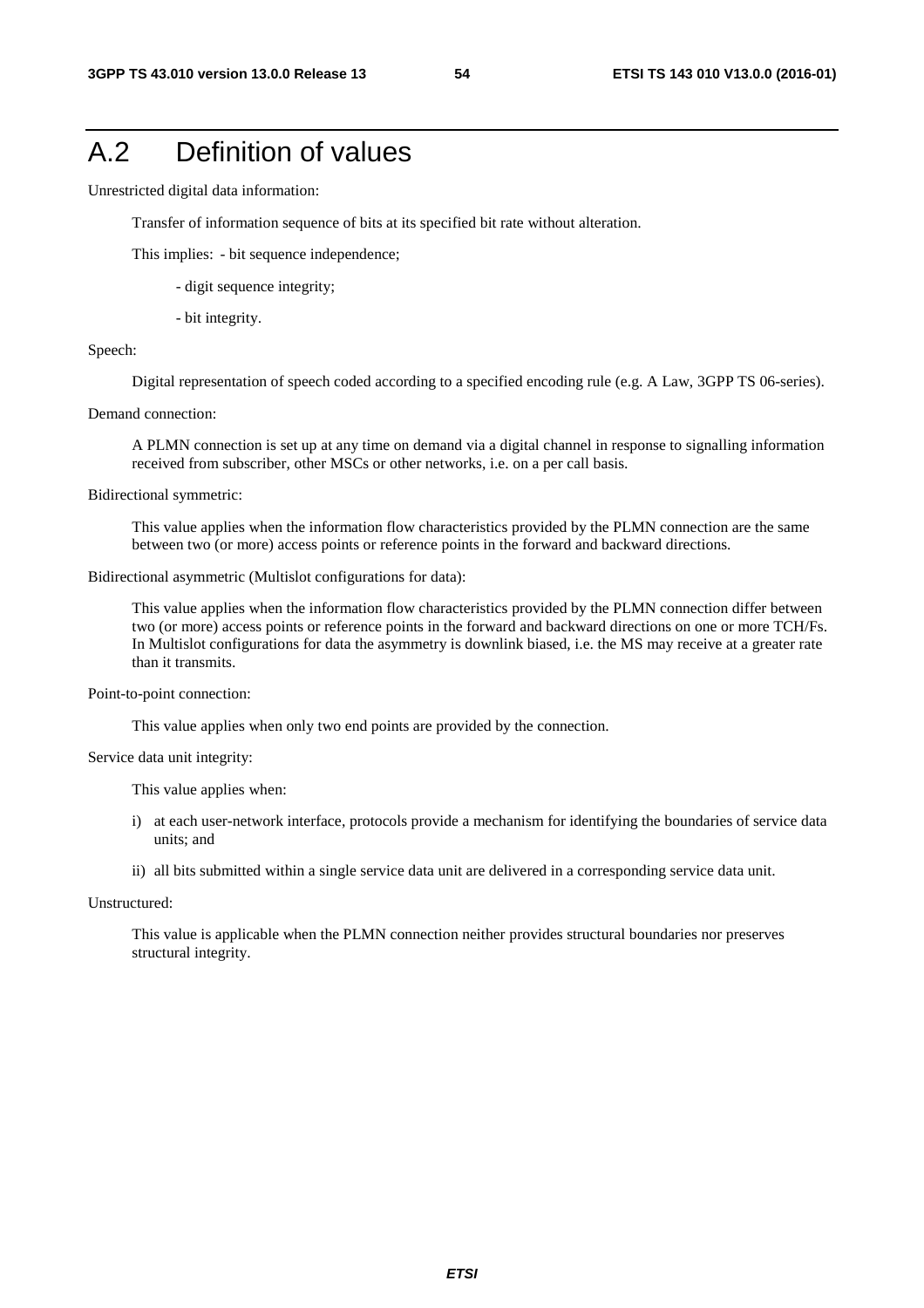## Annex B (informative): Location of the transcoding, multiplexing and RA2 functions

The location of the transcoding and data rate adaptation functions used to convert from the data rate used on the radio interface to the 64 kbits/s required by the MSC, is considered in this annex B. There are four alternatives which are equally valid from a connection type point of view. The selection of which alternative to use is not considered in 3GPP TS 43.010. The alternatives are shown in figure 10.

Alternative 1 assumes that all the transcoding and data rate adaptation is located at the BSS end of the A interface.

Alternative 2 assumes that all the transcoding and data rate adaptation is located at the MSC end of the A interface and gives no indication how the information is carried on the link.

Alternative 3 assumes that the information is transferred on the A interface in 8 or 16 kbit/s channels using one of the sub-multiplexing schemes described in CCITT Recommendation I.460. The same sub-multiplexing scheme is used for both speech and data.

Alternative 4 illustrates a multislot connection in which the information is transferred on the A-interface in 64 kbit/s channel into which up to four channels of intermediate rate 16 kbit/s have been multiplexed (refer to 3GPP TS 48.020). Alternative 4 also shows a situation in which a multislot connection of 5 or 6 TCH/Fs is used; the rate between the RA1"/RA1- and RA1""-functions is 64 kbit/s.

The alternatives explained above correspond to all channels excluding TCH/F14.4 and EDGE.

Alternatives 1b, 2b, 3b, and 4b show similar approaches for channel codings TCH/F14.4, TCH/F28.8, and TCH/F43.2.

It should be noted that in all of the alternatives the transcoding and data rate adaptation are performed on the BSS side of the A-interface and is therefore considered to be a function of the BSS.

In the first three alternatives, the interface at the MSC is always based on 64 kbit/s without sub-multiplexing.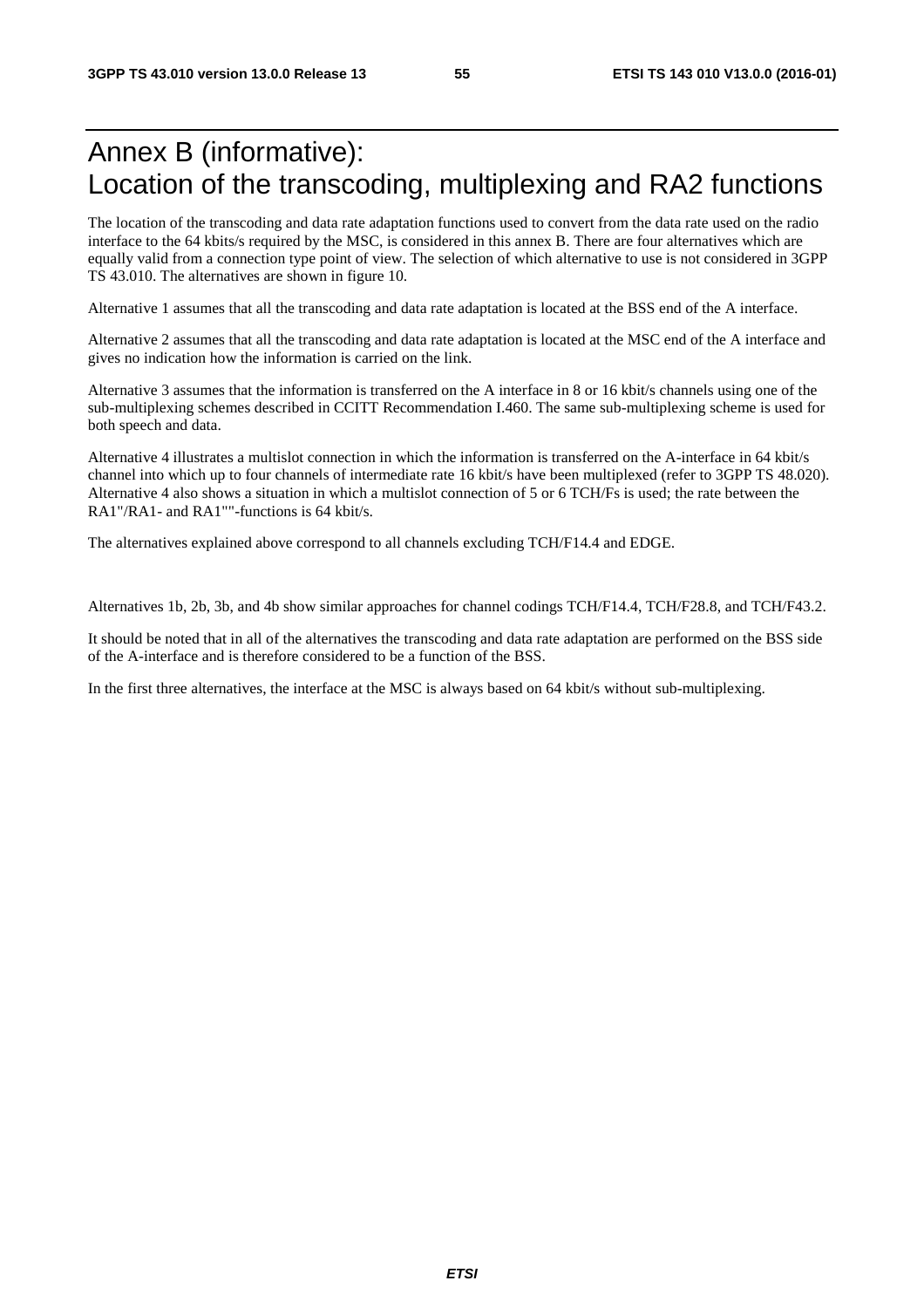

**Figure 10: Location of transcoding and rate adaptation**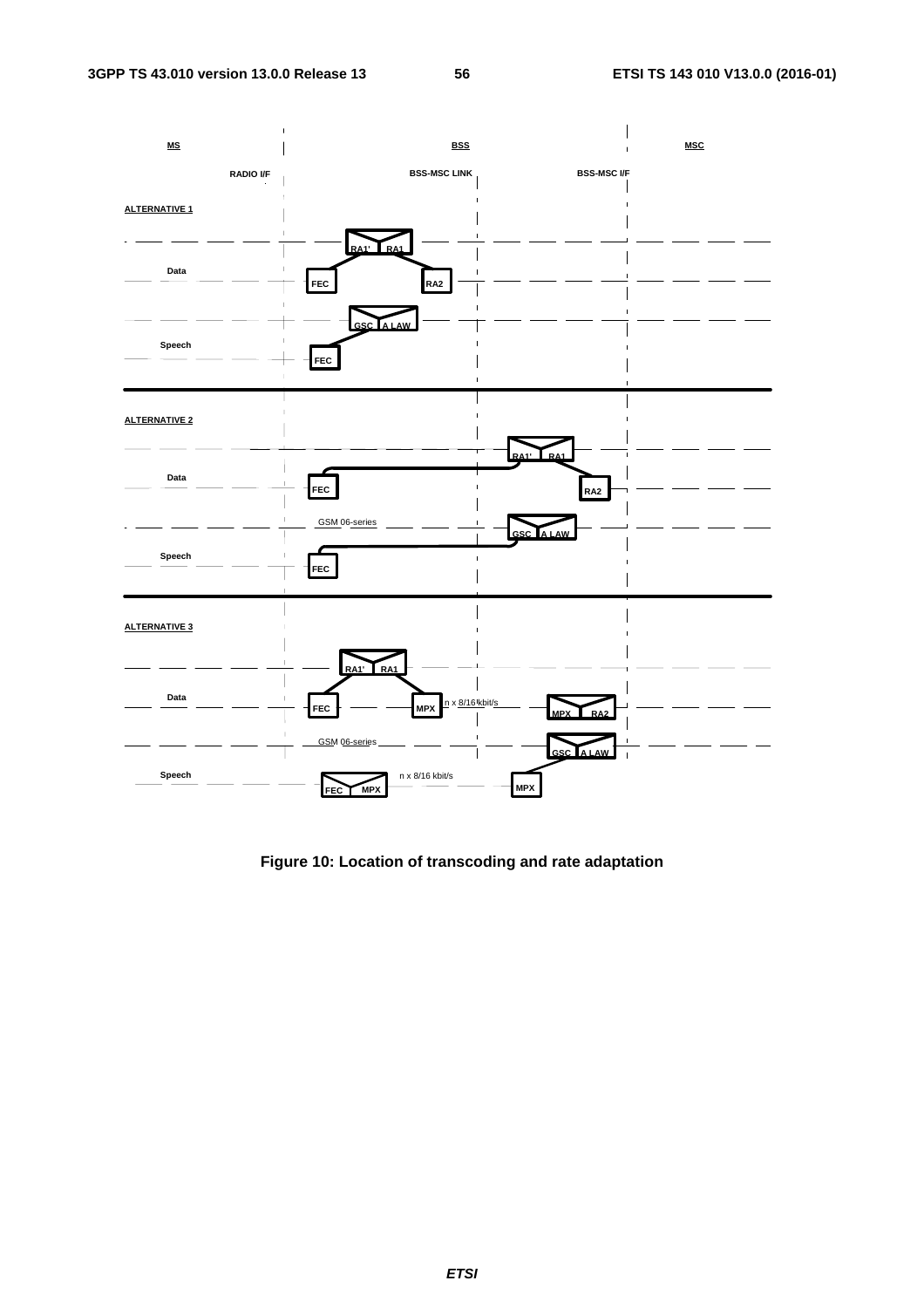

**Figure 10 (continued): Location of transcoding and rate adaptation**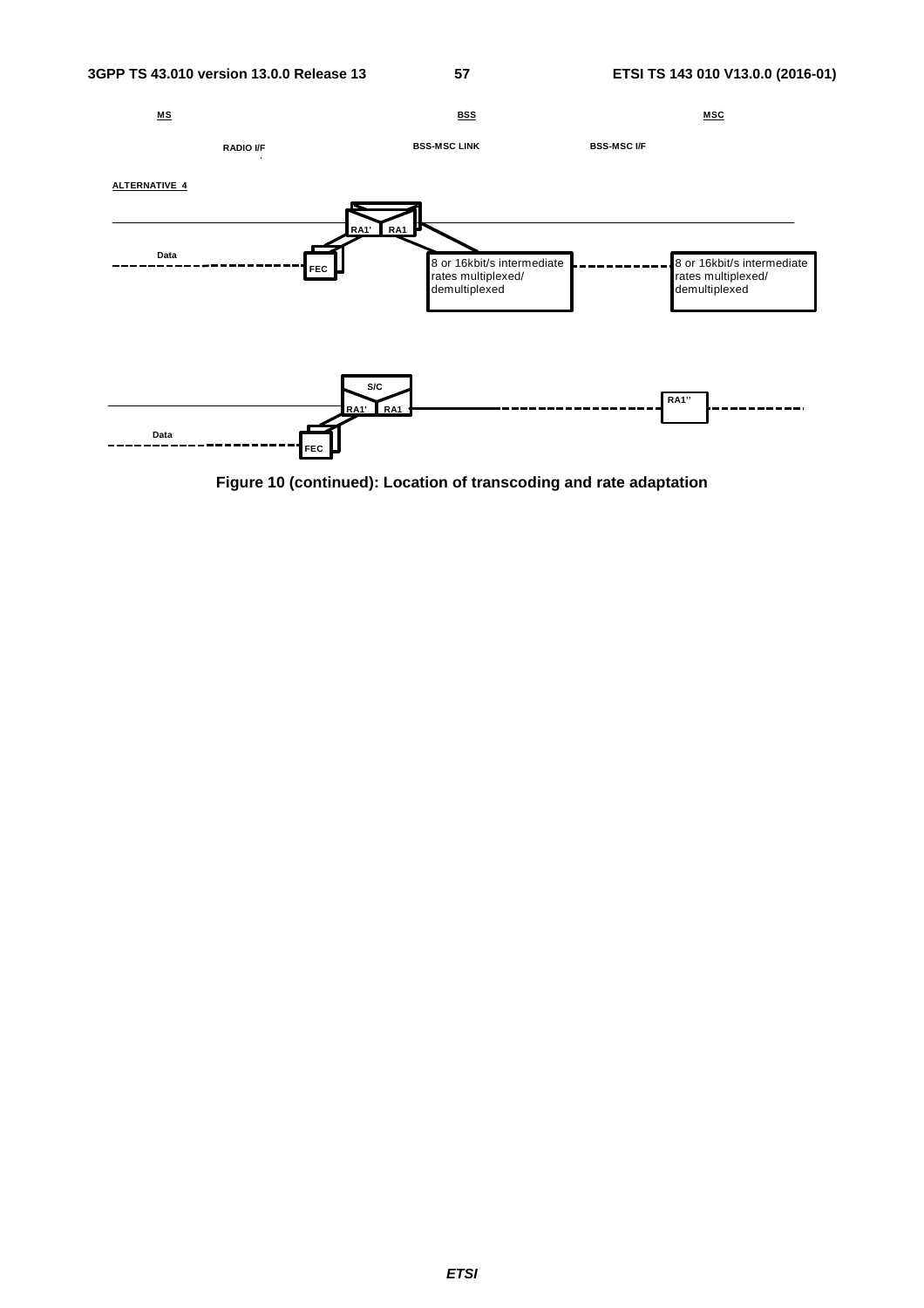

 **Figure 10 (concluded): Location of transcoding and rate adaptation**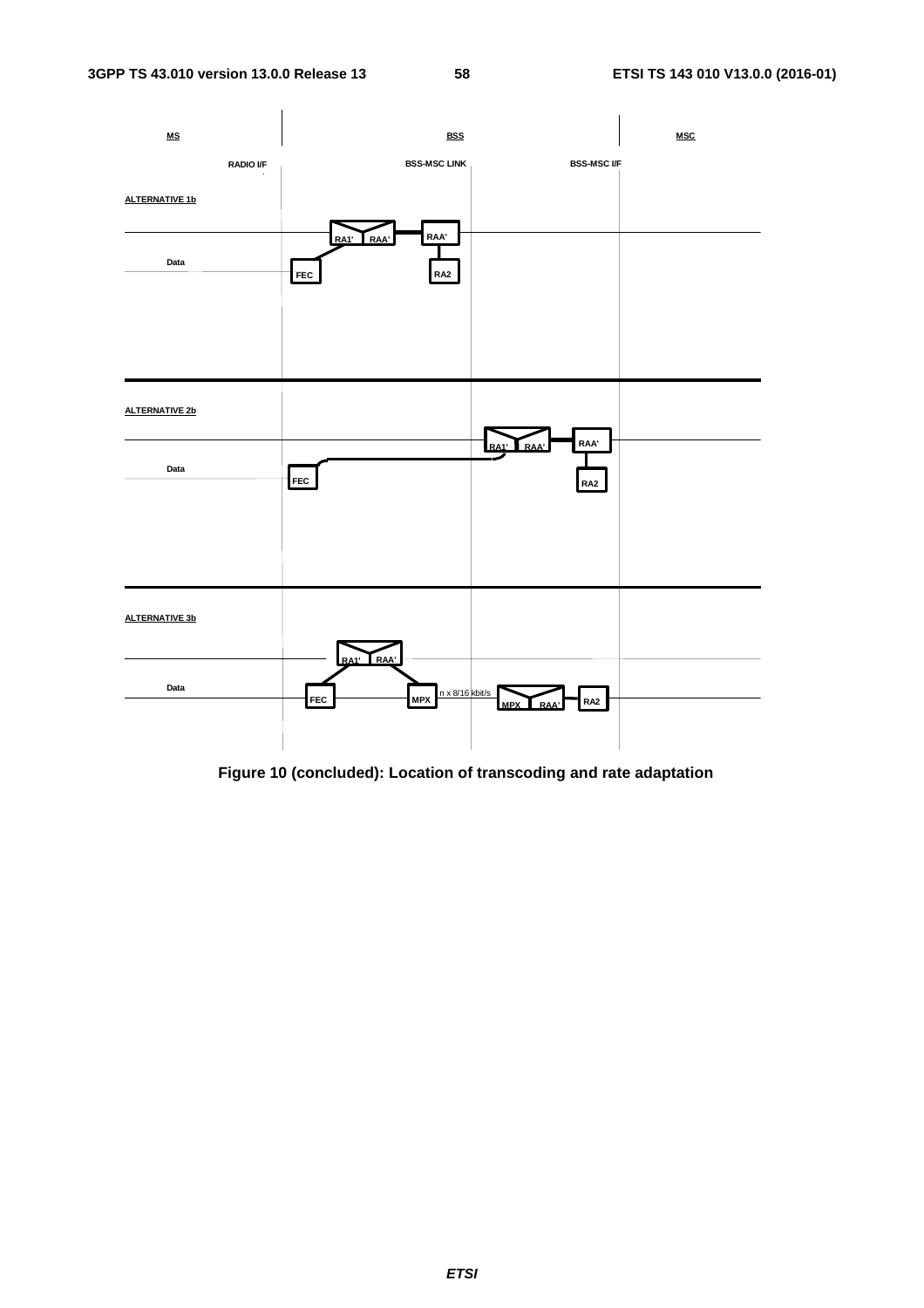

**Figure 10 (concluded): Location of transcoding and rate adaptation**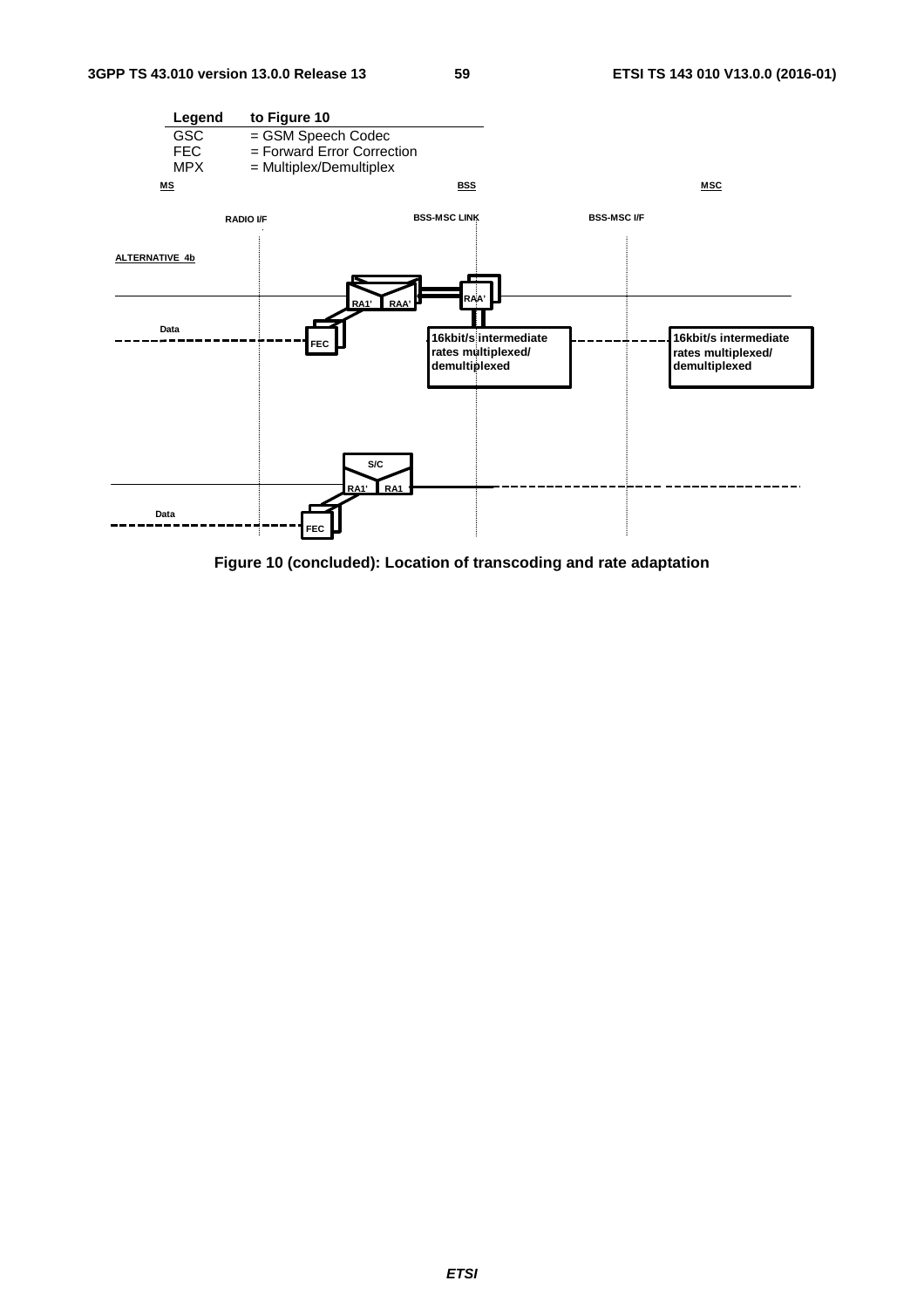## Annex C (informative): Change History

| <b>Change history</b>    |                         |                              |           |                |                                                          |        |                    |
|--------------------------|-------------------------|------------------------------|-----------|----------------|----------------------------------------------------------|--------|--------------------|
| <b>Date</b>              | TSG#                    | <b>TSG Doc.</b>              | <b>CR</b> | Rev            | <b>Subject/Comment</b>                                   | Old    | <b>New</b>         |
|                          | $\overline{\text{S}16}$ |                              | A001      | $\overline{2}$ | Data Compression                                         |        | 5.0.0              |
| ÷,                       | S <sub>16</sub>         |                              | A002      |                | Editorial correction to Channel Mode Modify              |        | 5.0.0              |
| ÷,                       | s21                     |                              | A003      |                | V.120 Interworking and RDI                               | 5.0.0  | 5.1.0              |
| $\blacksquare$           | $\overline{s21}$        |                              | A004      |                | <b>HSCSD</b>                                             | 5.0.0  | $\overline{5}.1.0$ |
|                          | s22                     |                              | A005      |                | Introduction of 14.4 kbit/s                              | 5.1.0  | 5.2.0              |
|                          | s23                     |                              | A006      |                | <b>Editorial modifications</b>                           | 5.2.0  | 5.3.0              |
|                          | s24                     |                              | A007      |                | Removal of 2*14.4=19.2 Transparent configuration         | 5.3.0  | 5.4.0              |
|                          | s27                     |                              | A008      |                | Clarification of RA0 adaptation function                 | 5.4.0  | 7.0.0              |
|                          | s27                     |                              | A009      |                | Information transfer protocol model updates              | 5.4.0  | 7.0.0              |
| $\overline{\phantom{m}}$ | s29                     |                              | A010      |                | Introduction of EDGE channel codings into the            | 7.0.0  | 8.0.0              |
|                          |                         |                              |           |                | specifications                                           |        |                    |
|                          | 12-1999 TSG#06          |                              | A011      |                | Service Clean up R99                                     | 8.0.0  | 8.1.0              |
|                          |                         | 09-2000   TSG#09   NP-000551 | A012      |                | 32 kbit/s UDI/RDI multimedia in GSM                      | 8.1.0  | 8.2.0              |
|                          | 12-2000   TSG#10        | NP-000604                    | A013      |                | TCH/F32.0 reference models                               | 8.2.0  | 8.3.0              |
|                          | 12-2000   TSG#10        | NP-000606                    | A014      |                | Removal of BS 30 NT                                      | 8.3.0  | 4.0.0              |
|                          | 03-2001   TSG#11        | NP-010047                    | 001       |                | Removal of the S-reference point in MS                   | 4.0.0  | 4.1.0              |
| 03-2001                  | <b>TSG#11</b>           | NP-010047                    | 002       |                | Addition changes for removal BS30NT of BS30 NT and       | 4.0.0  | 4.1.0              |
|                          |                         |                              |           |                | packet access                                            |        |                    |
|                          | 03-2001   TSG#11        | NP-010046                    | 003       |                | Removal of FAX NT in GSM from Rel-4                      | 4.0.0  | 4.1.0              |
|                          | 03-2001   TSG#11        | NP-010047                    | 004       |                | Removal of speech model                                  | 4.0.0  | 4.1.0              |
|                          |                         | 03-2002   TSG#15   NP-010085 | 005       | 1              | Terminology Clarifications as requested by TSG GERAN     | 4.1.0  | 5.0.0              |
|                          | 09-2002 TSG#17          | NP-020405                    | 006       | 1              | Correction of Rate Adaptation Functions and removal of S | 5.0.0  | 5.1.0              |
|                          |                         |                              |           |                | Reference Point in MS                                    |        |                    |
| 12-2002                  | <b>TSG#18</b>           | NP-020617                    | 007       | $\mathbf{1}$   | CS Data Services (including HSCSD and EDGE) for          | 5.1.0  | 5.2.0              |
|                          |                         |                              |           |                | <b>GERAN lu mode</b>                                     |        |                    |
| 12-2004                  | CN#26                   |                              |           |                | Upgraded to v6.0.0                                       | 5.2.0  | 6.0.0              |
| 06-2007                  | CT#36                   |                              |           |                | Upgraded to v7.0.0                                       | 6.0.0  | 7.0.0              |
| 12-2008                  | CT#42                   |                              |           |                | Upgraded to v8.0.0                                       | 7.0.0  | 8.0.0              |
| 12-2009                  | CT#46                   |                              |           |                | Automatic upgrade from previous Release                  | 8.0.0  | 9.0.0              |
| 03-2011                  | CT#51                   |                              |           |                | Automatic upgrade from previous Release version 9.0.0    | 9.0.0  | 10.0.0             |
| 03-2011                  | CT#51                   |                              |           |                | Correction of heading and numbering made by MCC          | 10.0.0 | 10.0.1             |
| 09-2012                  | CT#57                   |                              |           |                | Automatic upgrade from previous Release version 10.0.1   | 10.0.1 | 11.0.0             |
| 09-2014                  |                         |                              | ÷,        |                | 11.0.0<br>Format of figures 1 to 5 corrected             |        | 11.0.1             |
| 2014-10                  |                         |                              |           |                | Automatic upgrade from previous Release                  | 11.0.1 | 12.0.0             |
| 2015-12                  |                         |                              |           |                | Automatic upgrade from previous Release                  | 12.0.0 | 13.0.0             |